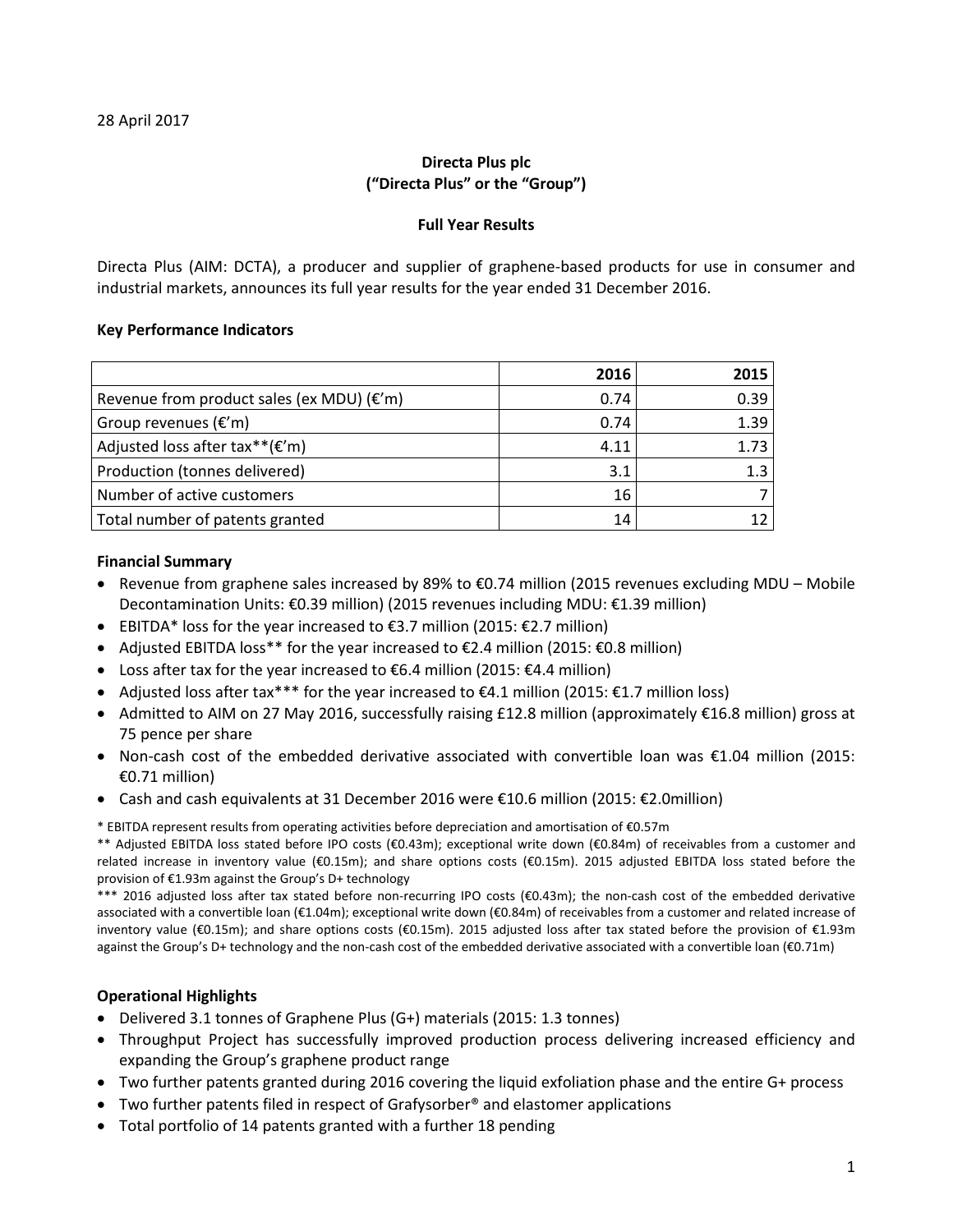- Over 16 active customers (2015: 7 active customers), 8 of which are global players
- Extended product portfolio from 6 to 10 to better satisfy customer needs and to address new markets

# Commercialisation Progress

*Textiles*

- Launched Directa Textile Solutions, through the acquisition of Osmotek Srl, to enhance the route-tomarket for the Group's textile applications
- Colmar successfully launched first G+ enhanced clothing collection *Environmental*
- Sold, in aggregate, first kilometre of Grafysorber<sup>®</sup> booms to a growing number of recurring customers *Composites*
- Progressed two-year Joint Development Agreement ("JDA") signed in 2015 with leading spectacles company, completing the industrialisation of a fine-tuned G+ enhanced polymer
- Commercial launch of Grafylon®3D, a graphene-enhanced filament for 3D printing, developed in collaboration with FILOALFA

*Elastomers*

• Several victories achieved in various competitions by cyclists using the new G+ collection of Vittoria tyres, including a gold medal at the 2016 Summer Olympics

# **Post year-end Highlights**

*Textiles*

- Colmar launched an expanded collection of 16 G+ enhanced sports garments (2015: 4)
- Two JDAs signed with global textile producers and a third under discussion for high performance fabrics incorporating G+ material for sportswear and leisurewear

*Environmental*

- Discussions progressing regarding substantial opportunities to use Grafysorber® to clean contaminated water produced from oilfields in the Middle East
- Advanced discussion for rental or sale of Mobile Decontamination Units in Eastern Europe, Middle East and North Africa
- Agreement signed with IIT (Istituto Italiano di Tecnologia), a major Italian research centre, to develop the second generation of Grafysorber® for water treatment applications

*Composites*

- Expect to receive first industrial order for G+ material for brake pads in Q2 2017
- Major spectacles company launched the first spectacles collection enhanced by G+

*Elastomers*

- JDA under negotiation with leading global footwear company to provide sustainable solution for high performance soles
- Parker, a leading company in rubber-based applications, is continuing to test G+ material in a wider range of applications
- Expecting a reduction in volume into the bicycle tyre segment in 2017, as the market adjusts to on-going levels of demand across Vittoria's product range

# **Outlook**

• Deepening engagement with existing and potential customers to provide more comprehensive solutions will mean timeframe to adoption will be up to 12 months longer than previously anticipated. As a result, and together with the now expected slowdown in volumes in 2017 into tyre segment and the time required to conclude the ongoing discussions on rental or sales of MDUs, the Group now expects a significant reduction in anticipated revenues for 2017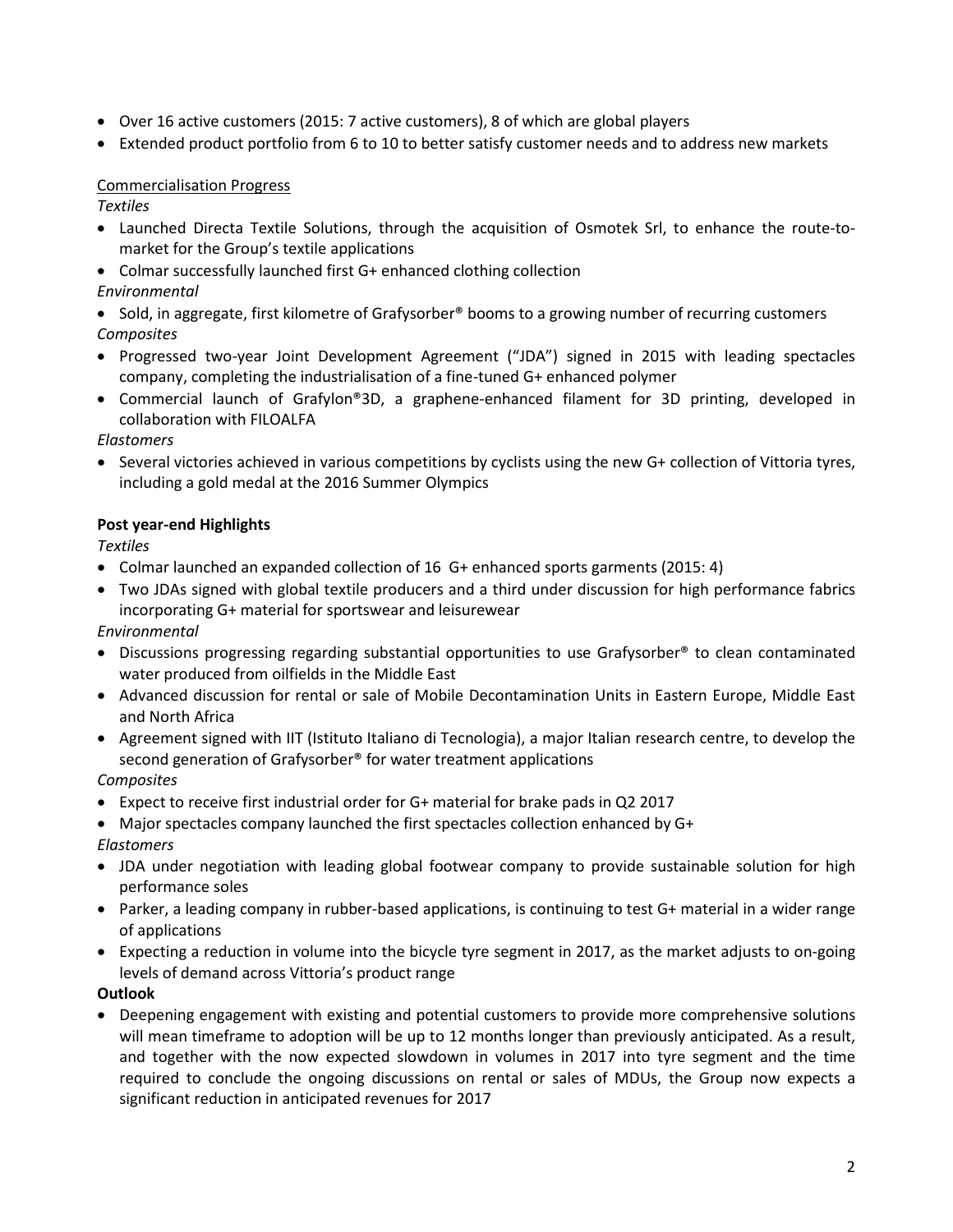Giulio Cesareo, Chief Executive Officer of Directa Plus, said: "This was a significant year for Directa Plus because of the progress we made throughout the period. We gained new customers and those customers who we have been working with closely over the past year launched products with G+ inside them that were well received by the consumer. The year was also significant because we secured ourselves financially through our listing on AIM. The monies raised are enabling us to capitalise on the pipeline of commercial opportunities that we are exploring with existing and potential partners. The raised profile, through the IPO, has also brought significant opportunities to us from across the globe.

"Directa Plus has entered 2017 with increased engagement with current and new customers and continues to attract interest from companies worldwide. Specifically, we expect the textiles segment to feature prominently this year. Colmar has launched its second collection of G+ clothing and we are in advanced discussions with some of the world's largest clothing brands to incorporate our G+ products into their new range of clothing. We anticipate working with these new customers this year to test and produce new enhanced clothing, however, revenues generated from these are expected to ramp up only when the new products are launched into the mass market in 2018 and beyond. We also anticipate the environmental segment to be active during the year as we see increased interest from Europe, Middle East and USA for our Grafysorber® product.

"Directa began 2017 with much greater capability than a year ago. 2016 was a year of intense and focused learning resulting in improved development and engineering capability; and much deeper market knowledge. In 2017 we will build on these foundations to allow us to improve production processes, further develop quality control procedures, further develop out patent families and more rapidly assess market opportunities. Accordingly, in light of the significant opportunities and the building momentum within the business, the Board feels confident that the Group is well positioned to capture growth within its target markets, principally environmental and textiles, and continues to look to the future with optimism."

*This announcement contains inside information as defined in Article 7 of the Market Abuse Regulation No. 596/2014 and is disclosed in accordance with the Group's obligations under Article 17 of those Regulations*

# **Enquiries**

| Directa Plus plc                                                |                  |
|-----------------------------------------------------------------|------------------|
| Giulio Cesareo, CEO                                             | +39 02 36714458  |
| Marco Ferrari, CFO                                              |                  |
|                                                                 |                  |
| <b>Cantor Fitzgerald Europe (Nominated Adviser and Broker)</b>  |                  |
| Marc Milmo, David Foreman, Michael Reynolds (Corporate Finance) | +44 20 7894 7000 |
| Mark Westcott, David Banks (Sales)                              |                  |
|                                                                 |                  |
| <b>Luther Pendragon (Financial PR)</b>                          |                  |
| Harry Chathli, Claire Norbury, Alexis Gore                      | +44 20 7618 9100 |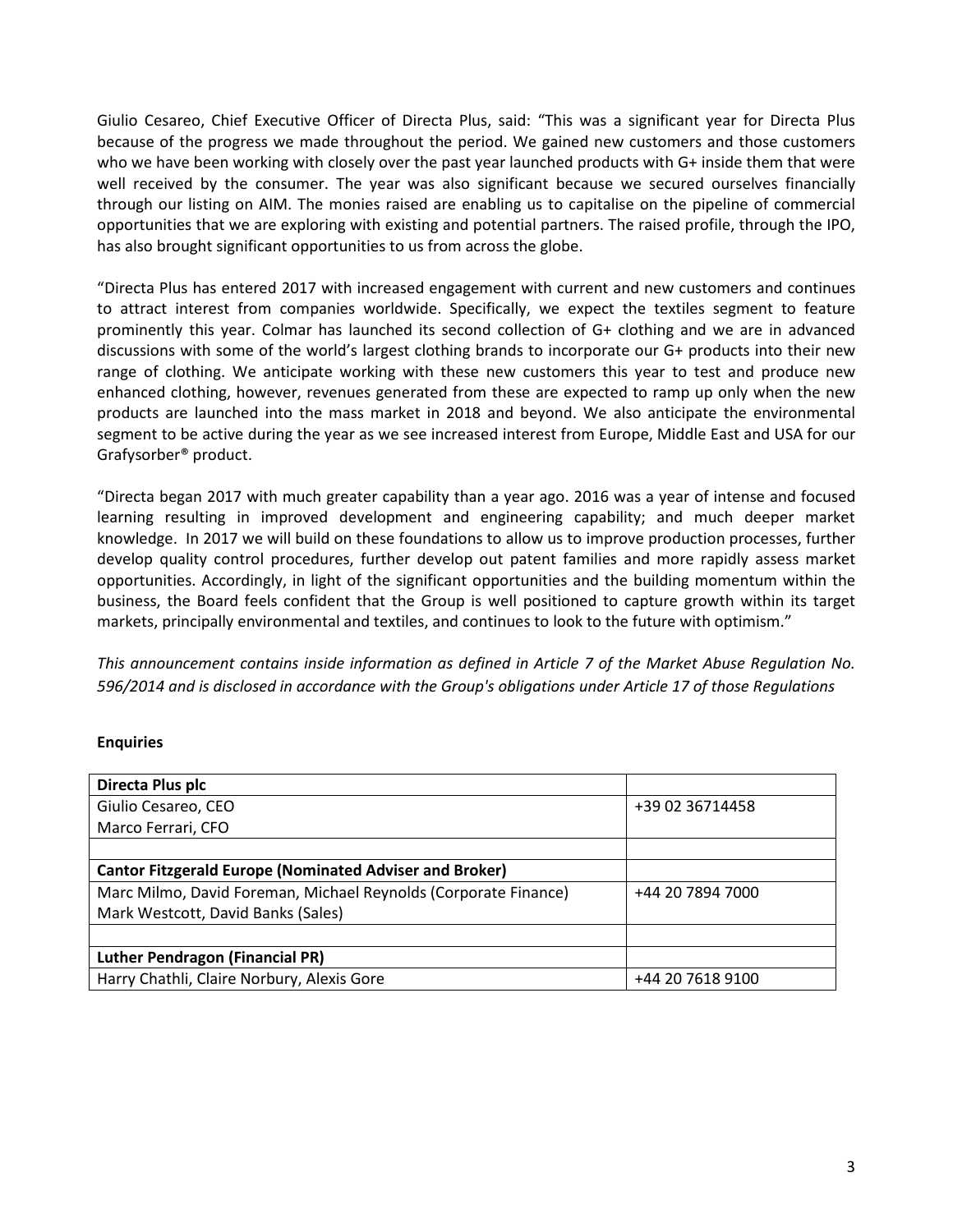# **Chairman's Statement**

I am proud to be presenting our maiden annual results following our listing in May 2016. It has been a momentous year for Directa Plus, one where we not only completed our IPO but also built upon the solid foundations set in the previous year.

In the relatively short period since becoming a public company, we have continued to implement our strategy outlined at the time of our IPO and, whilst we have encountered some delay in the sale of Mobile Decontamination Units, we are pleased with the significant progress that the business has made. We now have over 16 active customers in 2016 (7 active customers in 2015) and revenues from the sale of graphene grew by 89% (excluding MDUs) in 2016 over 2015.

## **Commercialisation Strategy**

In 2016, our priority was to move towards the commercialisation of our graphene-based products. During the year, the Board focused on setting out the Company's strategy for growth, involving detailed examination of each of our primary target markets.

The key elements of our commercial strategy are as follows:

- Position the business high in the value chain providing visibility to our G+ brand
- Low cost, modular, highly scalable, high-yield process able to produce revenues at each phase of production
- A chemical-free process using only physics that result in our G+ materials being non-toxic and noncytotoxic
- Production of several grades of material designed for different applications able to be utilised directly in the supply chains of large companies
- Flexible process with at least two different types of equipment in each production phase
- On-going broadening of the customer base and securing JDAs for further penetration into key target markets
- To maintain Directa Plus' leading market position by being able to fine tune particles' morphology to meet customers' application needs

The progress we have achieved in 2016 in implementing our strategy are discussed in the Chief Executive's Review below. The Board believes that a clear and focused strategy, together with a highly motivated and talented management team, patented technology and products, and strong financial discipline, means Directa Plus is well positioned to realise sustainable, long-term growth.

## **Leading position amongst companies commercialising graphene and graphene-based products**

Directa Plus has developed a proprietary scalable manufacturing process to produce and supply high quality engineered graphene-based products which can be used by third parties in a wide variety of industrial and commercial applications. We look to partner with customers to support them in fully capturing the highperformance benefits of G+ graphene. Our graphene is already incorporated into several commercial applications in the smart textiles, environmental, composite materials and elastomers sectors. We plan to capture the growth opportunities from these existing applications as well as delivering against our pipeline of other prospects.

Our manufacturing facility in Italy is capable of producing up to 30 tonnes per annum of non-toxic pristine graphene nanoplatelets – the most of any company in Europe, if not worldwide. We believe that this manufacturing capability and proven production process provides Directa Plus with an opportunity to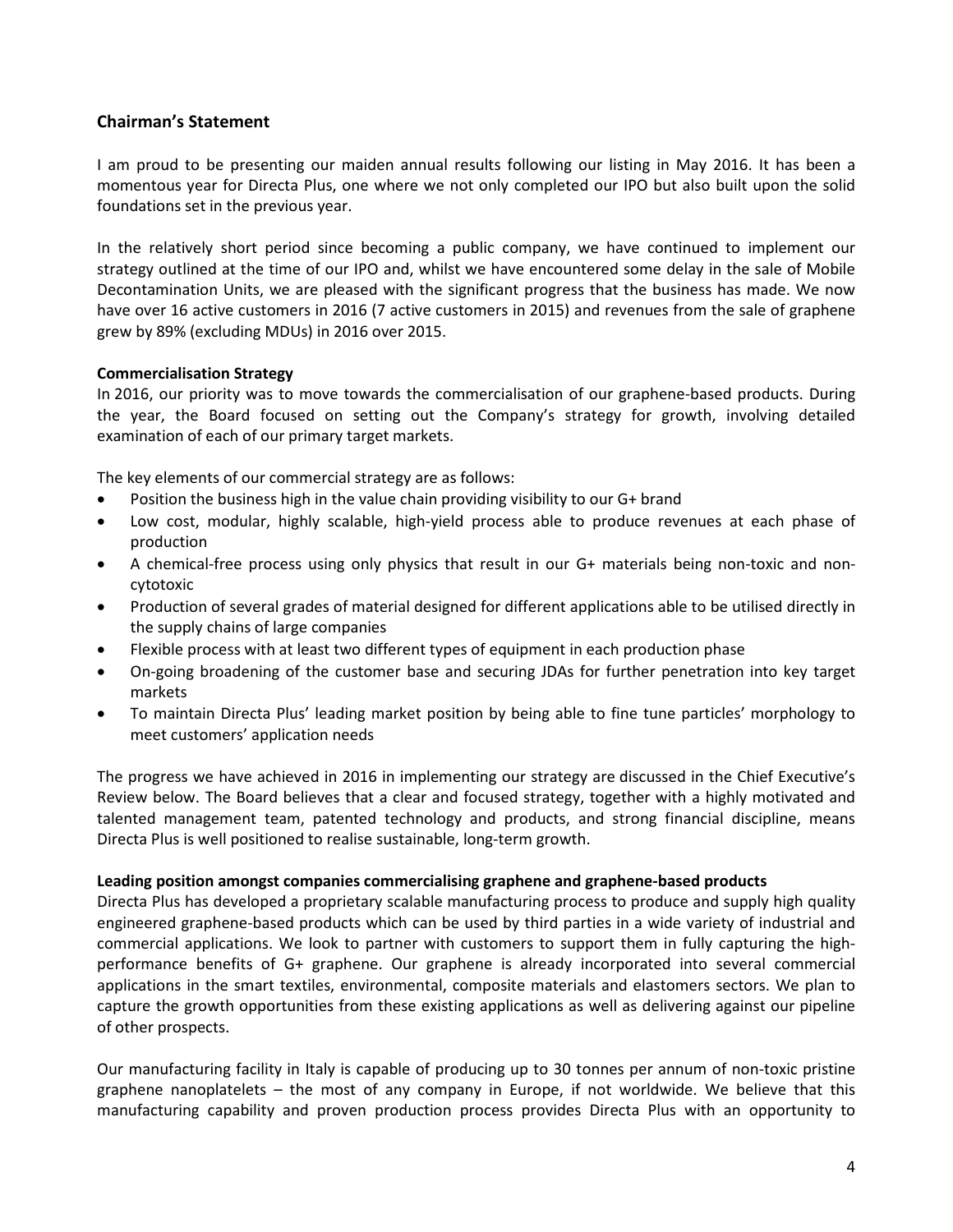become a leading player in the on-going and expanding commercialisation of graphene and associated nanomaterials.

Finally, I would like to thank our customers, partners and shareholders for their continued support. Above all, I would like to thank our employees for their hard work and enthusiasm, which has enabled the business to achieve significant progress during 2016. We are deepening our relationships with existing and potential customers and working with them to provide more comprehensive solutions to incorporate our graphene into their products. This work being performed means the timeframe to adoption will be up to 12 months longer than previously anticipated and, with the reduced volumes into the tyre segment together with the time required to conclude the ongoing discussions on rental or sales of MDUs, we now expect a significant reduction in anticipated revenues for 2017. However, notwithstanding this disappointment, there is momentum building within the Group that puts Directa Plus on a solid footing for the future.

# **Chief Executive Officer's Review**

This was a significant year for Directa Plus with the successful IPO in May 2016 and the progress it made in the period. The Group gained new customers whilst existing customers whom it had been working with closely over the past year launched products with G+ inside them that were well received by the market.

The Directors are pleased to report that the investment in the Throughput Project has delivered a substantial improvement in efficiency and increased the Group's graphene product range. In May 2016, the Group achieved its objective of listing on AIM, raising £12.8 million that now enables Directa Plus to capitalise on an exciting pipeline of commercial opportunities. The Group is working closely with existing and potential partners and making good progress with several global businesses.

# **Commercial progress**

During 2016 Directa Plus made good commercial progress across its end applications with more customers launching further products into the market and entering strategic JDAs. The exceptional performance of its G+ materials has been confirmed in extensive test programmes and the Group's engagement with these customers has continued to deepen as they have sought its support in adjusting their production processes. Directa Plus is now providing more comprehensive solutions to meet its customers' needs and, accordingly, the Board is increasingly confident in the outlook for the Group, albeit it now believes the timeframe for adoption will be up to 12 months longer than previously anticipated.

# *Textile*

# *Directa Textile Solutions*

Towards the end of the year the Group achieved a significant milestone with the launch of Directa Textile Solutions (DTS), enabling the Group to move further up the textile value chain and positioning it closer to commercial brands. Its wholly-owned subsidiary, Directa Plus S.p.A., acquired a 60% interest in the issued share capital of Osmotek Srl ("Osmotek"), a company involved in the commercialisation and distribution of textile membranes, for a total consideration of €60,000.

DTS is able to market a complete range of graphene-based technical and high-performance membranes. These functional and multi-functional products, are designed to enhance different textile applications, leveraging the thermal, electrical conductivities and bacteriostatic properties of G+ materials.

As a result, the Group is able to offer membranes incorporating G+ materials as a hi-tech solution for several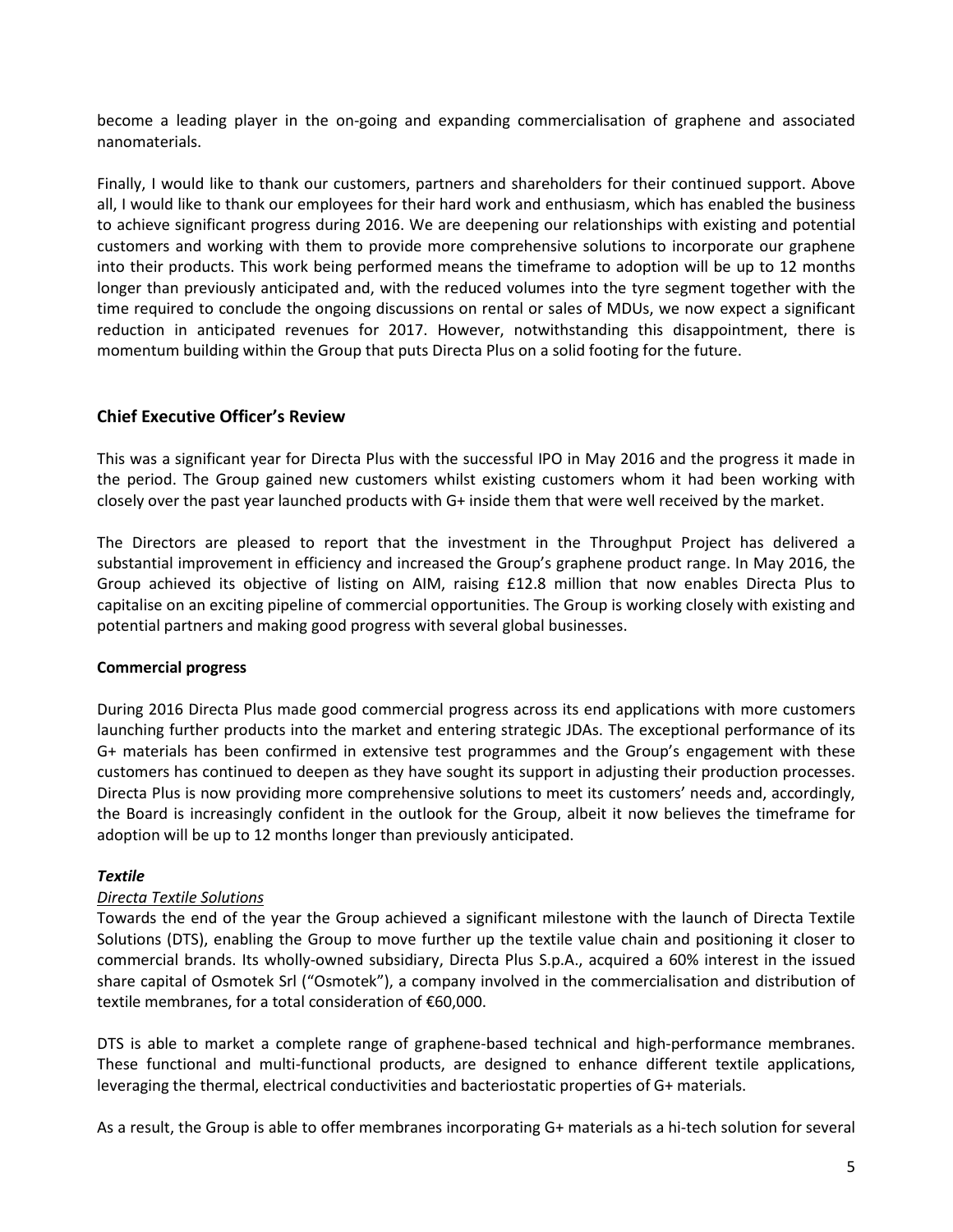global manufacturing firms. The acquisition has enabled the Group to capturing value through enhanced sales of G+ material and through greater access to new markets such as technical, home-textiles and other opportunities. The orders booked for Q1 2017 are already ahead of the Group's initial investment in Osmotek and the Group is pleased with the progress already being made from this acquisition.

# *Colmar*

In January 2016 Colmar, the high-end sportswear company, launched its first Capsule collection, made up of four garments, incorporating G+ materials and commenced selling the clothing on-line and in selected stores. The French national ski team have had successes at several competitions wearing the racing ski suits developed within this collection.

Post year end, Colmar launched a second collection of 16 garments incorporating G+ materials. One of the new jackets, the Technologic G+, was selected as a Gold Winner in the 'Ski' category at ISPO Munich, an international multi-segment exhibition for sports businesses, which, each year, honours exceptional sporting goods.

Additionally, the Group signed two JDAs with global textile producers and a third one is currently under discussion. The Group's customers greatly value G+ materials for their non-toxicity and this is a proven and major competitive advantage for Directa Plus.

# *Eurojersey*

In 2016 Directa Plus also entered into a collaboration with Eurojersey S.p.A., part of the Carvico group, a producer of high quality warp-knit technical fabrics marketed under its Sensitive® brand, to produce a new range of highly performant technical fabrics targeting the sportswear, leisure and underwear sectors. Post period end, Eurojersey unveiled a number of prototype textiles, which are now being jointly developed into product samples that will be marketed to the customers of both companies. Significant Eurojersey customers include Lululemon, Victoria Secret, Rapha and GAP.

# *Grant award*

Post period end, the Group was awarded a grant by the European Regional Development Fund via the Lombardy regional government in respect of a  $\epsilon$ 1 million project focusing on the development of G+ membranes to enhance the thermal and electrical performance of membranes for fashion applications. The project is a collaboration between Directa Plus, the Politecnico of Milan University and two other companies, with Directa Plus as project leader. Directa Plus is investing €308k and will receive a grant of €126k following the completion of the project in December 2018. The grant is aligned with the Group's textile development strategy, and targeted to reduce costs and expand the range of high performance G+ textile products.

# *Environmental*

Grafysorber® is a sustainable product, produced by the Group, which enables the recovery and recycling of adsorbed oils. Grafysorber® also has significant and proven advantages compared with the most commonly used traditional materials, such as polypropylene. It is recyclable, non-flammable, and does not contain any toxic substances and is primarily used to soak up oil spills. It is usually produced and deployed at the site of the spill via its Mobile Decontamination Unit (MDU). This ability to produce the Grafysorber® on site and in the right quantity renders it a highly cost-effective solution compared with conventional solutions. Directa Plus is now exploring the potential of Grafysorber® to remove pollutants other than hydrocarbons in applications that also include soil and air treatment. In particular, the Group is in detailed conversations around the use of Grafysorber® to clean contaminated water produced from oilfields in the Middle East, a market opportunity that could prove very exciting for the Group. During the year, the Group sold, in aggregate, its first kilometre of Grafysorber® booms and it is currently engaged in commercial discussions in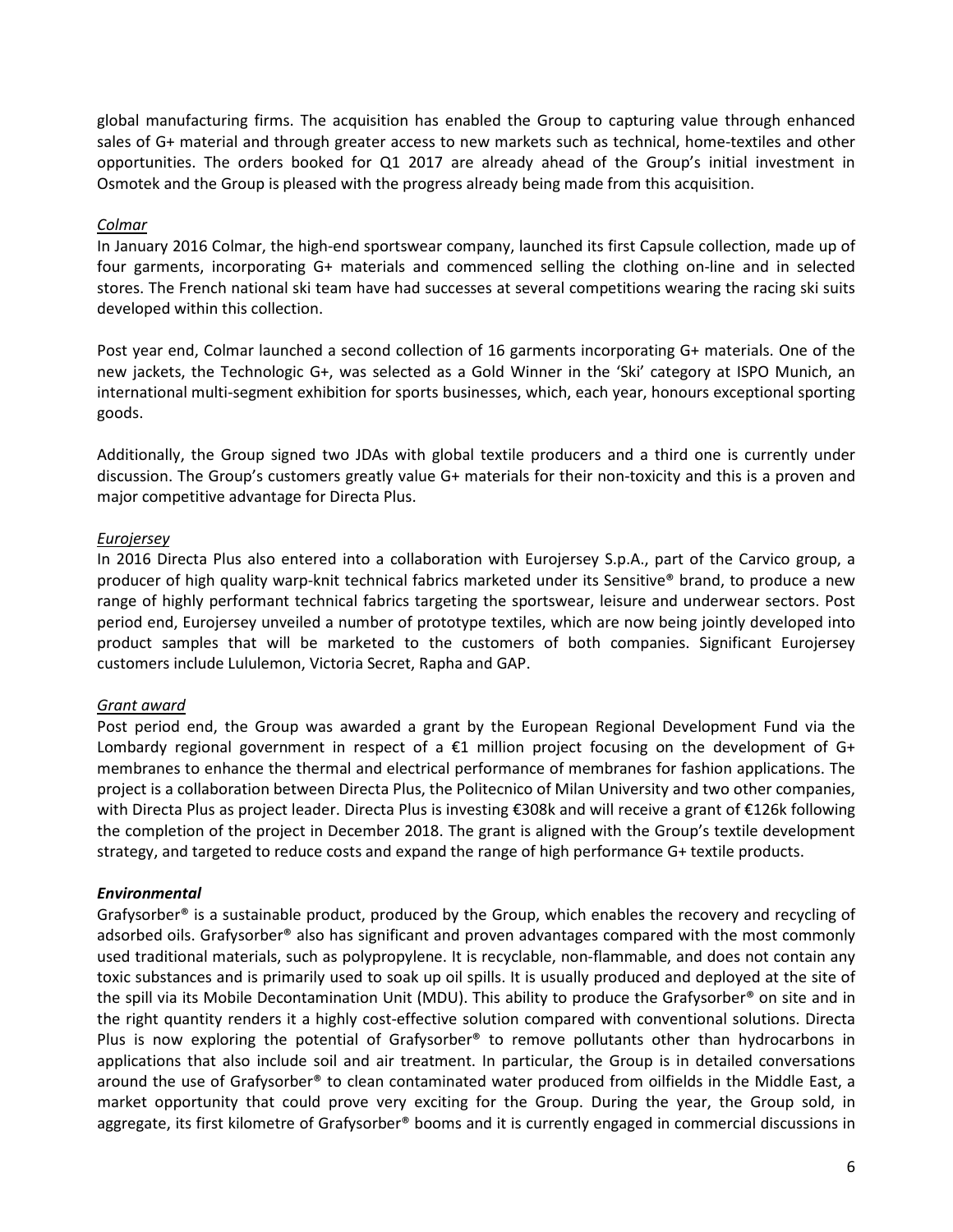Romania, Italy and Oman on the potential rental or sales of MDUs.

# *Romania*

Oil Depol Group, a leading Romanian decontamination company purchased several hundred kilograms of Grafysorber® during the year to conduct a series of industrial tests on water that had been contaminated by oil. Following successful test results, Oil DEPOL and Demeco, another Romanian water treatment company, are now using Grafysorber® and there are ongoing negotiations with them, respectively, for the purchase or renting of an MDU. In addition, Setcar, a customer, has designed and developed an industrial unit to utilise loose Grafysorber® which has been successfully deployed in Romania.

Post year end, the Group entered discussions with OMV Petrom to establish Grafysorber® as the preferred solution for their upstream decontamination and oil recovery activities.

# *Oman*

During the year, the Group delivered Grafysorber® materials to its local partner, Blue Planet Engineering & Technical Services LLC, an Omani company providing technical and scientific services and products for oil and gas processes, which is active in the Middle East region. The Group continues to progress discussions in the region on the advantages of its MDUs and its objective is to move into the decontamination of the produced water, used in enhanced oil recovery. This potentially represents a substantial market opportunity with Grafysorber® remaining a unique solution to the problem.

# *Italy*

Testing activity with ENI, one of the largest oil and gas companies in the world, was successfully completed in October 2016. In July 2017, Directa Plus will officially present the test results in conjunction with ENI at the 6th International Conference on Environmental Chemistry and Engineering in Rome.

Post year end, the Group is in advanced negotiations to deliver products for decontamination activities to be performed in Nigeria and in other contaminated sites. There are also several on-going tests, for environmental decontamination and industrial applications in Italy.

# *Composite Materials*

Directa Plus made progress under a two-year JDA, signed during the year, with a global luxury accessories producer, to develop an entire generation of graphene-enhanced spectacles. The first product was commercially available Q1 2017.

Also, during the year, the Group launched Grafylon 3D, a new graphene-enhanced filament for 3D printing. It was developed and commercialised in collaboration with FILOALFA, a company specialised in producing filaments used in 3D printing. This is the first 3D printing product to contain G+ material and product is now available through a wide range of distribution channels.

The Group also proceeded with a JDA signed in 2015 with one of the leading manufacturers of brake pads to conduct a joint R&D project. The collaboration is progressing well and Directa Plus expects to generate revenues under this JDA in 2017. As part of the development work, a new hybrid G+ materials was created and is now ready to enter different areas of applications.

# *Elastomers*

Vittoria conducted an intensive marketing campaign to promote the new G+ tyres collection (ITS - Intelligent Tire System) targeting on and off road and e-bike markets. There were several victories in various competitions by cyclists using these tyres, including a gold medal at the Olympics in August 2016.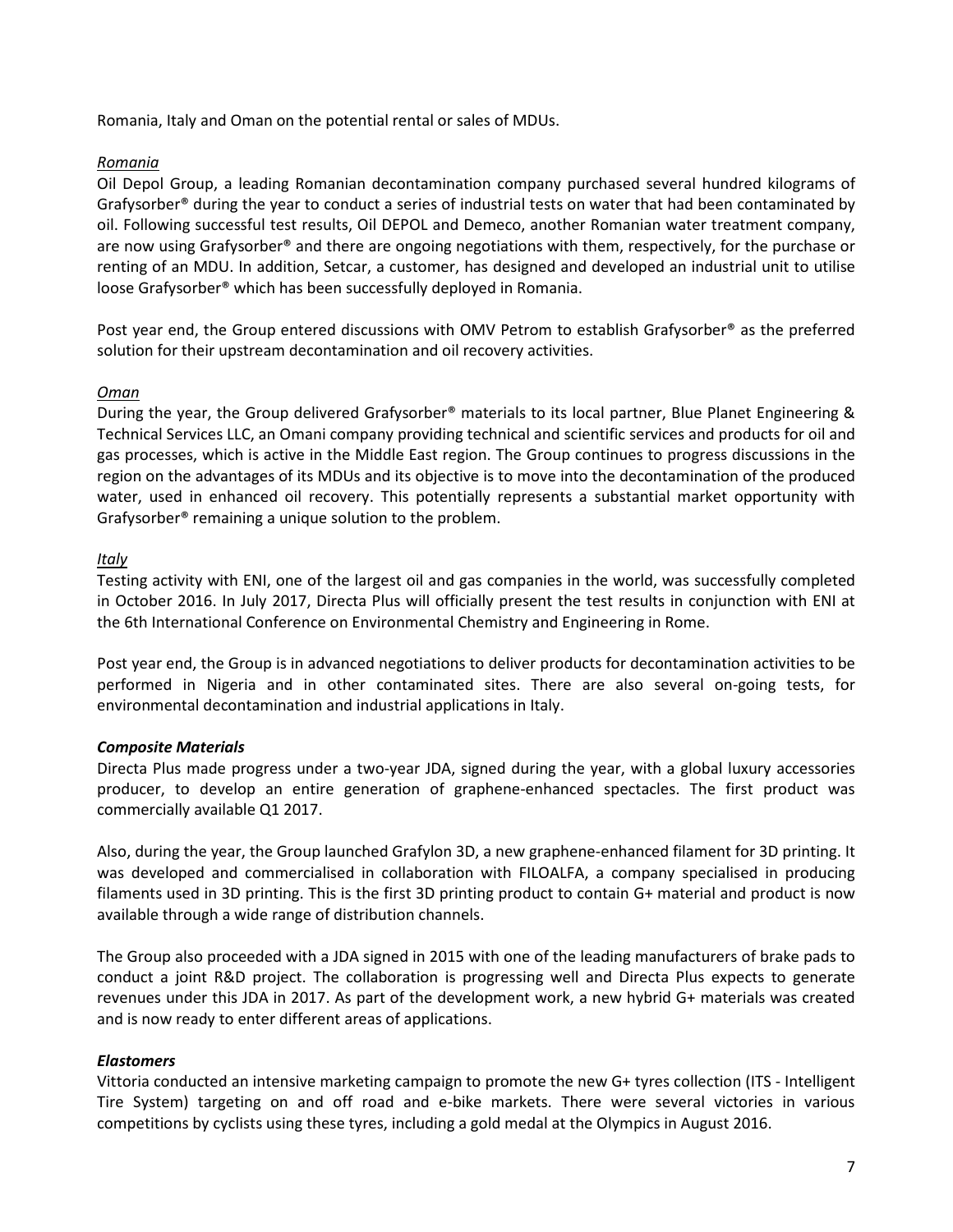This resulted in a significant increase in revenues in 2016, but the Group now expects a reduction in volume in 2017, as the market adjusts to on-going levels of demand across the Vittoria product range.

The Group is currently in advanced negotiations with a leading global footwear company to conclude a JDA. G+ materials can provide thermal conductivity, greater durability and less deformation and the Group is excited by the potential of this market opportunity.

# **Expanded product portfolio**

In order to better satisfy customer needs and address new markets, Directa Plus continues to develop its products portfolio to expand the potential applications of G+ Technology. During the year, it focused on providing the most suitable G+ material for the different applications, in order to accelerate G+ adoption in commercial products – developing new products and enhancing existing ones. The Group extended its product portfolio from six to 10 products which enables the business to engage more quickly with customers and potential customers and to win the commercial opportunity in a reduced timeframe.

# **Throughput Project**

During 2016, Directa Plus started the Throughput Project with the objective to improve its proprietary G+ manufacturing process. The Group has achieved material improvements in production efficiency, exceeding its initial expectation, and an expansion of its graphene product range. There is the potential for further enhancements of these developments and the Group looks forward to benefitting from these improvements in the future.

# *IP Protection and Certification process*

A key focus of Directa Plus is the protection of its intellectual property. Two further patents were granted during 2016 - one covering the liquid exfoliation phase and the other covering the entire G+ production process. A further two patents have been filed, in respect of Grafysorber® and elastomer applications. The Group now has a portfolio of 14 patents granted with the further 18 pending.

In addition to ISO 9001:2015 certification, the Group received ISO 14001:2015 certification following an assessment of its environmental management system. This certification confirms that the business is operating to the highest level of Health Safety and Environmental Protection.

During the year, the Group also conducted an intense toxicological analysis of its products, in particular of Grafysorber® and Pure G+. The Group received independent certification that its products are non-toxic and non-cytotoxic. This is an important competitive advantage particularly for sales into the textile industry.

# *Production footprint*

The Throughput Project has generated further production efficiency at the plant in Italy and thereby provides sufficient flexibility to meet forecast demand. Whist the Board had planned to establish a manufacturing presence in Thailand to access the Far East markets, with the evolution of other advancing commercial opportunities with a number of leading global companies in different geographical locations, the Board has taken a prudent decision to delay that capital expenditure. The Board continues to assess where to locate its first plant outside Italy, monitoring in particular, potential sites in Asia, Middle East and the USA.

# **Chief Financial Officer's Review**

On 27 May 2016, Directa Plus plc was admitted to AIM, raising approximately £12.8 million (€16.8 million),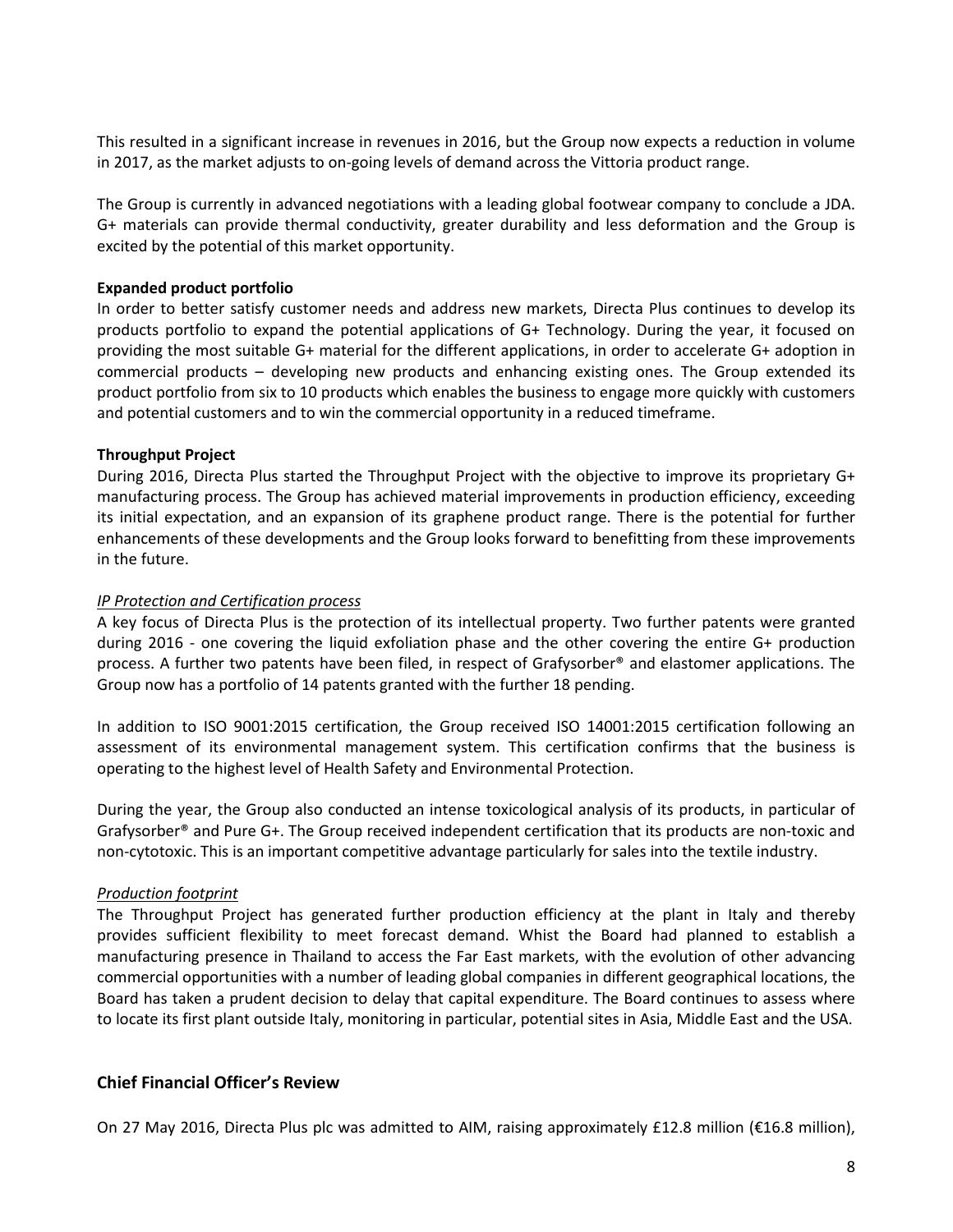primarily to increase production capacity, and to sustain as well as expedite the development of the Group's commercial pipeline. The net amount, post IPO-related expenses, was approximately £11.0 million (€14.4 million).

Prior to the IPO, the Group had been funded principally through the issue of convertible loan notes bearing interest at 8%. Holders of approximately 86% of these loan notes, with a value of €5.1 million (including accrued interest), elected to convert their holdings at the IPO into the Group's equity. Holders of remaining 14% (€0.8 million) were repaid out of the IPO proceeds.

In 2016, revenues were €0.74 million (2015: €1.39 million) the decline being primarily a result of lower revenues due to the absence of sales of Mobile Decontamination Units (MDU) compared with revenues of €1.0 million in 2015. Revenues, excluding MDUs, increased by 89% year-on-year to €0.74 million (2015: €0.39 million) as more customers adopted the Group's G+ graphene-based solutions.

Other income (which includes grants received by the Group) was €0.08 million (2015: €0.32 million). Whilst grants are important, the Group is primarily focused on commercial and applications development, rather than applying for grants that are inconsistent with the business' principal strategies.

An investment in tangible and intangible assets of €0.5 million (2015: €0.8 million) was incurred during the year, mainly relating to the development of products and production processes, IP activity and the purchase of new equipment. The Group built a large Application Development Area, enabling it to work more closely with its customers and produce the most suitable G+ materials for them, thereby reducing the time it takes them to launch their end-user products in the market.

During the year, the Group invested €0.06 million for a 60% shareholding in Directa Textile Solutions (formerly known as Osmotek Srl) fulfilling an important objective of the business to established itself higher in the value chain. The €0.06 million was used to fund DTS' working capital requirements.

The EBITDA loss for the year increased to €3.7 million compared with €2.7 million for 2015. Adjusted EBIDTA is €2.4 million stated before IPO costs (€0.43m); exceptional write down (€0.84m) of receivables from a customer and related increase in inventory value (€0.15m); and share options costs (€0.15m).

The loss for the year was €6.4 million compared with €4.4 million loss for 2015, with the decline primarily due to the expenses associated with the IPO that were charged to the income statement (€0.43 million), the non-cash cost of the embedded derivative associated with the convertible loan notes ( $E1.04$  million) as described in note 19, the net effect of the write-down of receivables (€0.69 million) in respect of 2 MDUs sold in 2015 (announced on 2 December 2016) and the share options cost of €0.15 million (2015: nil). Excluding these exceptional items, the adjusted loss for the year was  $\epsilon$ 4.1 million.

Immediately after the IPO and before the Brexit referendum, the Group converted £7.5 million of the IPO proceeds to  $\epsilon$ 9.5 million (based on an average exchange rate of £1:  $\epsilon$ 1.26) as the costs of the Italian subsidiary are in Euros. The remaining amount in Sterling, of approximately £3.5 million, has been retained for the management of expenses in the UK. Finance expenses include €0.9 million due to the effect of the subsequent movement of Sterling against Euro on the Sterling deposits.

Cash and cash equivalents at 31 December 2016 were €10.6 million (30 June 2016: €13.1 million) with the reduction primarily due to IPO expenses settled after 30 of June, investments and operational expenditure.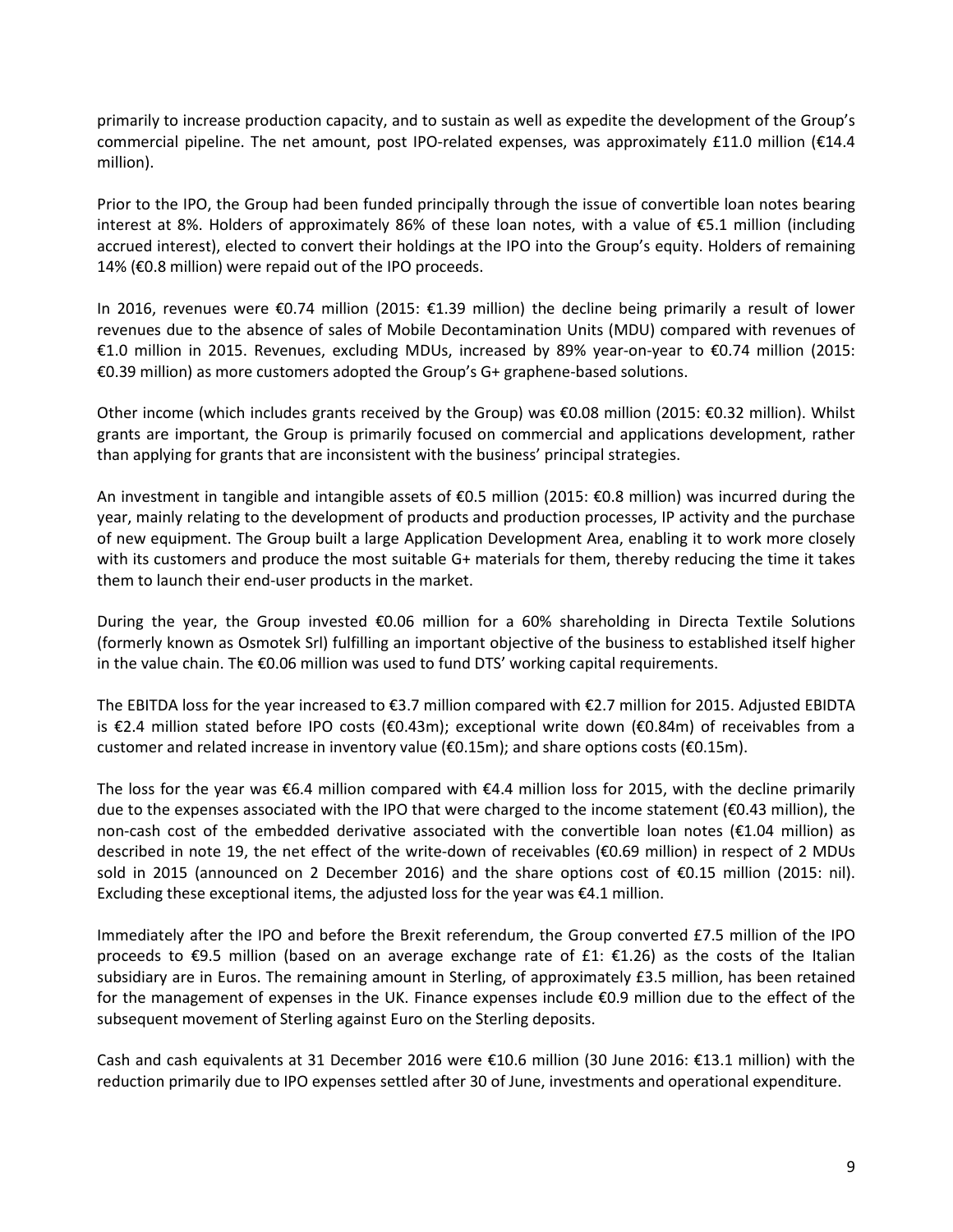# **Outlook**

2016 was a year of intense and focused learning resulting in improved internal capability and much deeper market knowledge. Directa Plus has begun 2017 with increased engagement with existing, new and potential customers and continues to attract interest from companies worldwide. Specifically, the Group expects the textiles segment to feature prominently this year. Colmar has launched its second collection of G+ clothing and the Group is in advanced discussions with some of the world's largest clothing and footwear brands to incorporate Directa Plus' G+ materials into their new ranges of products. The Group anticipates working with these new customers this year to test and produce new enhanced products; however, revenues generated from these are now expected to be up to 12 months later than previously anticipated with the ramp up being delivered when the new products are launched into the mass market in 2018 and beyond. The Group also anticipates the environmental segment to be active during the year as we see increased interest from Europe, Middle East and USA for its Grafysorber® product.

With a longer than expected timeframe to adoption together with the now expected slowdown in volumes in 2017 into the tyre segment and the time required to conclude the ongoing discussions on rental or sales of MDUs, the Board is disappointed to report that the Group now expects a significant reduction in anticipated revenues for 2017. However, in light of the significant opportunities and the building momentum within the business, the Board feels confident that the Group is well positioned to capture growth within its target markets and continues to look to the future with optimism.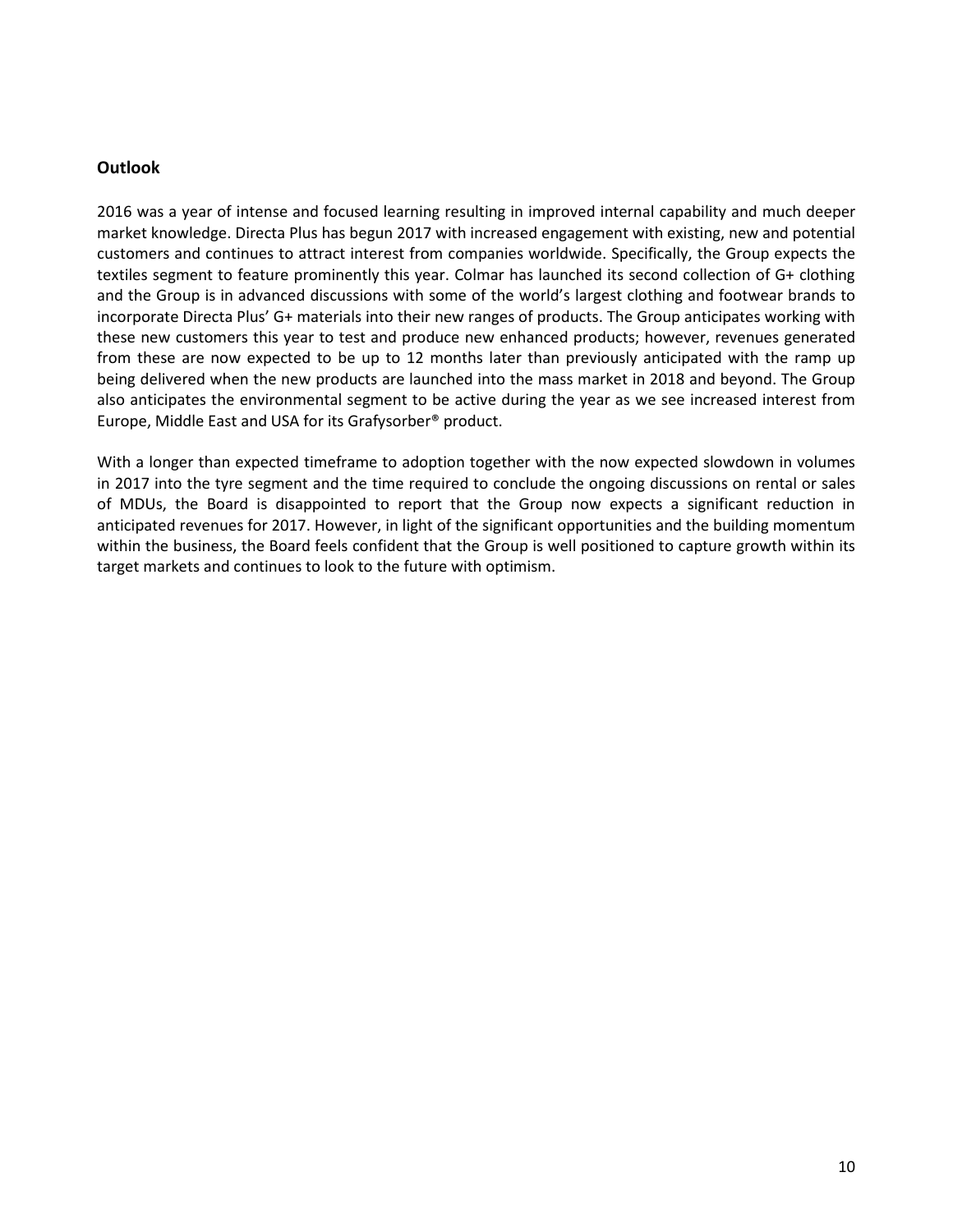# **CONSOLIDATED STATEMENT OF COMPREHENSIVE INCOME**

| <i>In euro</i>                                                                                                                       | <b>Note</b>    | 31 Dec 2016   | 31 Dec 2015   |
|--------------------------------------------------------------------------------------------------------------------------------------|----------------|---------------|---------------|
| <b>Continuing operations</b>                                                                                                         |                |               |               |
| Revenue                                                                                                                              | 3              | 738,028       | 1,392,232     |
| Other income                                                                                                                         | 3              | 79,733        | 315,977       |
| Changes in inventories of finished goods and work                                                                                    |                | 450,843       | (1,832,246)   |
| in progress                                                                                                                          | 5              | (169, 643)    | (342, 209)    |
| Raw materials and consumables used<br>Employee benefits expenses                                                                     | 6              | (1,784,094)   | (895, 769)    |
| Depreciation and amortisation                                                                                                        | 11/12          | (572, 402)    | (492, 140)    |
| Other expenses                                                                                                                       | $\overline{7}$ | (2,981,032)   | (1,379,124)   |
| <b>Results from operating activities</b>                                                                                             |                | (4, 238, 567) | (3, 233, 279) |
|                                                                                                                                      |                |               |               |
| Fair value movement on embedded derivative                                                                                           | 21             | (1,039,473)   | (706, 525)    |
| Finance income                                                                                                                       | 9              | 4,230         | 7,032         |
| Finance expenses                                                                                                                     | 9              | (1, 151, 135) | (434, 708)    |
| <b>Net finance costs</b>                                                                                                             |                | (2, 186, 378) | (1, 134, 201) |
|                                                                                                                                      |                |               |               |
| Loss before tax                                                                                                                      |                | (6,424,945)   | (4,367,480)   |
| Tax expense                                                                                                                          | 10             |               |               |
| Loss after tax                                                                                                                       |                | (6,424,945)   | (4,367,480)   |
|                                                                                                                                      |                |               |               |
| Loss from continuing operations                                                                                                      |                | (6,424,945)   | (4,367,480)   |
| Loss of the year                                                                                                                     |                | (6,424,945)   | (4, 367, 480) |
| Other Comprehensive income items that will<br>not be reclassified to profit or loss<br>Defined Benefit Plan re-measurement gains and | 22             | 150           | 8,563         |
| losses                                                                                                                               |                |               |               |
| Other comprehensive income for the year (net<br>of tax)                                                                              |                | 150           | 8,563         |
| Total comprehensive income for the year                                                                                              |                | (6,424,795)   | (4,358,917)   |
| Loss attributable to                                                                                                                 |                |               |               |
| Owner of the Parent                                                                                                                  |                | (6,422,019)   | (4,367,480)   |
| Non-controlling interests                                                                                                            |                | (2,926)       |               |
|                                                                                                                                      |                | (6,424,945)   | (4,367,480)   |
| <b>Consolidated Statement of Profit or Loss and Other Comprehensive Income</b>                                                       |                |               |               |
|                                                                                                                                      | <b>Note</b>    | 31 Dec 2016   | 31 Dec 2015   |
|                                                                                                                                      |                |               |               |
| Total comprehensive income attributable to:                                                                                          |                |               |               |
| Owners of the Company                                                                                                                |                | (6,421,869)   | (4,358,917)   |
| Non-controlling interests                                                                                                            |                | (2,926)       |               |
|                                                                                                                                      |                | (6,424,795)   | (4,358,917)   |
| Loss per share                                                                                                                       |                |               |               |
| Basic loss per share (cents)                                                                                                         | 25             | (0.19)        | (0.22)        |
| Diluted loss per share (cents)                                                                                                       | 25             | (0.19)        | (0.22)        |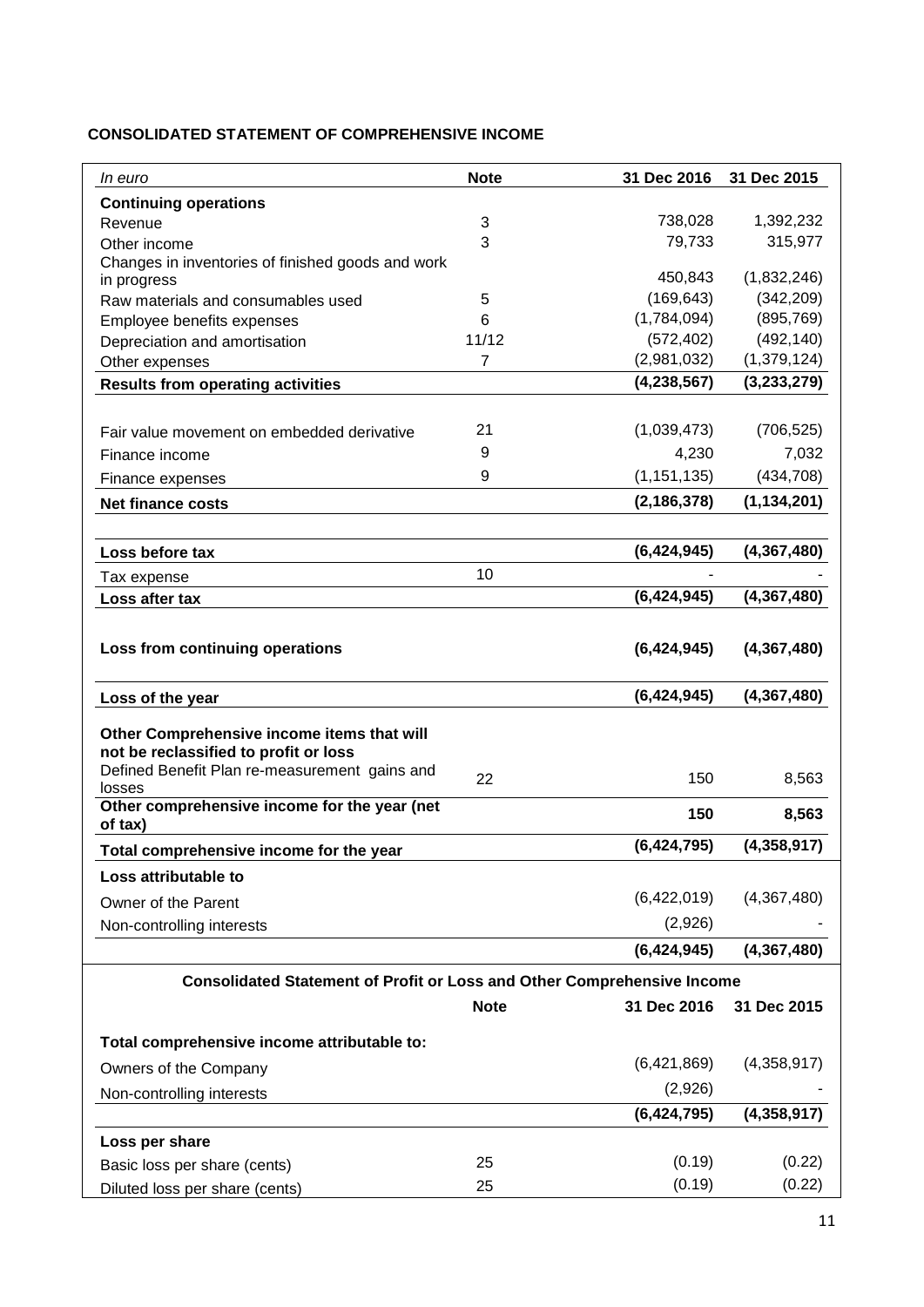|                                               |             | Group         |               | Company    |             |
|-----------------------------------------------|-------------|---------------|---------------|------------|-------------|
| In euro                                       | <b>Note</b> | 31-Dec-16     | 31-Dec-15     | 31-Dec-16  | 31-Dec-15   |
| <b>Assets</b>                                 |             |               |               |            |             |
| Intangible assets                             | 11          | 1,726,602     | 1,819,115     |            |             |
| Investments                                   | 14          |               |               | 11,057,438 | 7,057,438   |
| Property, plant and equipment                 | 12          | 1,283,184     | 1,224,336     |            | 1,903       |
| <b>Non-current assets</b>                     |             | 3,009,786     | 3,043,451     | 11,057,438 | 7,059,341   |
| Inventories                                   | 17          | 606,065       | 112,903       |            |             |
| Trade and other receivables                   | 15          | 1,092,892     | 1,305,214     | 262,693    | 30,353      |
| Prepayments                                   |             | 77,446        | 35,659        | 50,401     | 4,041       |
| Cash and cash equivalent                      | 18          | 10,570,211    | 2,031,650     | 8,011,689  | 319,339     |
| <b>Current assets</b>                         |             | 12,346,614    | 3,485,426     | 8,324,783  | 353,733     |
| <b>Total assets</b>                           |             | 15,356,400    | 6,528,877     | 19,382,221 | 7,413,074   |
|                                               |             |               |               |            |             |
| <b>Equity</b>                                 |             |               |               |            |             |
| Share capital                                 | 19          | 142,628       | 503,100       | 142,628    | 503,100     |
| Share premium                                 | 19          | 19,973,996    | 3,885,816     | 19,973,996 | 3,885,816   |
| <b>Retained Earnings</b>                      | 19          | (6, 552, 965) | (6, 281, 317) | (766, 745) | (3,636,996) |
| <b>Equity attributable to owners of Group</b> |             | 13,563,659    | (1,892,401)   | 19,349,879 | 751,920     |
| Non-controlling interests                     |             | 22,228        |               |            |             |
| <b>Total equity</b>                           | 19          | 13,585,887    | (1,892,401)   | 19,349,879 | 751,920     |
|                                               |             |               |               |            |             |
| <b>Liabilities</b>                            |             |               |               |            |             |
| Loans and borrowings                          | 20          | 454,600       | 688,821       |            |             |
| Employee benefits provision                   | 22          | 227,358       | 170,952       |            |             |
| <b>Non-current liabilities</b>                |             | 681,958       | 859,773       |            |             |
| Loans and borrowing                           | 20          | 238,134       | 6,082,915     |            | 5,813,847   |
| Embedded derivative                           | 21          |               | 706,525       |            | 706,525     |
| Trade and other payables                      | 23          | 850,421       | 772,065       | 32,342     | 140,782     |
| <b>Current liabilities</b>                    |             | 1,088,555     | 7,561,505     | 32,342     | 6,661,154   |
| <b>Total liabilities</b>                      |             | 1,770,513     | 8,421,278     | 32,342     | 6,661,154   |
| <b>Total equity and liabilities</b>           |             | 15,356,400    | 6,528,877     | 19,382,221 | 7,413,074   |

## **CONSOLIDATED AND COMPANY STATEMENT OF FINANCIAL POSITION**

The Company has taken advantage of the exemption allowed under section 408 of the Companies Act 2006, and has not presented its own statement of comprehensive income in these financial statements. The Company loss after tax for the year was  $\in$  3,279,968 (2015: loss  $\in$  1,582,965)

**The financial statements were approved and authorised for issue by the board and were signed on its behalf by:**

**Sir Peter Middleton Chairman Date: 27 April 2017**

**The accompanying notes form part of these financial statements**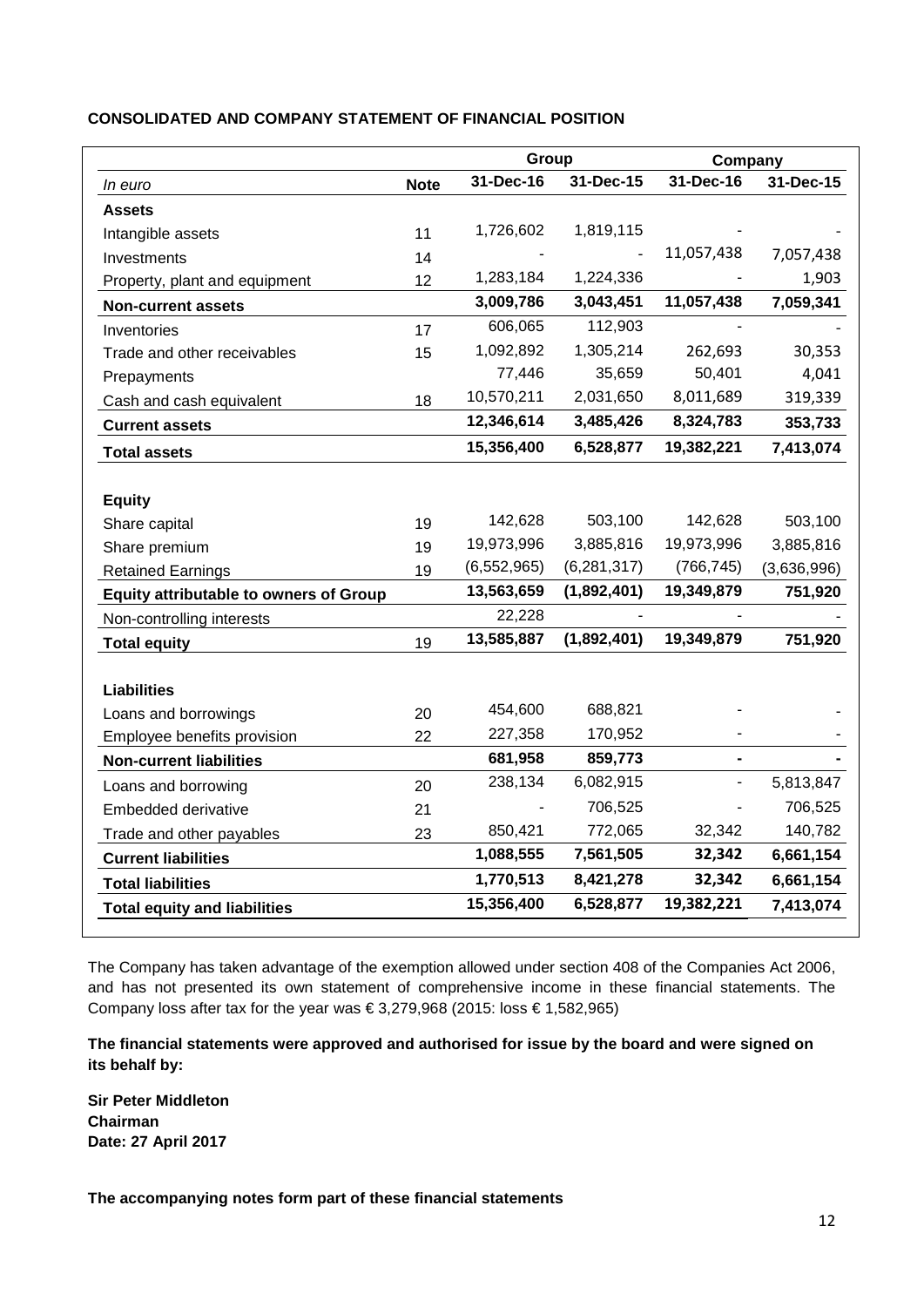# **CONSOLIDATED STATEMENT OF CHANGES IN EQUITY**

|                                                                     | <b>Share</b>             | <b>Share</b> | <b>Retained Earnings</b> |             | <b>Total Non-controlling</b> | Total       |
|---------------------------------------------------------------------|--------------------------|--------------|--------------------------|-------------|------------------------------|-------------|
| In euro                                                             | capital                  | premium      |                          |             | interests                    | equity      |
| <b>Balance at 31 December 2014</b>                                  | 503,100                  | 3,885,816    | (1,922,400)              | 2,466,516   |                              | 2,466,516   |
| Total comprehensive income for the year                             |                          |              |                          |             |                              |             |
| Loss                                                                |                          |              | (4,367,480)              | (4,367,480) |                              | (4,367,480) |
| Total other comprehensive income                                    |                          |              | 8,563                    | 8,563       |                              | 8,563       |
| Total comprehensive income for the year                             |                          |              | (4,358,917)              | (4,358,917) |                              | (4,358,917) |
| <b>Balance at 31 December 2015</b>                                  | 503,100                  | 3,885,816    | (6, 281, 317)            | (1,892,401) |                              | (1,892,401) |
| Total comprehensive income for the period                           |                          |              |                          |             |                              |             |
| Loss of the year                                                    |                          |              | (6,422,019)              | (6,422,019) | (2,926)                      | (6,424,945) |
| Total other comprehensive income                                    |                          |              | 150                      | 150         |                              | 150         |
| Total comprehensive income for the period                           |                          |              | (6,421,869)              | (6,421,869) | (2,926)                      | (6,424,795) |
| <b>Transactions with owners</b>                                     |                          |              |                          |             |                              |             |
| Share reduction                                                     | (439, 649)               |              | 439,649                  |             |                              |             |
| Cancellation of share premium account                               | $\overline{\phantom{a}}$ | (3,885,816)  | 3,885,816                |             |                              |             |
| Initial Public Offering                                             | 55,986                   | 16,739,965   |                          | 16,795,951  |                              | 16,795,951  |
| Expenditure relating to the issuance of shares                      | $\sim$                   | (1,960,652)  |                          | (1,960,652) |                              | (1,960,652) |
| Share-based payment reserve                                         |                          |              | 154,068                  | 154,068     |                              | 154,068     |
| Non-Controlling Interests in Directa Textiles Solutions acquisition |                          |              |                          |             | 25,154                       | 25,154      |
| Convertible Ioan (embedded derivative)                              | 23,191                   | 5,194,683    | 1,670,686                | 6,888,560   |                              | 6,888,560   |
| <b>Balance at 31 December 2016</b>                                  | 142,628                  | 19,973,996   | (6, 552, 965)            | 13,563,659  | 22,228                       | 13,585,887  |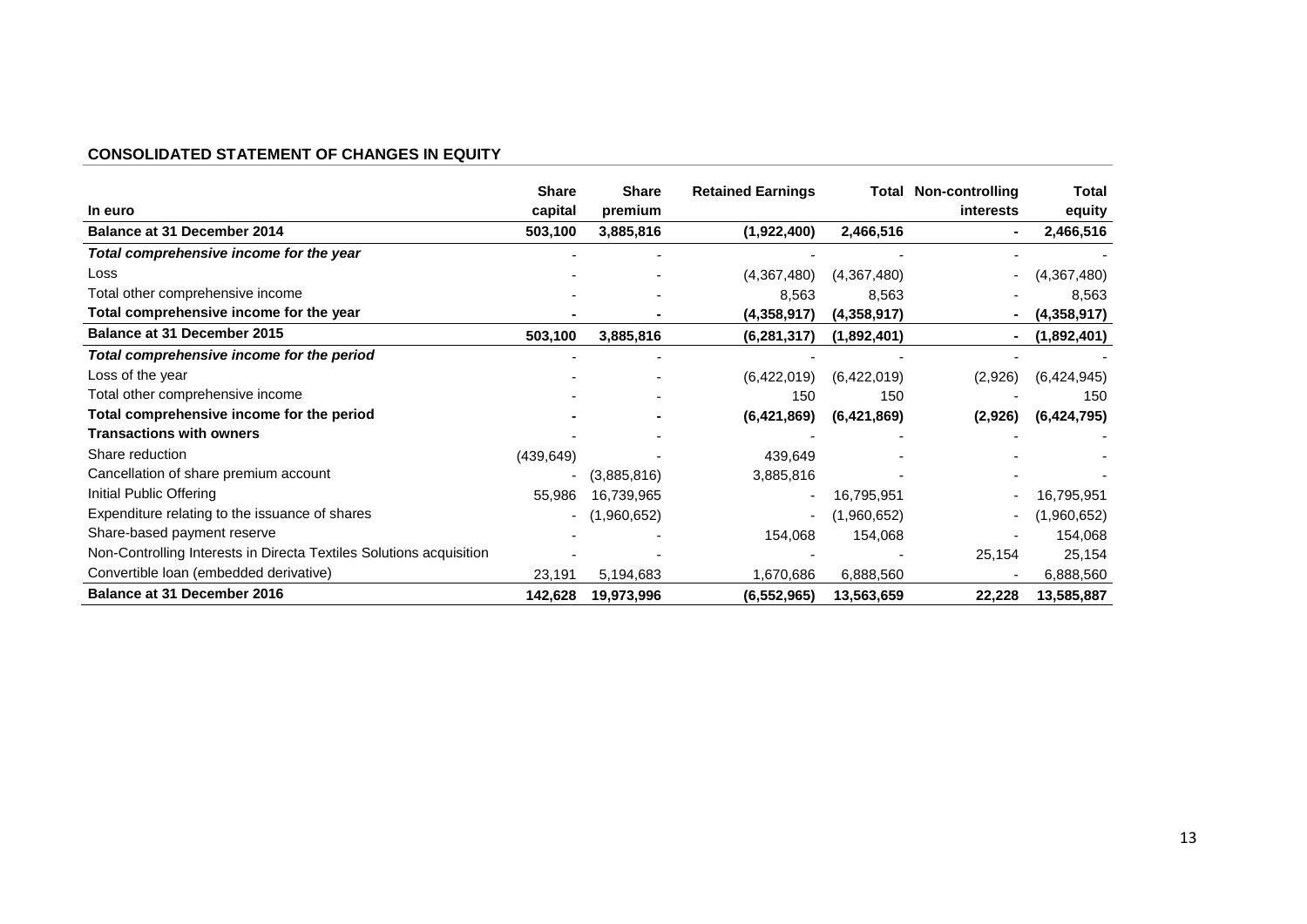# **COMPANY STATEMENT OF CHANGES IN EQUITY**

|                                                   | <b>Share</b>   | <b>Share</b> | Retained    | Total       |
|---------------------------------------------------|----------------|--------------|-------------|-------------|
| <i>In euro</i>                                    | <b>Capital</b> | premium      | earnings    | equity      |
| Balance at 31 December 2014                       | 503,100        | 3,885,816    | (2,054,031) | 2,334,885   |
| Loss for the year                                 |                |              | (1,582,965) | (1,582,965) |
| Balance at 31 December 2015                       | 503,100        | 3,885,816    | (3,636,996) | 751,920     |
| Loss for the year                                 |                |              | (3,279,968) | (3,279,968) |
| Share reduction                                   | (439, 649)     |              | 439,649     |             |
| Cancellation of share premium account             |                | (3,885,816)  | 3,885,816   |             |
| Initial Public Offering                           | 55,986         | 16,739,965   |             | 16,795,951  |
| Expenditure relating to the issuance of<br>shares |                | (1,960,652)  |             | (1,960,652) |
| Share-based payment reserve                       |                |              | 154,068     | 154,068     |
| Convertible Ioan (embedded derivative)            | 23,191         | 5,194,683    | 1,670,686   | 6,888,560   |
| Balance at 31 December 2016                       | 142,628        | 19,973,996   | (766, 745)  | 19,349,879  |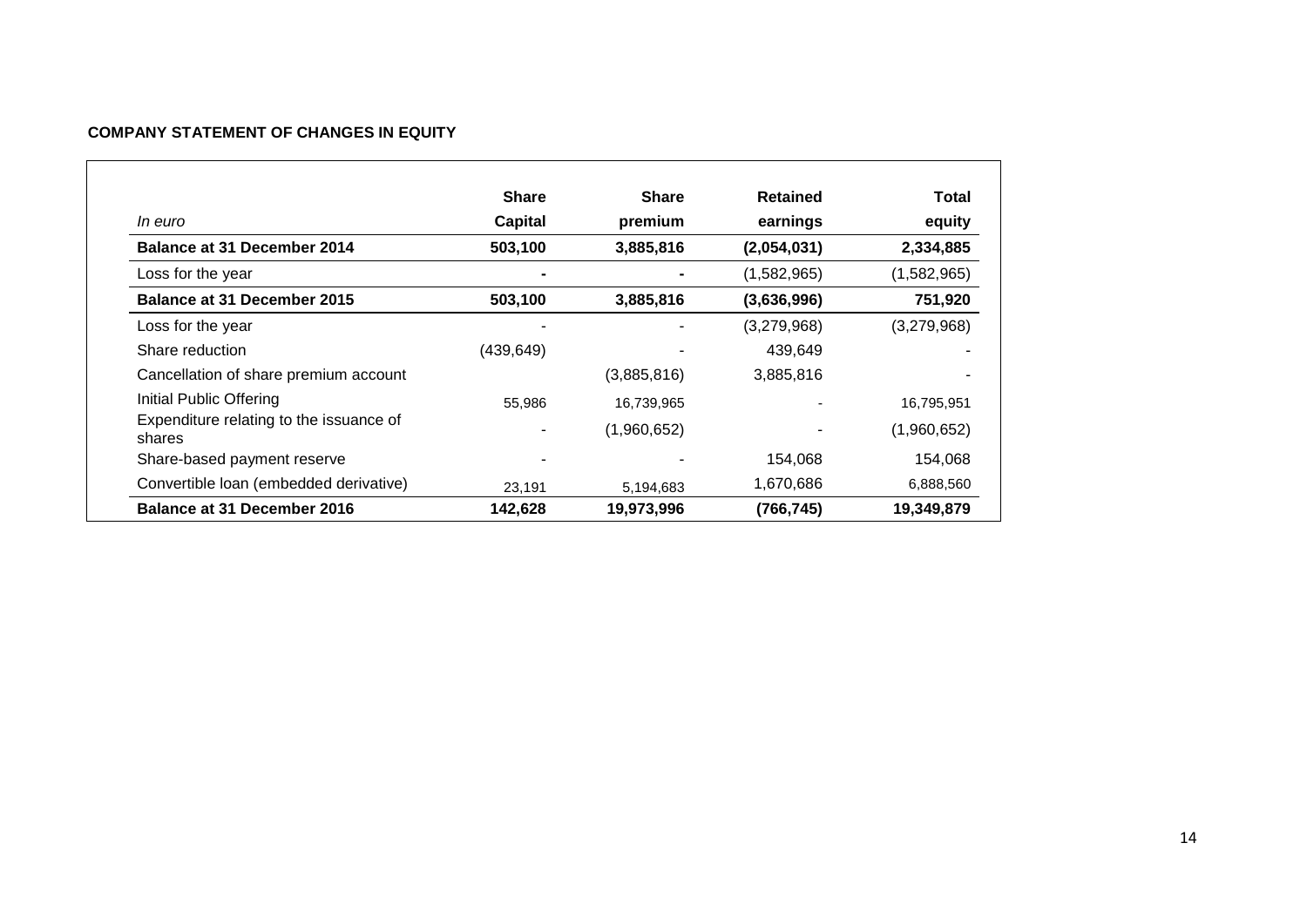# **CONSOLIDATED AND COMPANY STATEMENT OF CASH FLOWS**

|                                                        |      | Group         |               | Company     |             |
|--------------------------------------------------------|------|---------------|---------------|-------------|-------------|
| In euro                                                | Note | 2016          | 2015          | 2016        | 2015        |
|                                                        |      |               |               |             |             |
| Cash flows from operating activities                   |      |               |               |             |             |
| Loss for the year                                      |      | (6,424,945)   | (4,367,480)   | (3,279,970) | (1,582,965) |
| Adj for:                                               |      |               |               |             |             |
| Depreciation                                           | 12   | 317,258       | 238,646       | 763         | 763         |
| Amortisation of intangible assets                      | 11   | 267,105       | 253,494       |             |             |
| Bad debt expense                                       |      | 909,763       | 1,902,129     | 70,903      |             |
| Fair value movement on derivative                      |      | 1,039,473     | 706,525       | 1,039,473   | 706,525     |
| Share-based option payment cost                        |      | 154,068       |               | 154,068     |             |
| <b>IPO Costs</b>                                       |      | 427,903       |               | 427,903     |             |
|                                                        |      |               |               |             |             |
| Finance income                                         |      | (4,230)       | (7,032)       | 1,117,709   | 403,177     |
| Finance expense                                        |      | 1,151,136     | 434,708       |             | (472,500)   |
|                                                        |      | (2, 162, 469) | (839, 010)    | (469, 151)  |             |
| Increase/Decrease in:                                  |      | (450, 843)    |               |             |             |
| - inventories                                          | 17   | (654, 509)    | (38, 691)     | (349,603)   | (2, 374)    |
| - trade and other receivables, prepayments             | 15   | (8, 101)      | (764, 012)    |             |             |
| - trade and other payables                             | 23   | 56,406        | 255,805       | (108, 440)  | 125,767     |
| - provisions                                           |      |               | 31,169        |             |             |
| Net cash from operating activities                     |      | (3,219,516)   | (1, 354, 739) | (927, 194)  | (349, 107)  |
| <b>Cash flows from investing activities</b>            |      |               |               |             |             |
| Interest received                                      | 9    | 4,230         |               |             |             |
| Investment in intangible assets                        | 11   | (168, 716)    | (573,866)     |             |             |
| Investment in subsidiary                               |      |               |               | (4,000,000) | (3,250,000) |
| Loan to associate                                      |      | (50, 939)     |               | (50, 939)   | (22, 825)   |
| Consideration paid for acquisition of subsidiary 13    |      |               |               |             |             |
| net of cash acquired                                   |      | (58, 718)     |               |             |             |
| Acquisition of property, plant and equipment           | 10   | (377, 246)    | (221, 059)    |             |             |
| Net cash used in investing activities                  |      | (651, 389)    | (794, 925)    | (4,050,939) | (3,272,825) |
|                                                        |      |               |               |             |             |
| <b>Cash flows from financing activities</b>            |      |               |               |             |             |
|                                                        |      |               |               |             |             |
| Proceeds from IPO                                      |      | 14,408,156    |               | 14,408,156  |             |
| Interest paid                                          | 20   | (52, 195)     | (106, 110)    | (37, 519)   | (81, 610)   |
| Drawdown of financial debt                             |      |               | 2,851,121     |             | 2,825,443   |
| Repayment of borrowings                                | 20   | (989, 696)    | (134, 082)    | (811, 817)  |             |
| Net cash from (used in) financing activities           |      | 13,366,265    | 2,610,929     | 13,558,820  | 2,743,833   |
| Net increase (decrease) in cash and cash<br>equivalent |      | 9,495,360     | 461,265       | 8,580,687   | (878,099)   |
| Cash and cash equivalent at 1 January                  |      | 2,031,650     | 1,570,385     | 319,339     | 1,197,438   |
| Foreign exchange on cash                               |      | (956, 799)    |               | (888, 337)  |             |
| Cash and cash equivalent at 31 December                |      | 10,570,211    | 2,031,650     | 8,011,689   | 319,339     |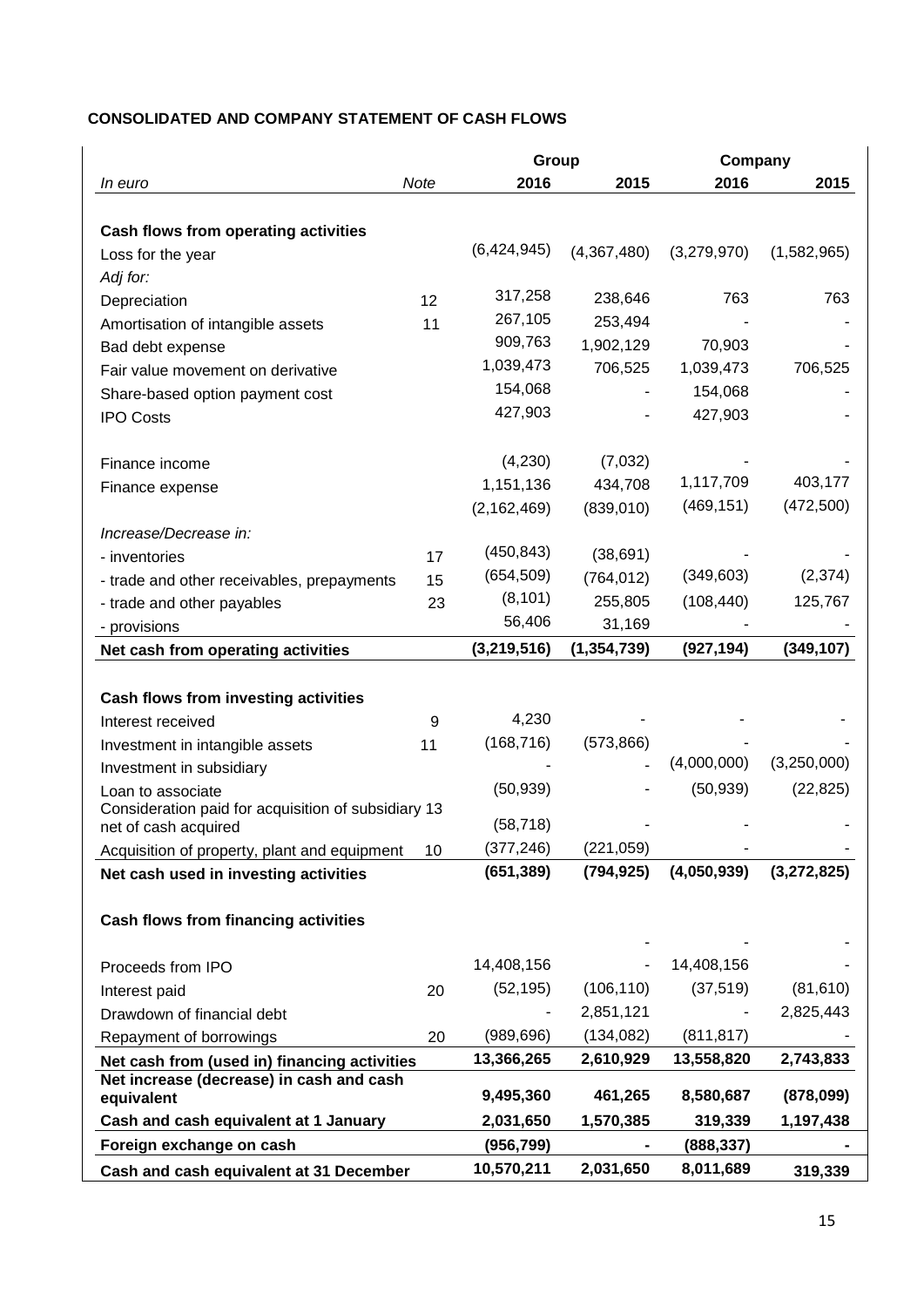# **NOTES TO THE CONSOLIDATED FINANCIAL STATEMENTS FOR THE YEAR ENDED 31 DECEMBER 2016**

#### **1. Basis of preparation**

#### **(a) Statement of compliance**

The financial information for the year ended 31 December 2016 and the year ended 31 December 2015 does not constitute the company's statutory accounts for those years. The statutory accounts for the year ended 31 December 2016 will be delivered to the Registrar of Companies following the Company's Annual General **Meeting.** 

The auditors' reports on the accounts for 31 December 2016, did not draw attention to any matters by way of emphasis, and did not contain a statement under 498(2) or 498(3) of the Companies Act 2006.

The consolidated financial statements have been prepared in accordance with International Financial Reporting Standards ('IFRS') as issued by the International Accounting Standards Board and as adopted by the European Union.

The accounting policies set out below have been applied consistently to all periods presented in these consolidated financial statements. The accounting policies have been consistently applied by all companies of the Group.

All notes, except as otherwise indicated, are presented in Euros (" $\epsilon$ ").

## **(b) Basis of Consolidation**

## **Subsidiaries**

Subsidiaries are those enterprises controlled by the Group. Control exists where the Group has the power, directly or indirectly, to govern the financial and operating policies of an enterprise so as to obtain benefits from its activities.

The total comprehensive income of non-wholly owned subsidiaries is attributed to owners of the parent and to the non-controlling interests in proportion to their relative ownership interests.

Where the company has control over an investee, it is classified as a subsidiary. The company controls an investee if all three of the following elements are present: power over the investee, exposure to variable returns from the investee, and the ability of the investor to use its power to affect those variable returns. Control is reassessed whenever facts and circumstances indicate that there may be a change in any of these elements of control.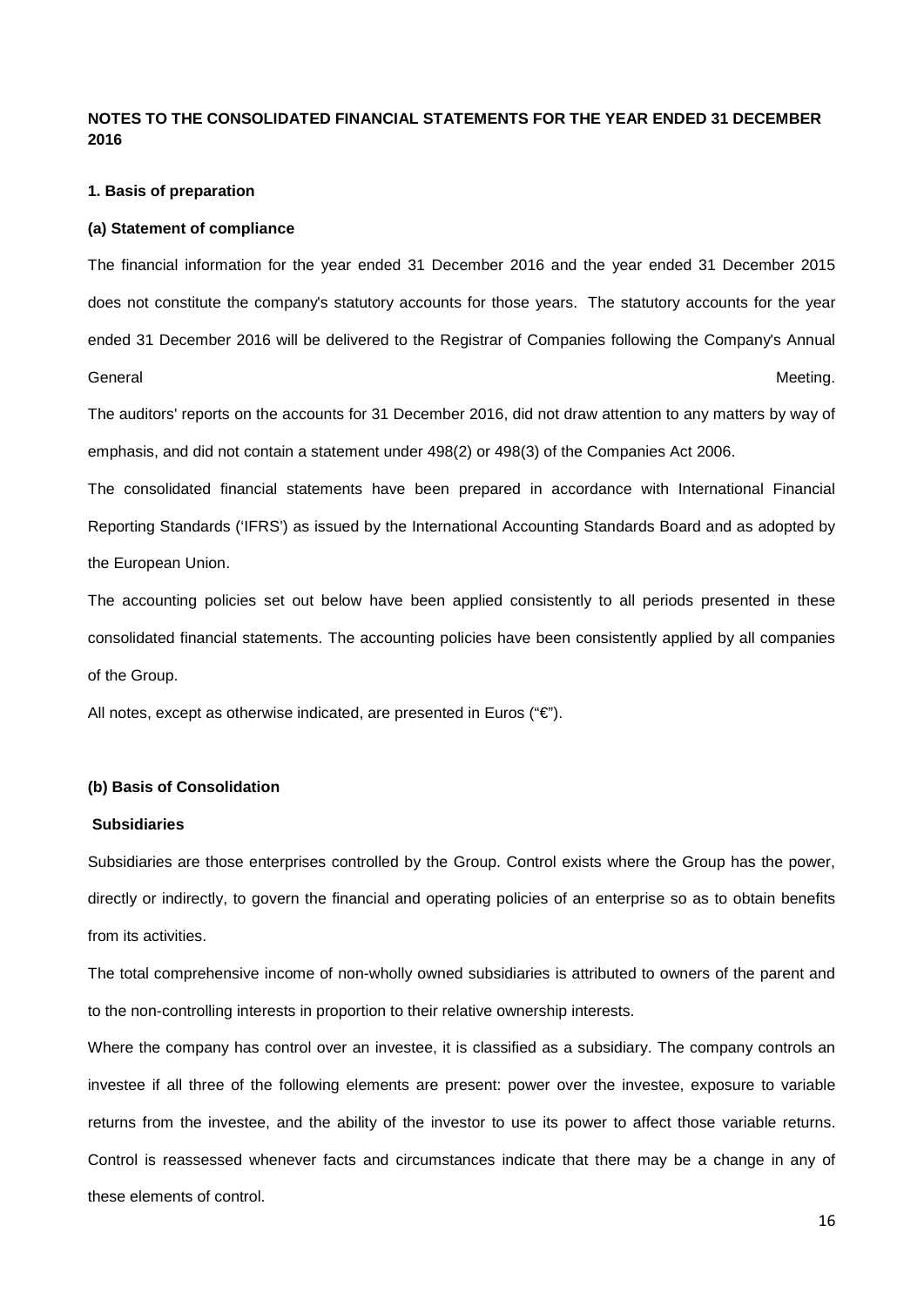### **Associates**

Where the Group has the power to participate in (but not control) the financial and operating policy decisions of another entity, it is classified as an associate. Associates are initially recognised in the consolidated statement of financial position at cost. Subsequently associates are accounted for using the equity method, where the Group's share of post-acquisition profits and losses and other comprehensive income is recognised in the consolidated statement of profit and loss and other comprehensive income (except for losses in excess of the Group's investment in the associate unless there is an obligation to make good those losses).

Profits and losses arising on transactions between the Group and its associates are recognised only to the extent of unrelated investors' interests in the associate. The investor's share in the associate's profits and losses resulting from these transactions is eliminated against the carrying value of the associate.

Any premium paid for an associate above the fair value of the Group's share of the identifiable assets, liabilities and contingent liabilities acquired is capitalised and included in the carrying amount of the associate. Where there is objective evidence that the investment in an associate has been impaired the carrying amount of the investment is tested for impairment in the same way as other non-financial assets.

#### **Transactions eliminated on consolidation**

The consolidated financial statements present the results of the company and its subsidiaries ("the Group") as if they formed a single entity. Intercompany transactions and balances between group companies are therefore eliminated in full.

### **Non-controlling interest**

Non-controlling interest in the net assets of the consolidated subsidiaries are identified separately from the Group's equity. Non-controlling interests consist of the amount of those interests at the date of the original business combination and the non-controlling shareholder's share changes in equity since the date of the combination. The non-controlling interest's share of losses, where applicable, are attributed to the noncontrolling interests irrespective of whether the non-controlling shareholders have a binding obligation and are able to make an additional investment to cover the losses.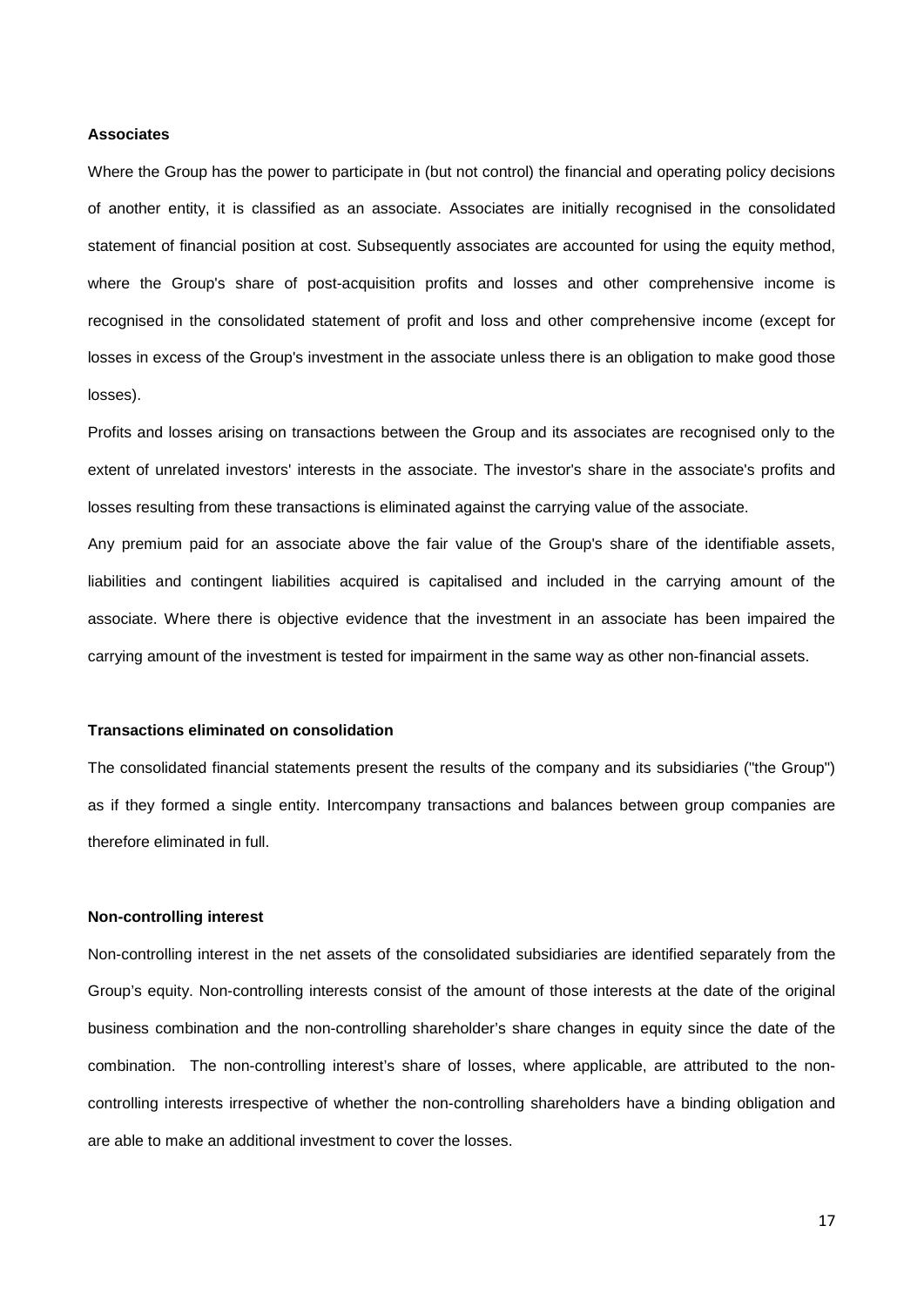### **(c) Basis of measurement**

The financial statements have been prepared on the historical cost basis unless otherwise stated.

### **(d) Functional and presentation currency**

These financial statements are presented in Euro  $(\epsilon)$  and is considered by the Directors to be the most appropriate presentation currency to assist the users of the financial statements. The functional currency of the Company and operating subsidiary is Euro ( $\epsilon$ ).

### **(e) Use of estimates and judgements**

The preparation of the financial statements in conformity with IFRS, as adopted by the EU, requires management to make judgements, estimates and assumptions that affect the application of accounting policies and the reported amounts of assets, liabilities, income and expenses. The estimates and associated assumptions are based on historical experience and various other factors that are believed to be reasonable under the circumstances, the results of which form the basis of making judgements about carrying values of assets and liabilities that are not readily apparent from other sources. Actual results may differ from these estimates.

Estimates and underlying assumptions are reviewed on an ongoing basis. Revisions to accounting estimates are recognised in the period in which the estimates are revised if the revision affects only that period, or in the period of revision and future periods if the revision affects both current and future periods.

Critical estimates and assumptions that have the most significant effect on the amounts recognised in the financial statements and/or have a significant risk of resulting in a material adjustment within the next financial year are as follows:

## **Carrying value of capitalised development costs**

The Group capitalises development costs provided the conditions meet the criteria set out in IAS 38. The Directors are required to continually assess the commercial potential of the product in development and its useful life following launch. Impairment of the capitalised development cost depends of the sales potential and market readiness. Management has noted no indicators of impairment in the period.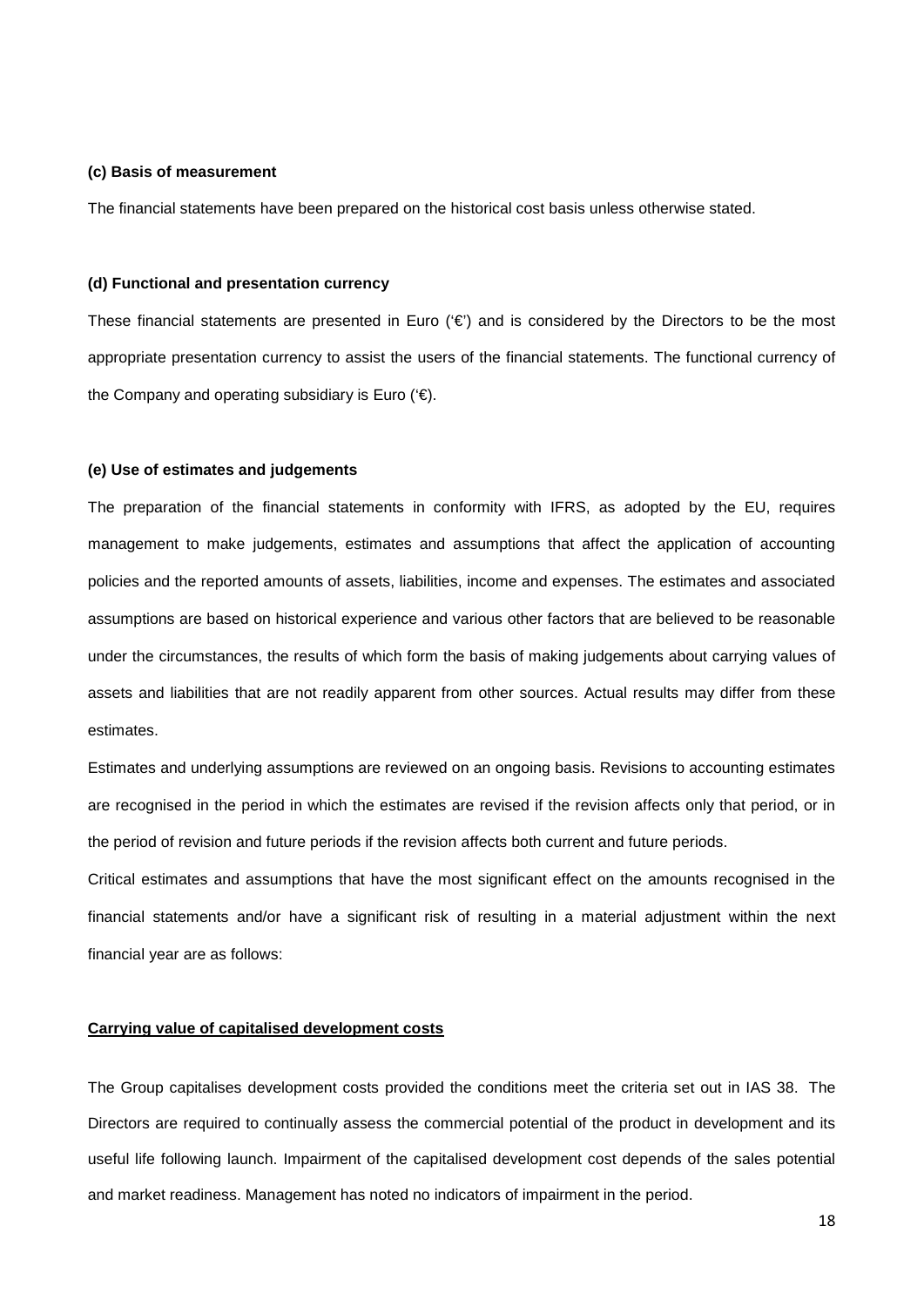Intangible assets are amortised over their expected or known useful lives on a straight-line basis beginning from the point they are available for use. The estimated useful life is the lower of the legal duration (term of patents- usually 20 years) and the useful economic life. The estimated useful lives of intangible assets are regularly reviewed. Management currently estimates based on the development program the estimated useful life for intangible assets is currently 10 years. The useful economic life is based on management's estimate of the time period over which the assets will generate future cash flows.

## **Valuation of embedded derivative**

The embedded derivative relates to the conversion option contained in the convertible loan note issue by the Company. The option breaks the fixed for fixed conversion under IAS 19 and has therefore been fair valued as an embedded derivative. The probability of the IPO successfully completing was a key variable contained in the fair valuation and it was been carefully assessed and judged by Management and the Directors. For the year ended 31 December 2016 the IPO successfully completed and the embedded derivative was valued including a 100% chance of success. On conversion of the loan the embedded derivative has been appropriately extinguished.

### **Valuation and recoverability of inventory – Note 17**

Inventories are stated at the lower of cost or net realizable value. The cost of inventories comprises of net prices paid for materials purchased, production labour cost and factory overhead. Net realizable value represents the estimated selling price less all estimated costs of completion and costs to be incurred in marketing, selling and distribution. Inventory provisions are recognised for slow-moving, obsolete or unsalable inventory and are reviewed on a six months basis. This methodology is affected by forecast and judgment of Management about market demand and selling opportunities. If actual demand or usage were to be lower than estimated, inventory provisions for excess or obsolete inventory may be required, which could have a material adverse effect on our business, financial condition and results of operations. Management has noted no provision in slow moving or obsolete stock at 31 December 2016.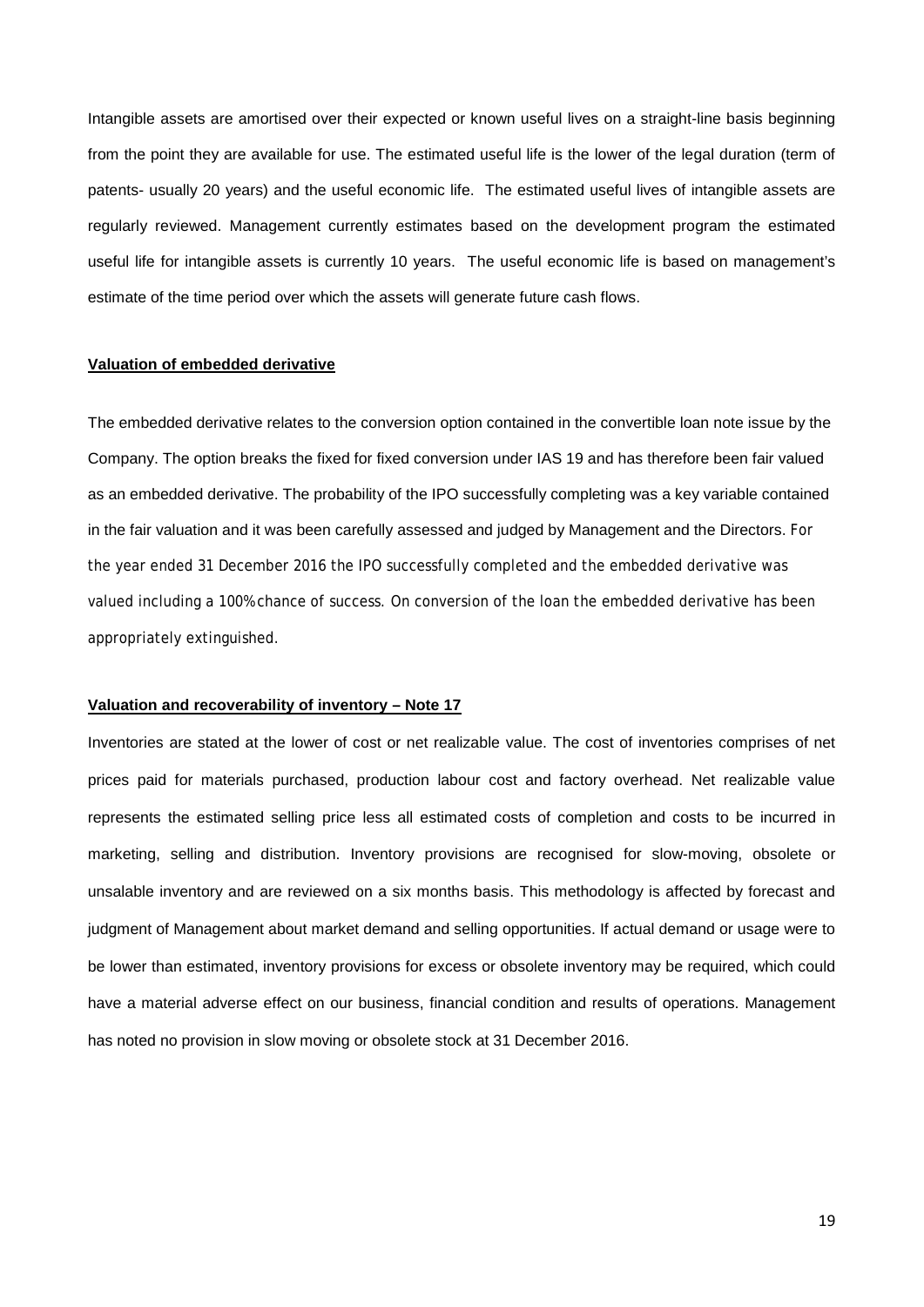### **Defined benefit scheme – Note 22**

Provision for benefits upon termination of employment related to a provision accrued by Italian companies for employment retirement is determined using actuarial techniques, involving external experts. All key estimates applied have been included in note 19.

#### **Share Based Payments – Note 26**

The cost of employee services received (compensation expenses) in exchange for awards of equity instruments are recognised based upon the grant date fair value of stock options. The grant date fair value of stock options is estimated using a Black-Scholes option valuation model. This Black-Scholes option valuation model requires the use of assumptions, including expected stock price volatility and the estimated life of each award. The risk-free interest rate used in the model is determined, based on a government bond with a life equal to the expected life of the equity-settled share-based payments. Probability to match the performance level set for performance share options is also a key variable to define the fair value.

### **New standards and interpretations not yet adopted**

#### *Standards, Amendments to published Standards and Interpretations issued but not yet effective*

Certain standards, amendments to published standards and interpretations have been issued that are mandatory for accounting periods beginning on or after 1 January 2015 or later periods, but which the Group has not early adopted.

- IFRS 9 Financial instruments (effective 1 January 2018)
- IFRS 15 Revenue from contracts with customers (effective 1 January 2018)
- IFRS 16 Leases (effective 1 January 2019)

### Amendments:

- Amendments to IAS 12: Recognition of deferred tax assets for unrealised losses (effective 1 January 2017)

Management is currently evaluating the impact of IFRS 9, 15 and 16 on the consolidated financial statements. Given the nature of the business conducted in 2016 Management does not currently see any material impact from these standards, however as new sales contracts are signed Management is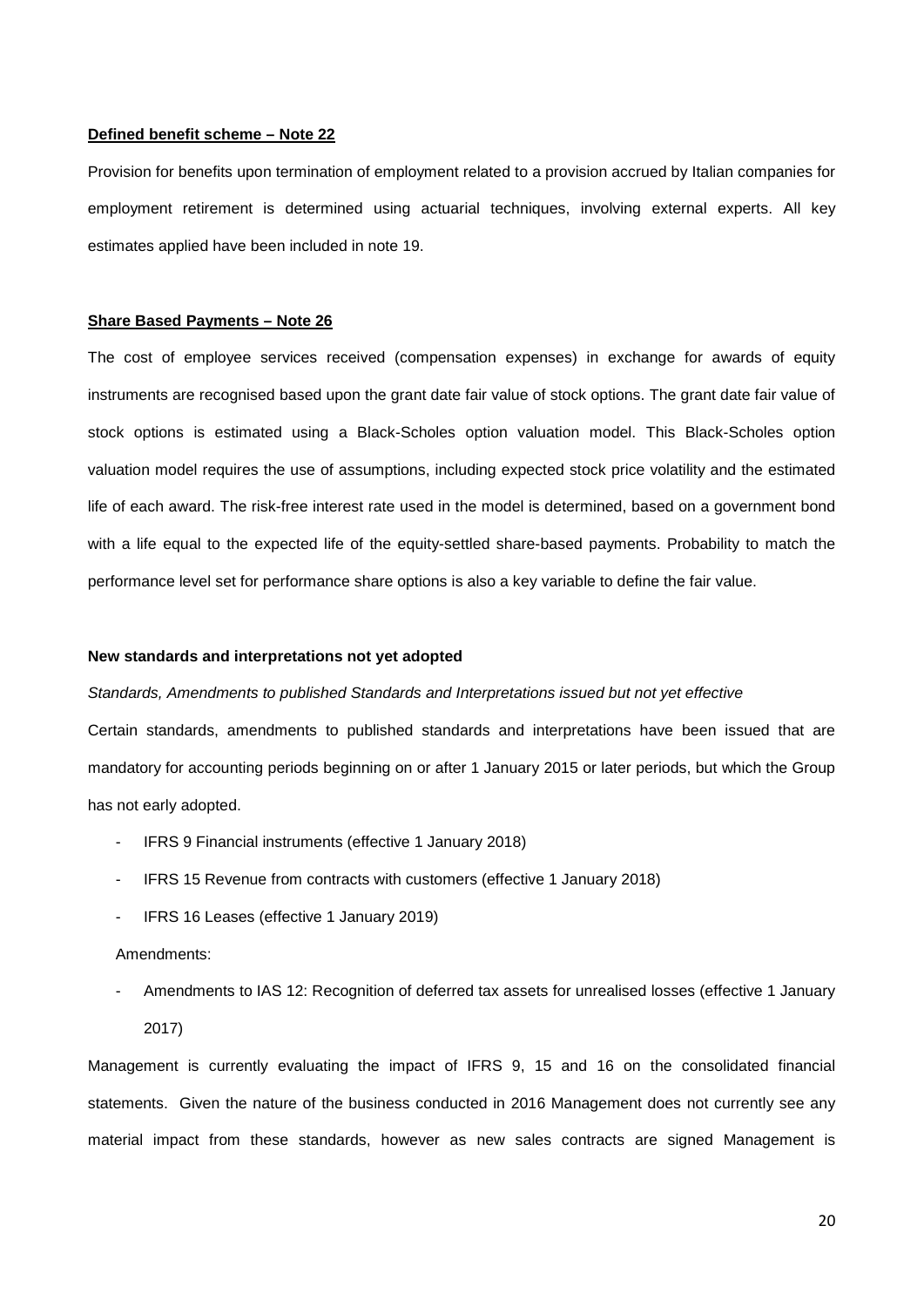continually re-evaluating the impact of IFRS 15. All other standard updates have been deemed to have no material impact.

#### **2. Significant accounting policies**

## **(a) Functional and Foreign currency**

The individual financial statements of each entity of the Group are presented by the currency of the primary economic environment in which the entity operates, which is the functional currency. The functional currency of the Company is Euro.

The consolidated financial statements are presented in Euro, which is the Group's presentation currency.

## **(i) Transaction and balances**

Transactions in foreign currencies are converted in to the respective functional currencies in initial recognition, using the exchange rates approximating to those ruling at the transaction dates. Monetary assets and liabilities at the end of the reporting period are translated at the rates ruling as of that date. Nonmonetary assets and liabilities are not retranslated. All exchange differences are recognised in profit or loss. On consolidation, the results of overseas operations not in Euro are translated at the rates approximating to those ruling when the transactions took place. All assets and liabilities of overseas operations are translated at the rate ruling at the reporting date. Exchange differences arising on translating the opening net assets at closing rate and the results of overseas operations at actual rate are recognised in other comprehensive income.

#### **(b) Financial instruments**

### **(ii) Non-derivative financial assets**

The Group initially recognises loans and receivables on the date that they are originated. All other financial assets are recognised initially on the trade date, which is the date that the Group becomes a party to the contractual provisions of the instrument.

The Group derecognises a financial asset when the contractual rights to the cash flows from the asset expire, or it transfers the rights to receive the contractual cash flows in a transaction in which substantially all the risks and rewards of ownership of the financial asset are transferred. Any interest in such transferred financial assets that is created or retained by the Company is recognised as a separate asset or liability.

Financial assets and liabilities are offset and the net amount presented in the statement of financial position when the Group has a legal right to offset the amounts and intends either to settle on a net basis or to realise the asset and settle the liability simultaneously.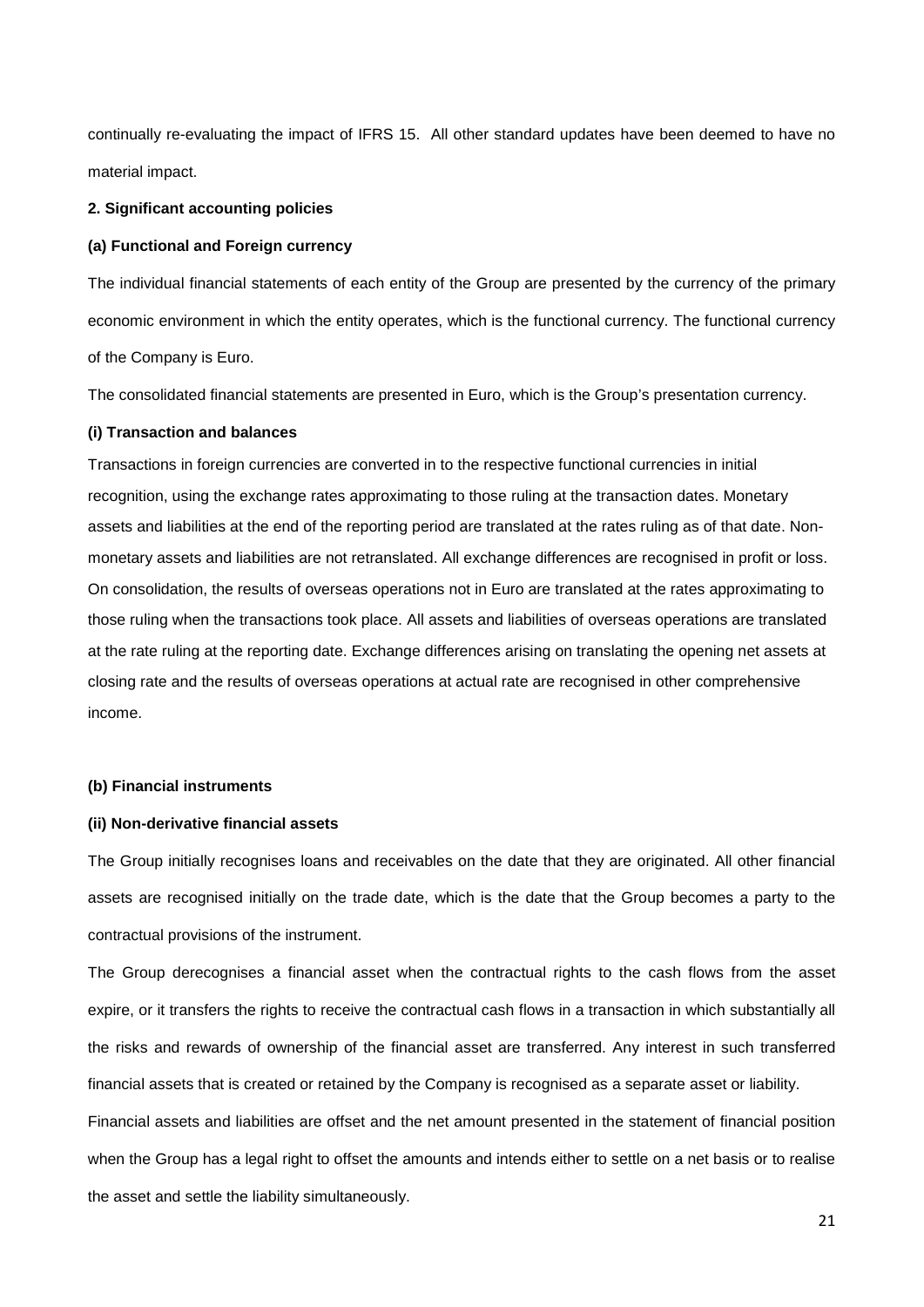The Group's non-derivative financial assets comprise loans and receivables.

#### **(c) Loans and receivables**

Loans and receivables are financial assets with fixed or determinable payment terms that are not quoted in an active market. The Group's loans and receivables comprise of trade and other receivables and loan receivable, which are recognised initially at fair value plus any directly attributable transaction costs and subsequently measured at amortised cost using the effective interest rate method less provisions for impairment.

### **(d) Cash and cash equivalents**

Cash and cash equivalents comprise cash balances and call deposits with original maturities of three months or less, that are subject to an insignificant risk of changes in their fair value, and are used by the Group in the management of its short-term commitments.

### **(iii) Non-derivative financial liabilities**

The Group initially recognises debt securities issued and subordinated liabilities on the date that they are originated. All other financial liabilities are recognised initially on the trade date, which is the date that the Group becomes a party to the contractual provisions of the instrument.

The Group derecognises a financial liability when its contractual obligations are discharged, cancelled or expire.

Such financial liabilities are recognised initially at fair value less any directly attributable transaction costs. Other financial liabilities comprise trade and other payables.

#### **(e) Leases**

#### *Finance leases*

At inception of an arrangement, the Group determines whether the arrangement is or contains a lease. Minimum lease payments made under finance leases are apportioned between the finance expense and the reduction of the outstanding liability. The finance expense is allocated to each period during the lease term so as to produce a constant periodic rate of interest on the remaining balance of the liability.

## *Operating leases*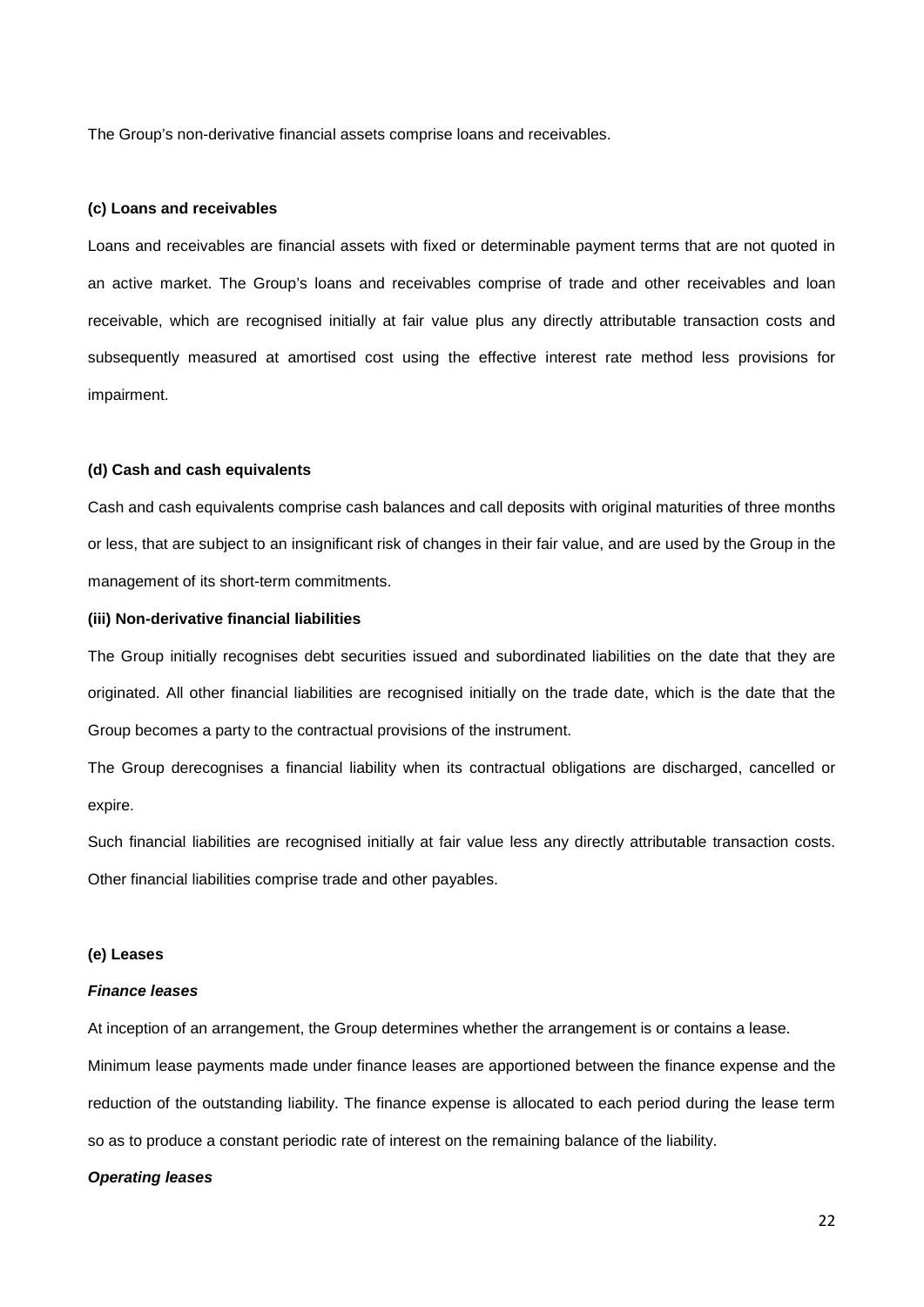Payments made under operating leases are recognised in profit or loss on a straight-line basis over the term of the lease. Lease incentives received are recognised as an integral part of the total lease expense, over the term of the lease.

### **(f) Share capital**

### **Ordinary shares**

Ordinary shares are classified as equity. Incremental costs directly attributable to the issue of ordinary shares are recognised as a deduction from equity, net of any tax effects. All costs that are directly attributable to raising new equity have been recognised against share premium. All costs that are attributed to both the IPO and raising new equity have been apportioned to share premium and the profit or loss based on the ratio of old to new shares issued. Any costs which cannot be attributed to either the IPO or issued new equity have been expensed.

### **(f) Property, plant and equipment**

### **(i) Recognition and measurement**

Items of property, plant and equipment are measured at cost less accumulated depreciation and accumulated impairment losses. Cost includes expenditure that is directly attributable to the acquisition of the asset.

When parts of an item of property, plant and equipment have different useful lives, they are accounted for as separate items (major components) of property, plant and equipment.

Any gain or loss on disposal of an item of property, plant and equipment (calculated as the difference between the net proceeds from disposal and the carrying amount of the item) is recognised in profit or loss.

### **(ii) Subsequent costs**

Subsequent expenditure is capitalised only when it is probable that the future economic benefits associated with the expenditure will flow to the Group. Ongoing repairs and maintenance are expensed as incurred.

### **(iii) Depreciation**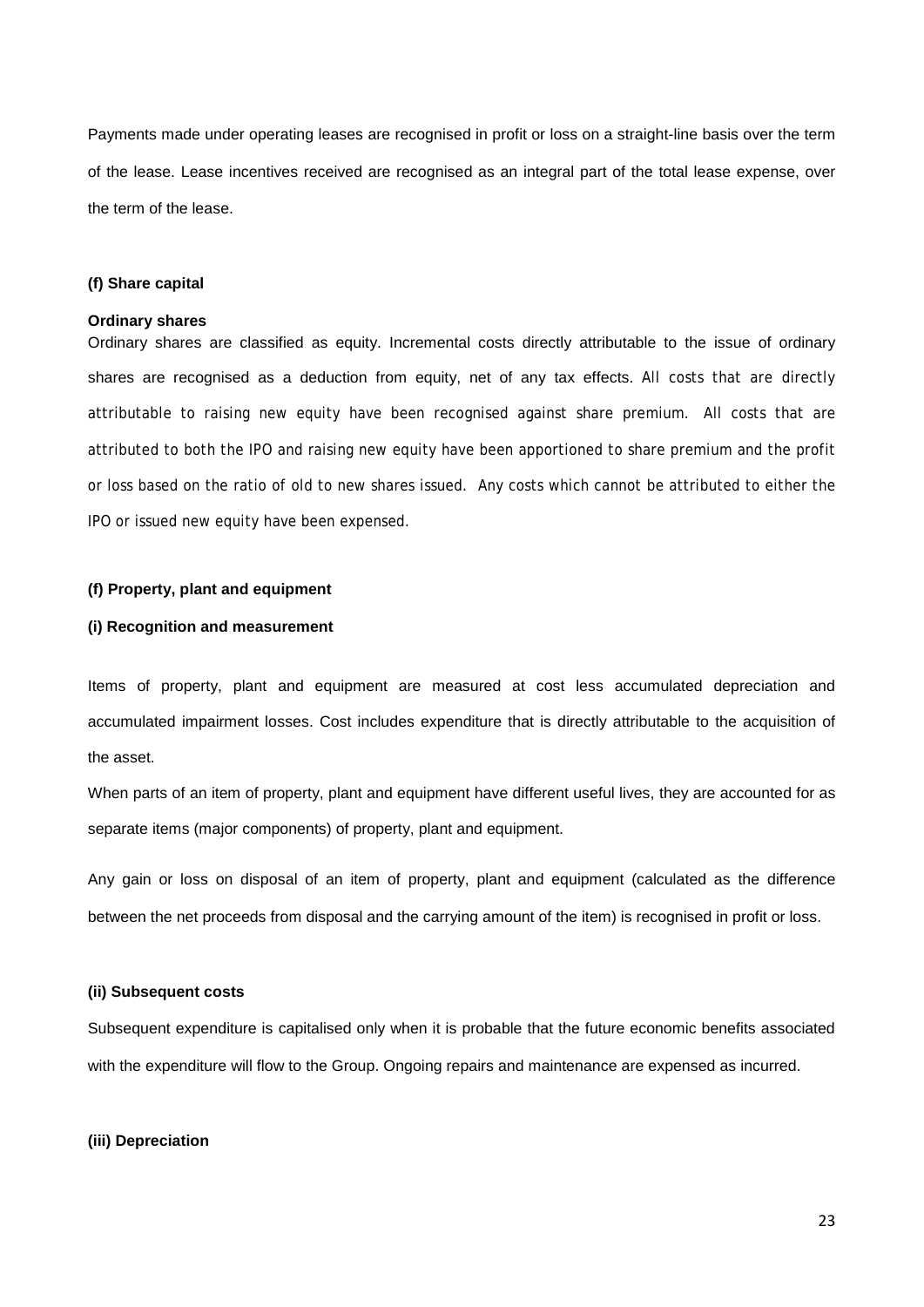Items of property, plant and equipment are depreciated on a straight-line basis in the statement of comprehensive income over the estimated useful lives of each component.

Items of property, plant and equipment are depreciated from the date that they are installed and are ready for use, or in respect of internally constructed assets, from the date that the asset is completed and ready for use.

The estimated useful lives of significant items of property, plant and equipment are as follows:

- Computer equipment over 5 years
- Industrial equipment, office equipment and installations 15% yearly

Depreciation methods, useful lives and residual values are reviewed at each reporting date and adjusted if appropriate.

#### **(g) Intangible assets**

Intangible assets are measured at cost less accumulated amortisation and Government grants received.

Rights acquired and development expenditure are recognised at cost.

Expenditure on internally developed products is capitalised if it can be demonstrated that:

- it is technically feasible to develop the product for it to be sold
- adequate resources are available to complete the development
- there is an intention to complete and sell the product
- the Group is able to sell the product
- sale of the product will generate future economic benefits, and
- expenditure on the project can be measured reliably.

Capitalised development costs are amortised over the periods the Group expects to benefit from selling the products developed. The amortisation expense is included within the cost of sales line in the consolidated statement of comprehensive income.

Development expenditure not satisfying the above criteria and expenditure on the research phase of internal projects are recognised in the consolidated statement of comprehensive income as incurred.

Capitalised development expenditure is measured at cost less accumulated amortisation and impairment losses.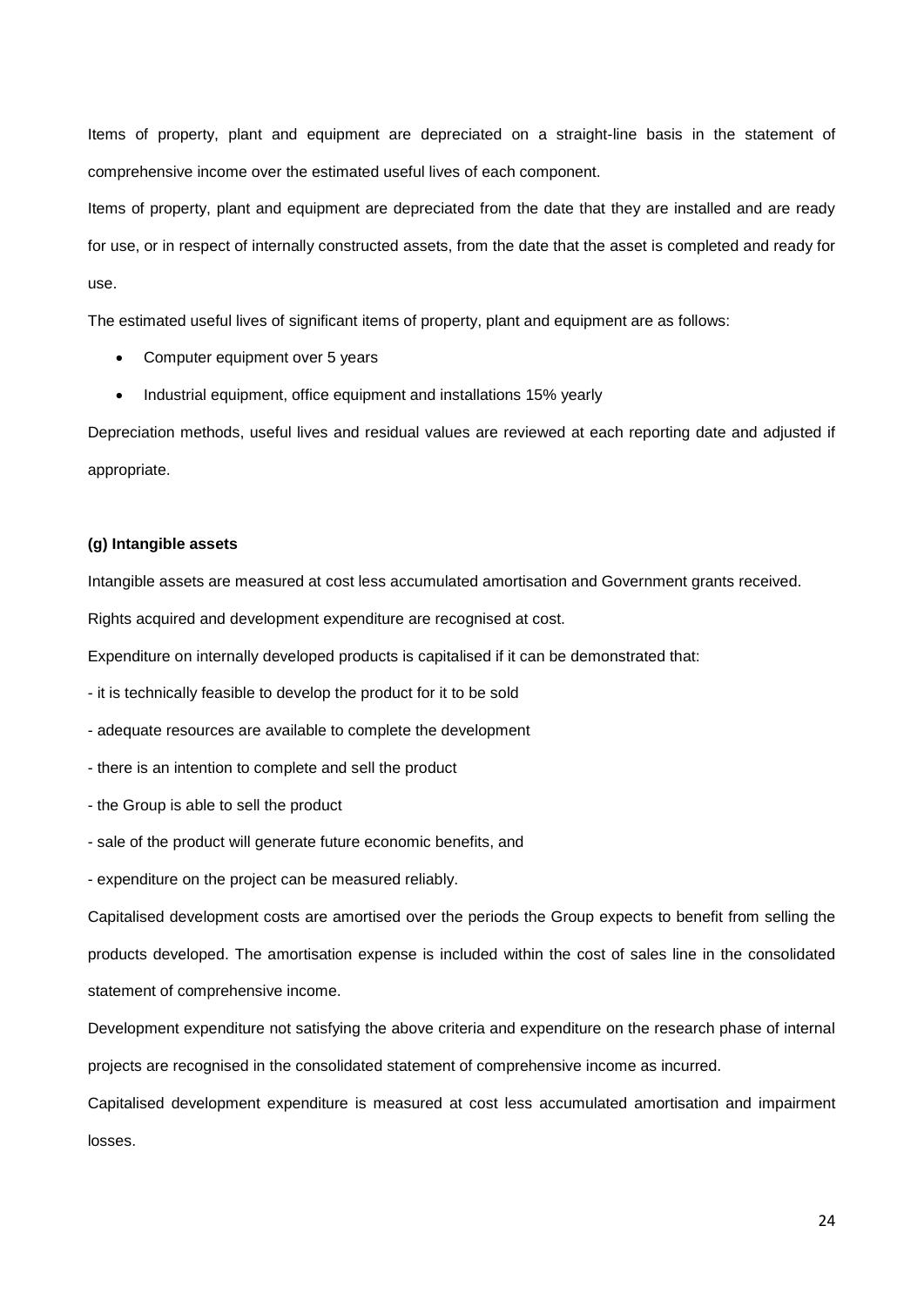In accordance with IAS 38, the cost has been capitalised, in the category 'Development Costs" within Intangible Assets; based on time of employees directly engaged in the development of the G+ technology. For 2015 50% of the cost of 9 employees and 50% of the cost of the CEO Mr. Cesareo has been capitalised. For 2016 on average 33% of the cost of 4 employees has been capitalised and no cost of the CEO has been capitalised.

Other intangible assets that are acquired by the Group and have finite useful lives are measured at cost less accumulated amortisation and accumulated impairment losses.

#### **(i) Amortisation**

Intangible assets are amortised on a straight-line basis in profit or loss over their estimated useful lives, from the date that they are available for use.

- Software 3 years
- Patents and research and development costs concerning G+ technology, are amortised over the lower of the legal duration of the patent (typically 20 years) and the economic useful life. These are currently amortised over 10 years.
- Other intangible assets 5 years

#### **(g) Impairment**

#### **(i) Non-derivative financial assets**

A financial asset not classified as at fair value through profit or loss is assessed at each reporting date to determine whether there is objective evidence that it is impaired. A financial assets is impaired if there is objective evidence of impairment as a result of one or more events that occurred after the initial recognition of the asset, and that event(s) had an impact on the estimated future cash flows of that asset that can be estimated reliably.

Objective evidence that financial assets are impaired includes default or delinquency by a debtor, restructuring of an amount due to the Group on terms that the Group would not consider otherwise, indications that a debtor or issuer will enter bankruptcy, adverse changes in the payment status of borrowers or issuers, economic conditions that correlate with defaults or the disappearance of an active market for a security. In addition, for an investment in an equity security, a significant or prolonged decline in its fair value below its cost is objective evidence of impairment.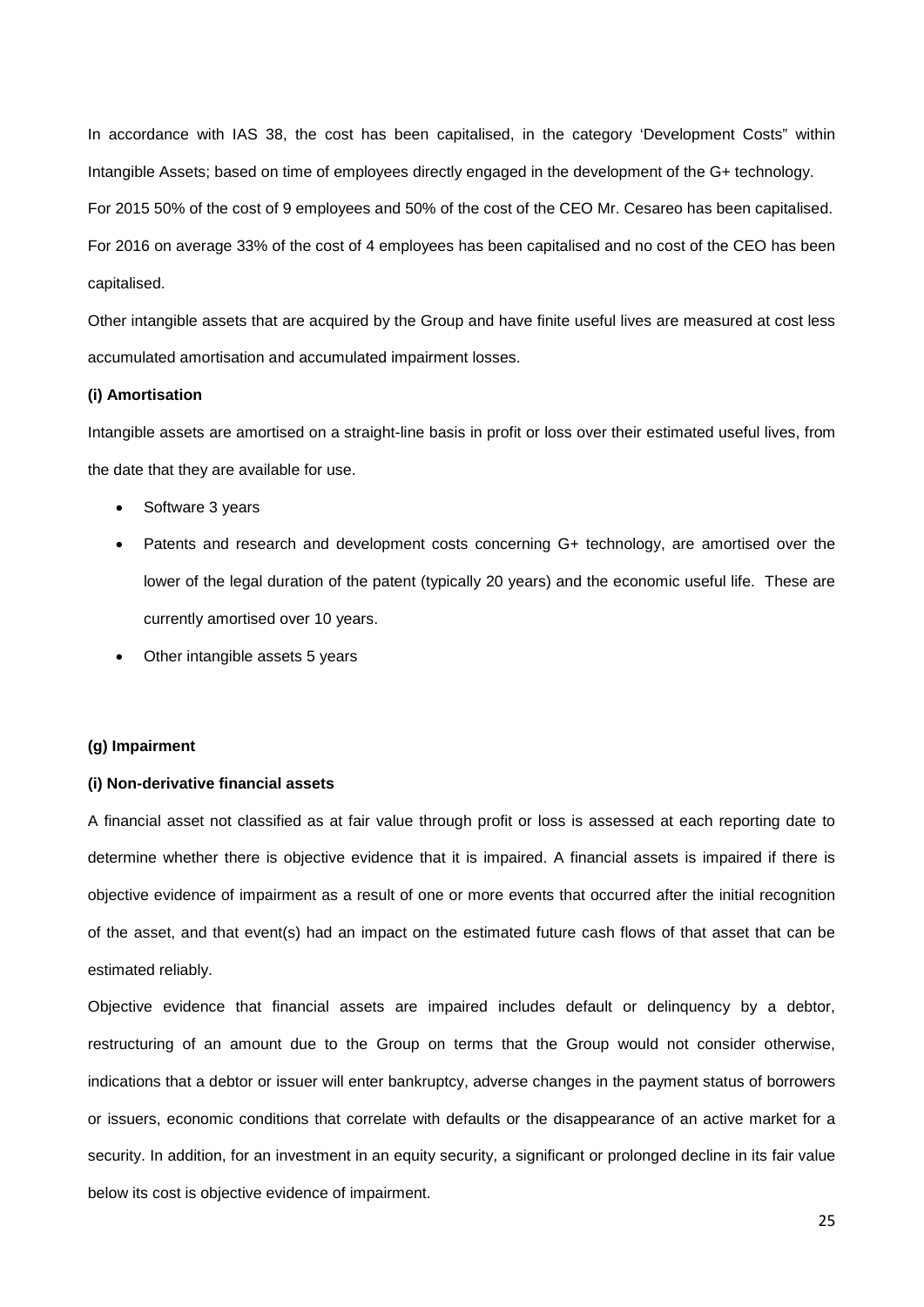### **(ii) Non-financial assets**

The carrying amounts of the Group's non-financial assets, are reviewed at each reporting date to determine whether there is any indication of impairment. If any such indication exists, the asset's recoverable amount is estimated. An impairment loss is recognised if the carrying amount of an asset or Cash Generating Unit ('CGU') exceeds its recoverable amount.

The recoverable amount of an asset or CGU is the greater of its value in use and its fair value less costs to sell.

### **(h) Employee benefits**

Defined benefit scheme surpluses and deficits are measured at:

- The fair value of plan assets at the reporting date; less

- Plan liabilities calculated using the projected unit credit method discounted to its present value using yields available on high quality corporate bonds that have maturity dates approximating to the terms of the liabilities; plus

- Unrecognised past service costs; less
- The effect of minimum funding requirements agreed with scheme trustees.

Remeasurements of the net defined obligation are recognised directly within equity. The remeasurements include:

- Actuarial gains and losses
- Return on plan assets (interest exclusive)
- Any asset ceiling effects (interest exclusive).

Service costs are recognised in profit or loss, and include current and past service costs as well as gains and losses on curtailments.

Net interest expense (income) is recognised in profit or loss, and is calculated by applying the discount rate used to measure the defined benefit obligation (asset) at the beginning of the annual period to the balance of the net defined benefit obligation (asset), considering the effects of contributions and benefit payments during the period.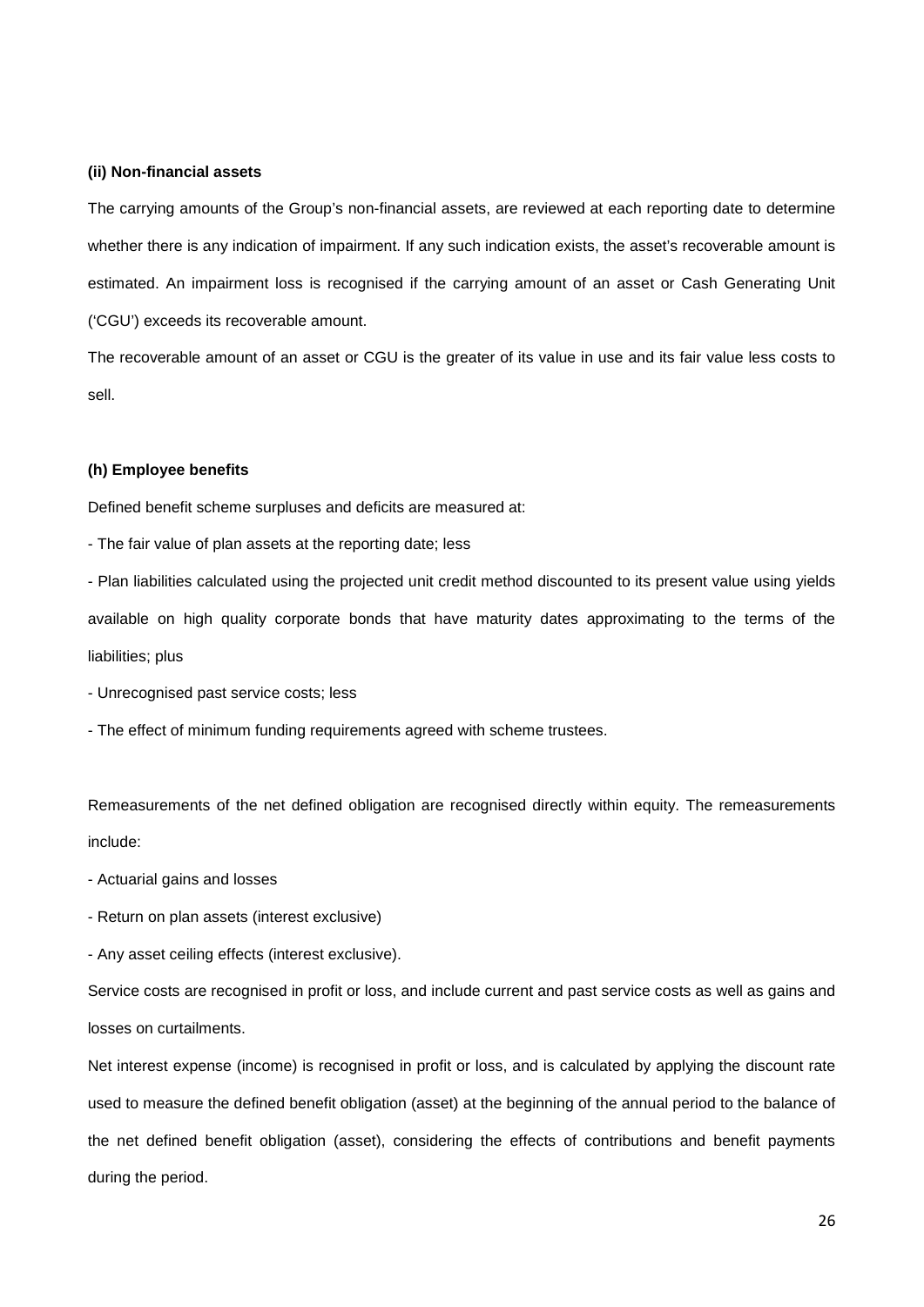Gains or losses arising from changes to scheme benefits or scheme curtailment are recognised immediately in profit or loss.

Settlements of defined benefit schemes are recognised in the period in which the settlement occurs. For more information please see note 22.

## **(i) Revenue**

Revenue from the sale of goods is recognised in the statement of comprehensive income when the significant risks and rewards of ownership have been transferred to the buyer, upon delivery of item. Revenue is recognised net of the related sales taxes.

#### **(j) Government grants**

Government grants are recognised when there is reasonable assurance that the entity will comply with the relevant conditions and the grant will be received. Grants are recognised in profit or loss on a systematic basis as the entity recognises as expenses the costs that the grants are intended to compensate. Where a grant has been received as a contribution for property, plant and equipment, the income received has been credited against the asset in the statement of financial position.

#### **(j) Finance income and finance costs**

Finance income comprises interest income on funds invested. Interest income is recognised in profit or loss, using the effective interest method. Finance costs comprise interest expense on borrowings.

Borrowing costs that are not directly attributable to the acquisition, construction or production of a qualifying asset are recognised in profit or loss using the effective interest method.

### **(k) Taxation**

Tax expense comprises current and deferred tax. Current and deferred tax is recognised in profit or loss except to the extent that it relates to a business combination, or items recognised directly in equity or in other comprehensive income.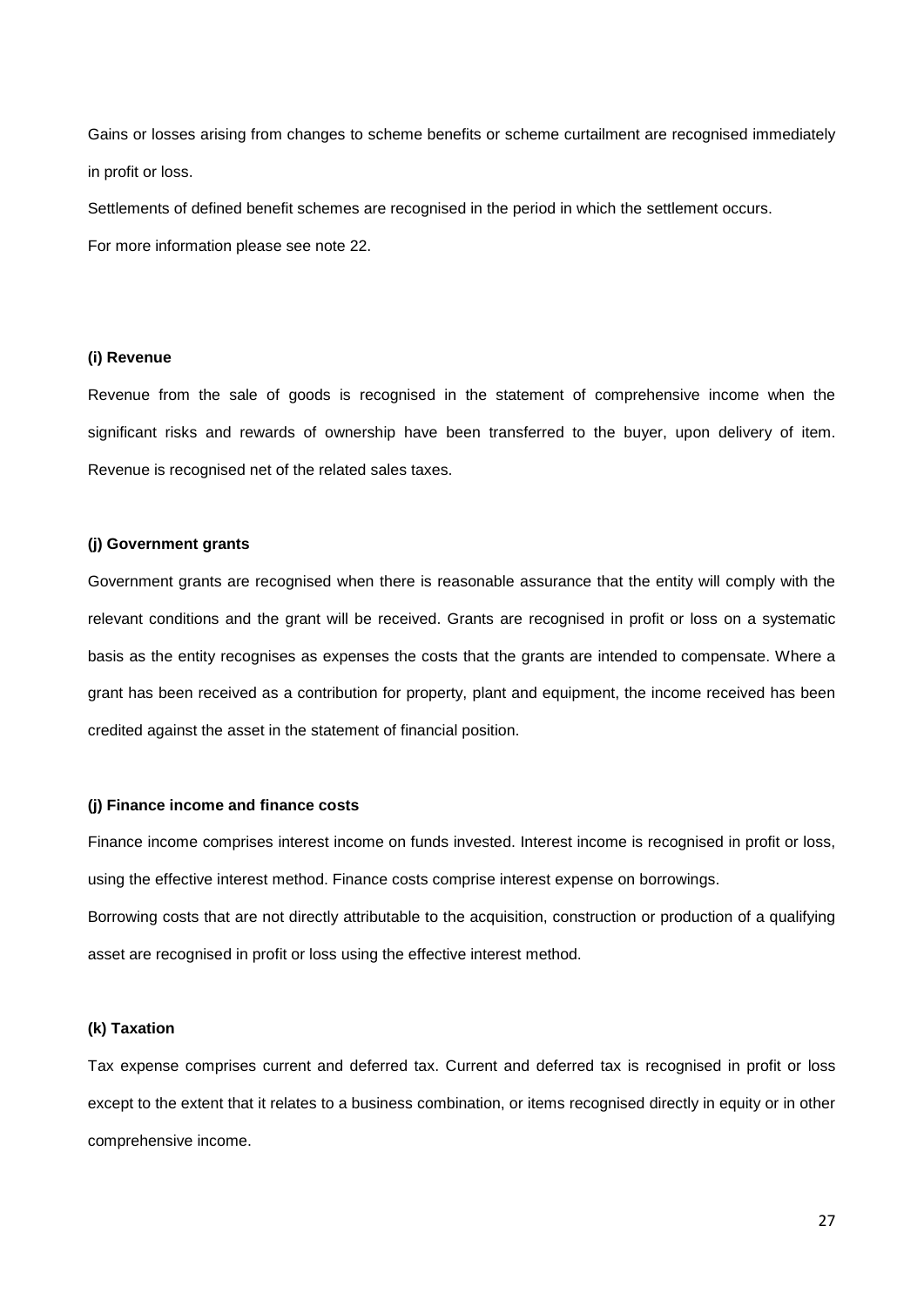Current tax is the expected tax payable or receivable on the taxable income or loss for the year, using tax rates enacted or substantively enacted at the reporting date, and any adjustment to tax payable in respect of previous years.

Deferred tax is recognised in respect of temporary differences between the carrying amounts of assets and liabilities for financial reporting purposes and the amounts used for taxation purposes.

Deferred tax is not recognised for:

- temporary differences on the initial recognition of assets or liabilities in a transaction that is not a business combination and that affects neither accounting nor taxable profit or loss;
- temporary differences related to investments in subsidiaries and jointly controlled entities to the extent that it is probable that they will not reverse in the foreseeable future; and
- taxable temporary differences arising on the initial recognition of goodwill.

Deferred tax is measured at the tax rates that are expected to be applied to temporary differences when they reverse, using tax rates enacted or substantively enacted at the reporting date.

A deferred tax asset is recognised for deductible temporary differences to the extent that it is probable that future taxable profits will be available against which they can be utilised. Deferred tax assets are reviewed at each reporting date and are reduced to the extent that it is no longer probable that the related tax benefit will be realised.

#### **(l) Convertible Loan Notes**

The proceeds received on issue of the Group's convertible loans are allocated into their liability and equity components. The amount initially attributed to the debt component equals the discounted cash flows using a market rate of interest that would be payable on a similar debt instrument that does not include an option to convert. Subsequently, the debt component is accounted for as a financial liability measured at amortised cost until extinguished on conversion or maturity of the bond. The Group's convertible loan notes do not contain an equity component.

Derivatives embedded in host debt contracts, such as convertible loan notes, are accounted for as separate derivatives and recorded at fair value if their economic characteristics and risks are not closely related to those of the host contracts and the host contracts are not held for trading or designated at fair value though

28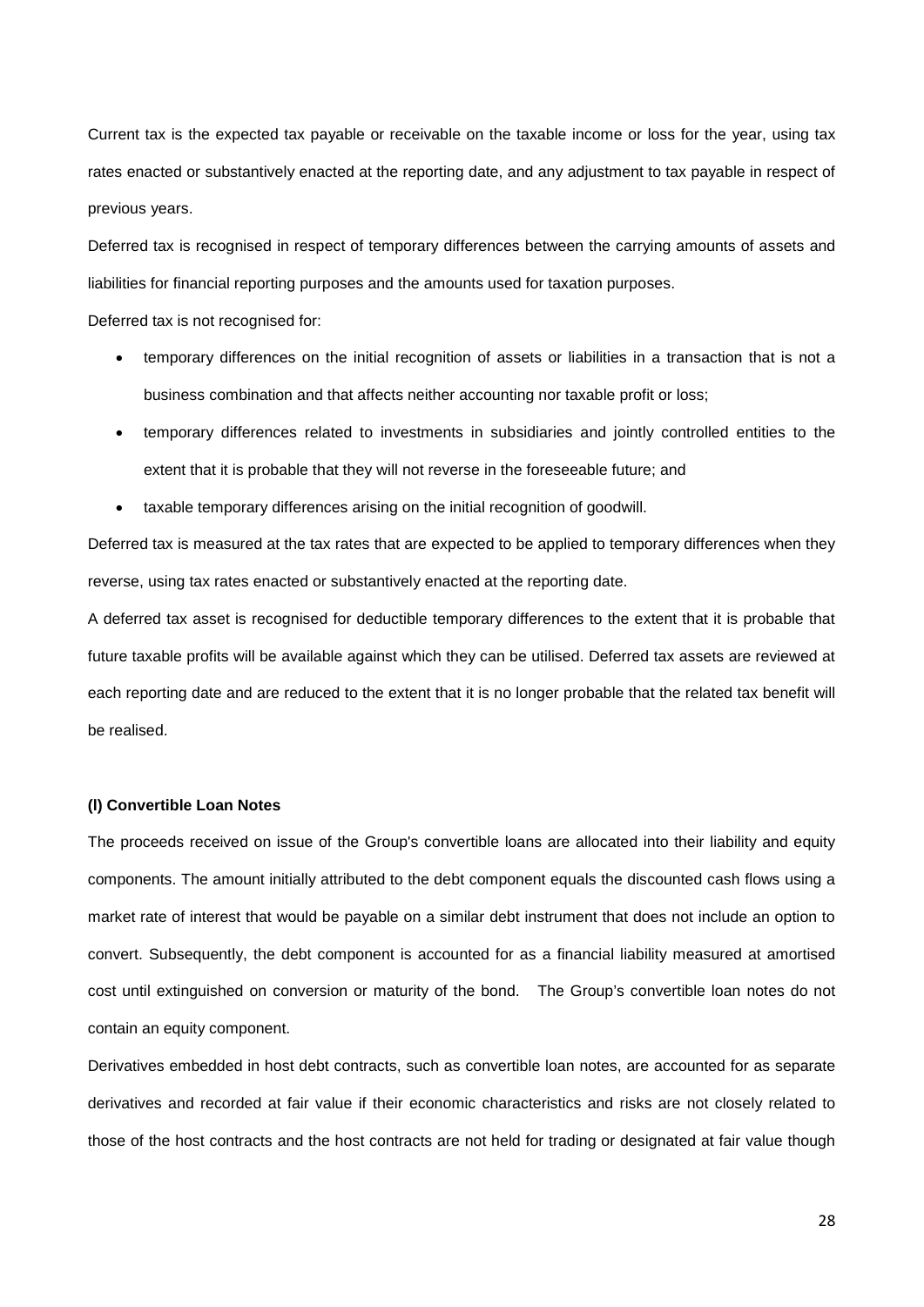profit or loss. These embedded derivatives are measured at fair value with changes in fair value recognised in profit or loss.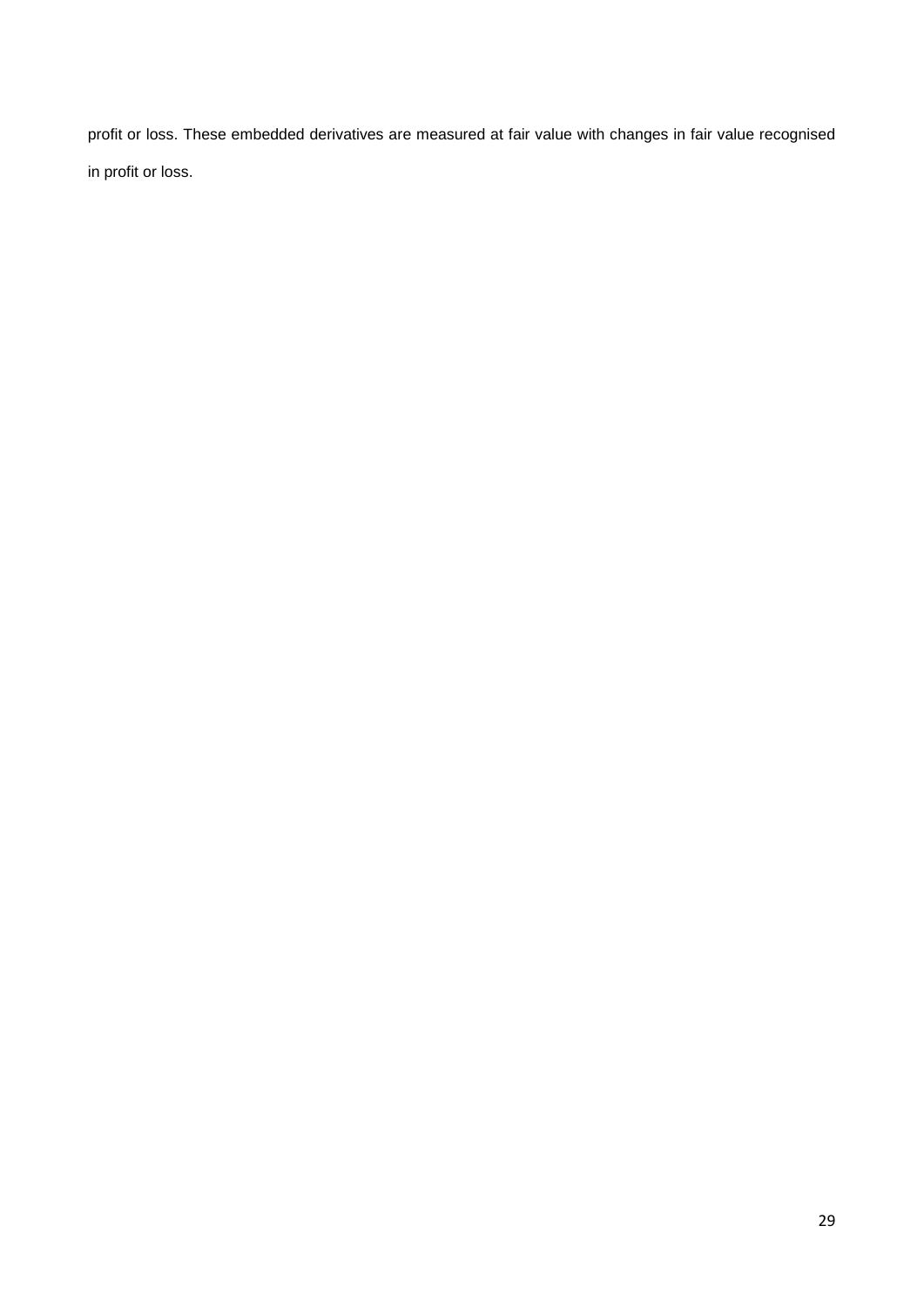# **3. Operating segments**

The Group considers that it operates in one main business area, being the manufacture and sale of graphene products. This business area currently forms the basis of the Group's operating segments. The Group's CEO (the chief operating decision maker) reviews internal management reports on a periodically basis.

Other operations relate to the Group's administrative functions conducted at its head office and by its holding company.

# **Operating Segments**

**2016**

|                                               | $000^{\circ}$<br>Directa Plus UK<br>(Head Office) | $000^{\circ}$<br><b>Directa Plus Spa</b> | $000^{\circ}$<br>Total |
|-----------------------------------------------|---------------------------------------------------|------------------------------------------|------------------------|
| Revenue                                       | ٠                                                 | 738                                      | 738                    |
| Other revenue                                 | ٠                                                 | 80                                       | 80                     |
| Depreciation and amortisation                 | ٠                                                 | (572)                                    | (572)                  |
| Other expenses                                | (1, 123)                                          | (1,858)                                  | (2,981)                |
| <b>Results from operating activities</b>      | (1, 123)                                          | (3, 116)                                 | (4, 239)               |
| Fair value movement on embedded<br>derivative | (1,039)                                           |                                          | (1,039)                |
| Finance Income                                |                                                   | 4                                        | 4                      |
| <b>Financial expenses</b>                     | (1, 118)                                          | (34)                                     | (1, 152)               |
| Loss of the year                              | (3, 280)                                          | (3, 145)                                 | (6, 425)               |

# **Operating Segments**

|                                               | $^{\circ}000$<br>Directa Plus UK<br>(Head Office) | $000^{\circ}$<br>Directa Plus Spa | $000^{\circ}$<br><b>Total</b> |
|-----------------------------------------------|---------------------------------------------------|-----------------------------------|-------------------------------|
| Revenue                                       |                                                   | 1,392                             | 1,392                         |
| Other revenue                                 | ٠                                                 | 316                               | 316                           |
| Depreciation and amortisation                 | ٠                                                 | (492)                             | (492)                         |
| Other expenses                                | (473)                                             | (4, 163)                          | (4,636)                       |
| <b>Results from operating activities</b>      | (473)                                             | (2,759)                           | (3, 232)                      |
| Fair value movement on embedded<br>derivative | (707)                                             |                                   | (707)                         |
| Finance Income                                |                                                   | 7                                 |                               |
| <b>Financial expenses</b>                     | (404)                                             | (31)                              | (435)                         |
| Loss of the year                              | (1, 584)                                          | (2,783)                           | (4, 367)                      |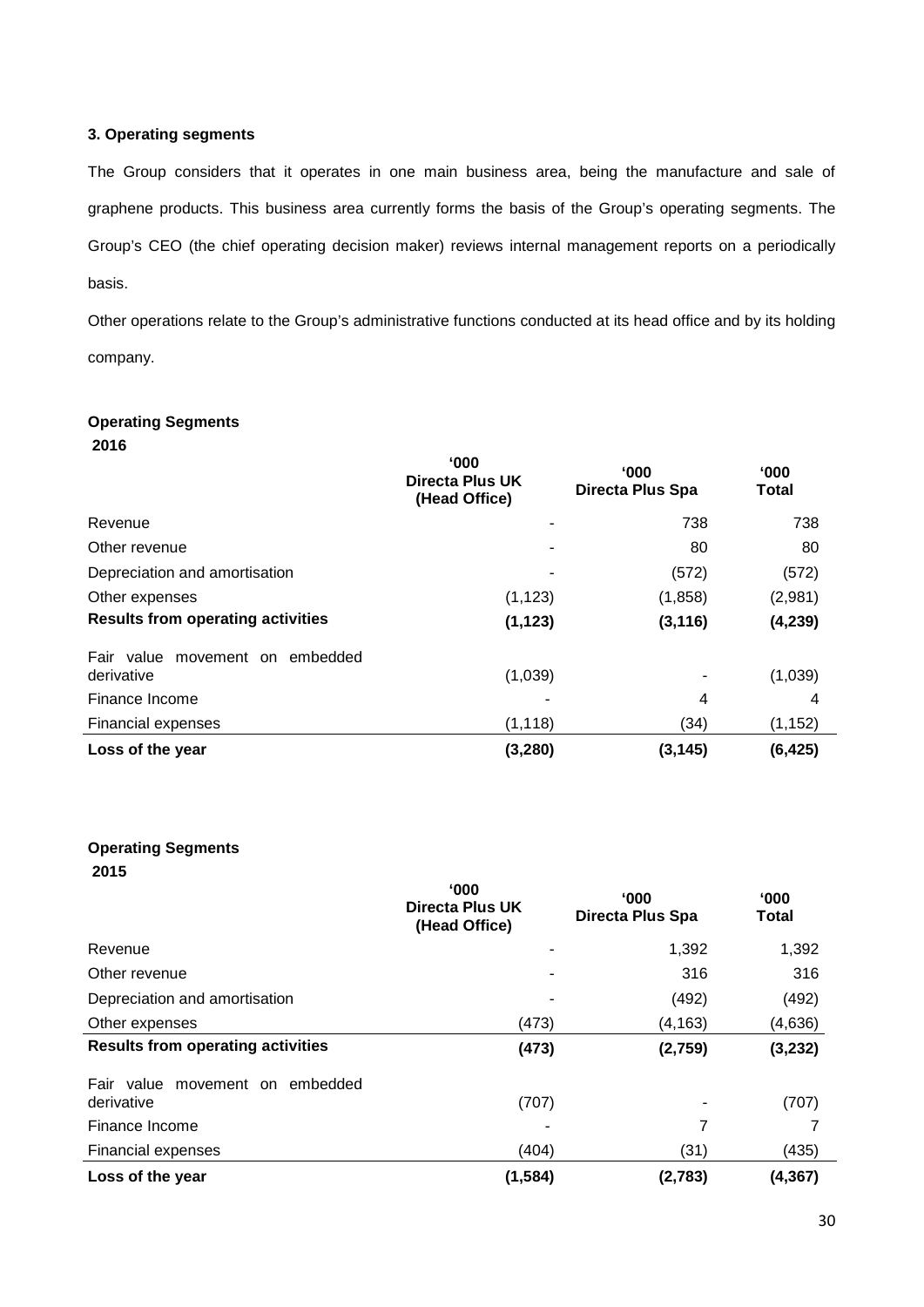Information regarding the results of each reportable segment is included below.

|                     | 2016    | 2015      |
|---------------------|---------|-----------|
| Sale of products    | 738,028 | 1,392,232 |
| Government grants   | 77.012  | 287,070   |
| Other revenue       | 2.721   | 28,907    |
| <b>Total income</b> | 817,761 | 1,708,209 |

There is one client in 2016 which accounts for more than 10% of revenues for sales of products or services, the client revenues amount to €455,000 (62%).

There were two main clients in 2015 which account for more than 10% of revenues for sales of products or services: the first client revenues amount to €1,001,730 (72%), while the second client amount to €270,000 (19%).

Geographical breakdown of revenues are:

| €000              | 2016 | 2015  |
|-------------------|------|-------|
| Italy             | 216  | 1,170 |
| Rest of the world | 522  | 222   |
| <b>Revenue</b>    | 738  | 1,392 |

# **4. Government Grants**

Information regarding government grants:

|                      | 2016                     | 2015    |
|----------------------|--------------------------|---------|
| Genius               | $\overline{\phantom{a}}$ | 107,338 |
| MAT4BAT              | 77,012                   | 77,012  |
| <b>Brevetti Plus</b> | ٠                        | 67,200  |
| Voucher 2014 C       | $\overline{\phantom{a}}$ | 24,000  |
| Voucher 2014 F       | $\overline{\phantom{a}}$ | 11,520  |
| <b>Total</b>         | 77,012                   | 287,070 |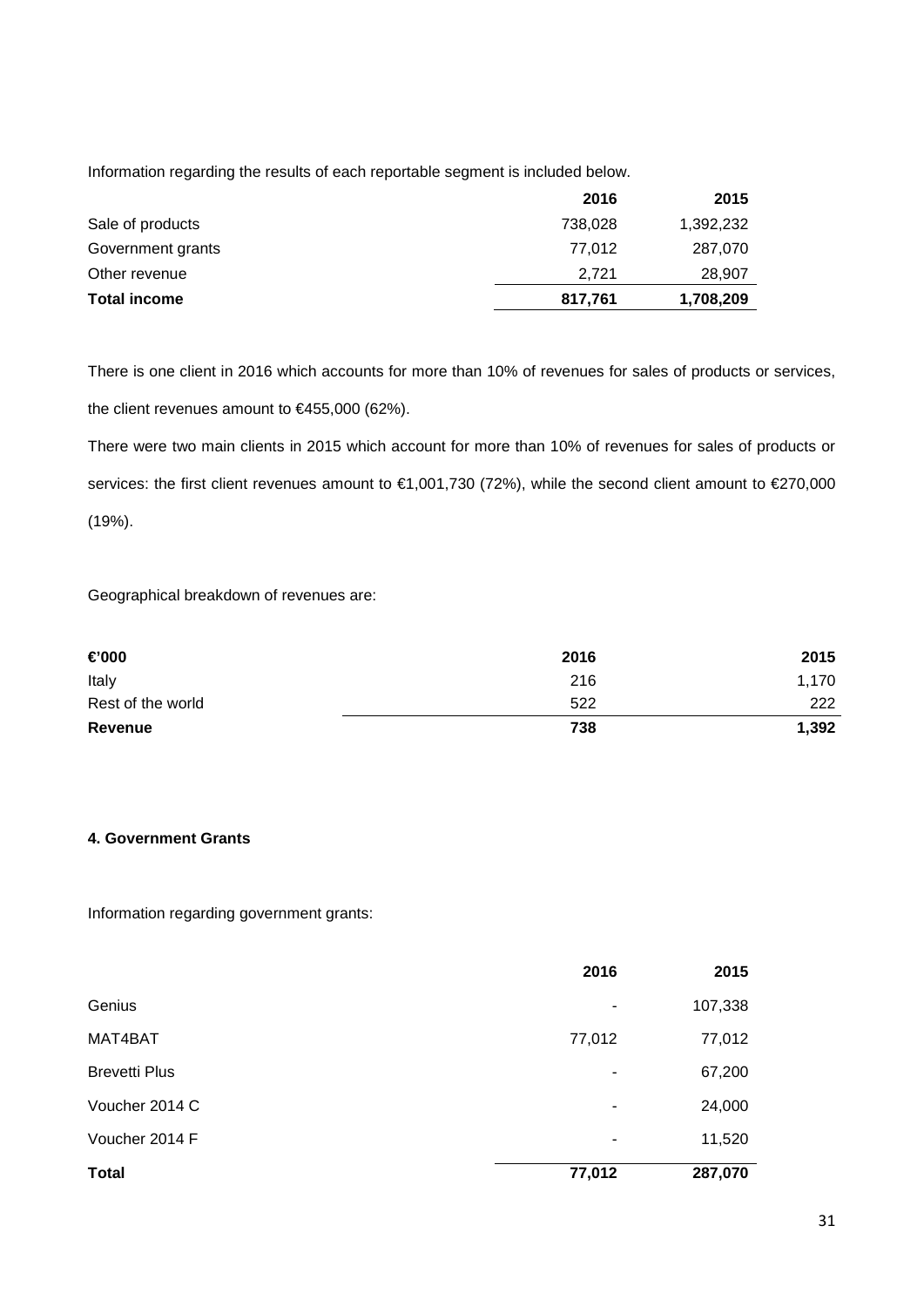## **The key terms of Government grants are:**

| Starting date                       | September 2013                      |
|-------------------------------------|-------------------------------------|
| Ending date                         | February 2017                       |
| Duration                            | 42                                  |
| Total amount                        | 304,700                             |
| Final report submitted and accepted | Project still on-<br>going. Project |
|                                     | closing is on                       |
|                                     | February 2017                       |

There are no capital commitments built into the ongoing grants.

# **5. Raw materials and consumables used**

The amount of €169,643 (2015: €342,209) refers to materials for production and consumption by laboratory. In 2015 the figure is higher because it included €214,482 relating to the manufacture of MDU (Mobile Decontamination Unit) which did not occur in 2016.

**Mat4Bat**

# **6. Employee benefits expenses**

|                                         | 2016      | 2015       |
|-----------------------------------------|-----------|------------|
| Wages and salaries                      | 1,304,362 | 1,024,882  |
| Social security costs                   | 305,287   | 252,723    |
| Employee benefits                       | 85,461    | 50,465     |
| Other costs                             | 188,729   | 37,261     |
| <b>Total Gross</b>                      | 1,883,839 | 1,365,331  |
| Capitalised cost in "Intangible assets" | (99, 745) | (469, 562) |
| <b>Total</b>                            | 1,784,094 | 895,769    |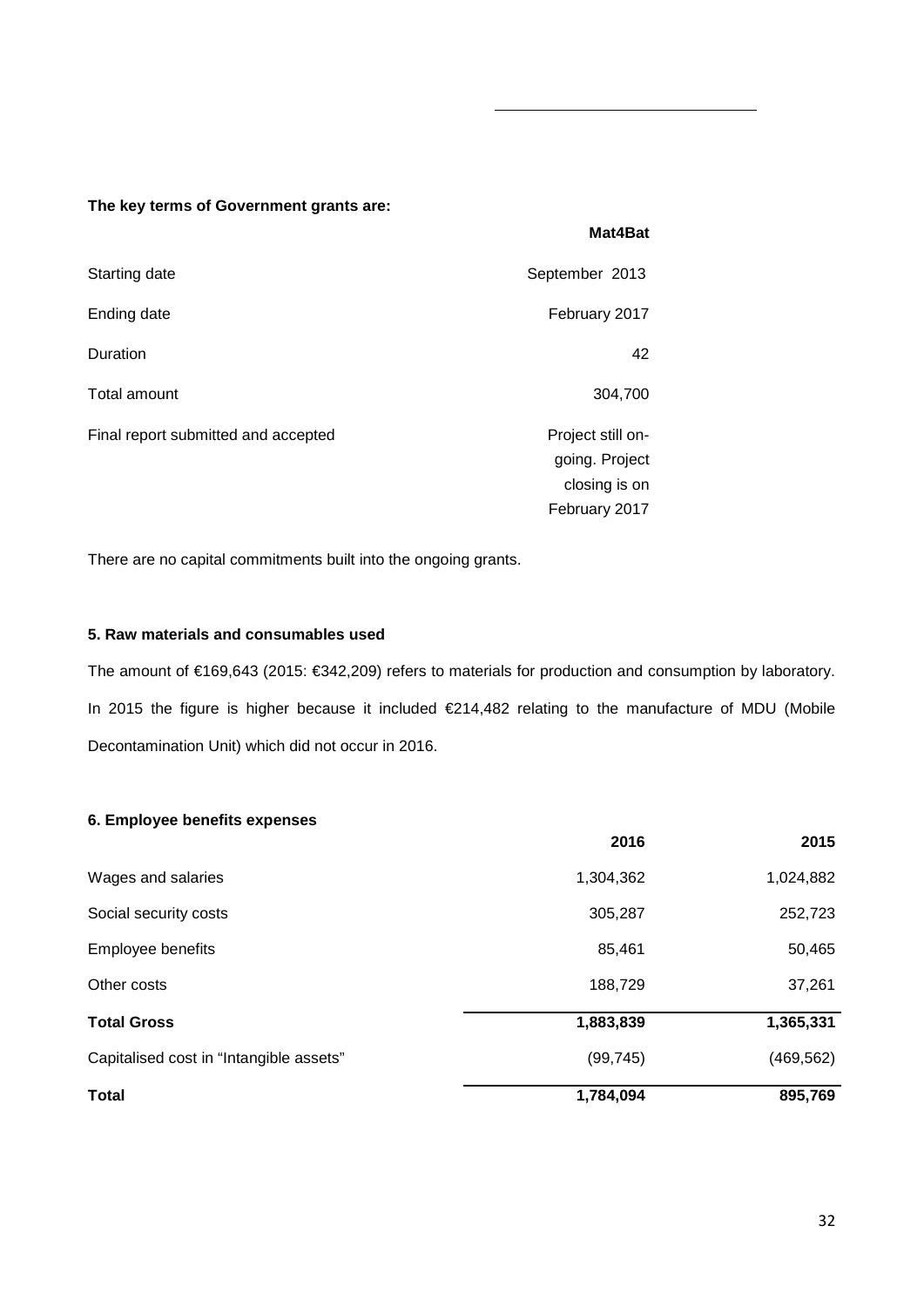As of 31 December 2016 Staff costs are higher than 31 December 2015 due to the implementation of the new Board of Directors for the Company and because in 2015 a larger amount of staff costs were capitalised, €469,562 compared with €99,745 for 2016.

As of 31 December 2016 Other Costs are higher than 31 December 2015 due to €154,068 of share options expenses not included in 2015. €98,126 of the share option charge relates to options issued to the Directors.

The average number of employees during the period was:

|                             | 2016 | 2015 |
|-----------------------------|------|------|
| Management                  |      | 6    |
| <b>Administration Staff</b> | 10   | 10   |
| Staff                       | 5    | ◠    |
| <b>Total</b>                | 22   | 19   |

The Directors' emoluments are the following:

|                    | 2016    | 2015    |
|--------------------|---------|---------|
| Wages and salaries | 718,710 | 495,355 |
| <b>Total</b>       | 718,710 | 495,355 |

During 2016 the number of directors increased from 5 to 7.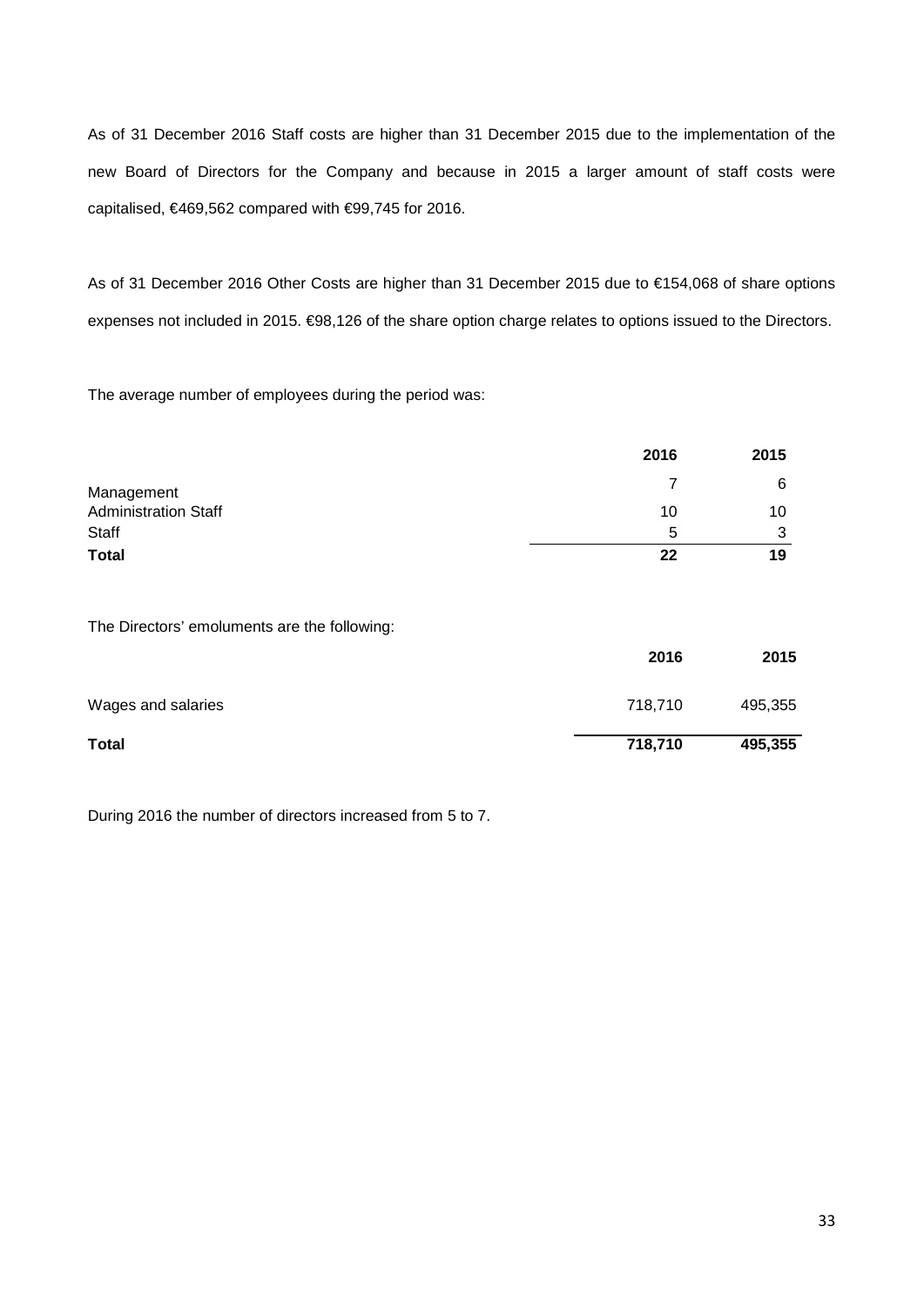# **7. Results from operating activities:**

Results from operating activities includes:

|                                                      | 2016    | 2015      |
|------------------------------------------------------|---------|-----------|
| Audit of the Group and Company financial statements  | 32,112  |           |
| Audit of the subsidiaries' financial statements      | 18,000  | 10,000    |
| Other non-audit services provided by Group's auditor | 264,184 |           |
| <b>Operating leases</b>                              | 20,000  | 20,000    |
| Travel and marketing                                 | 217,647 | 185,143   |
| Rent and lease                                       | 145,503 | 124,529   |
| Bad debt expense                                     | 909,763 |           |
| Impairment provision for D+                          |         | 1,902,129 |

# **8. Leases**

Operating leases relate to the Group's plant and machinery held on leases.

| <b>Future minimum lease payments</b> | 2016   | 2015    |
|--------------------------------------|--------|---------|
| Less than one year                   | 63,000 | 108,000 |
| Between one and five years           | -      | 54,000  |
| More than five years                 | ۰      |         |
| <b>Total</b>                         | 63,000 | 162,000 |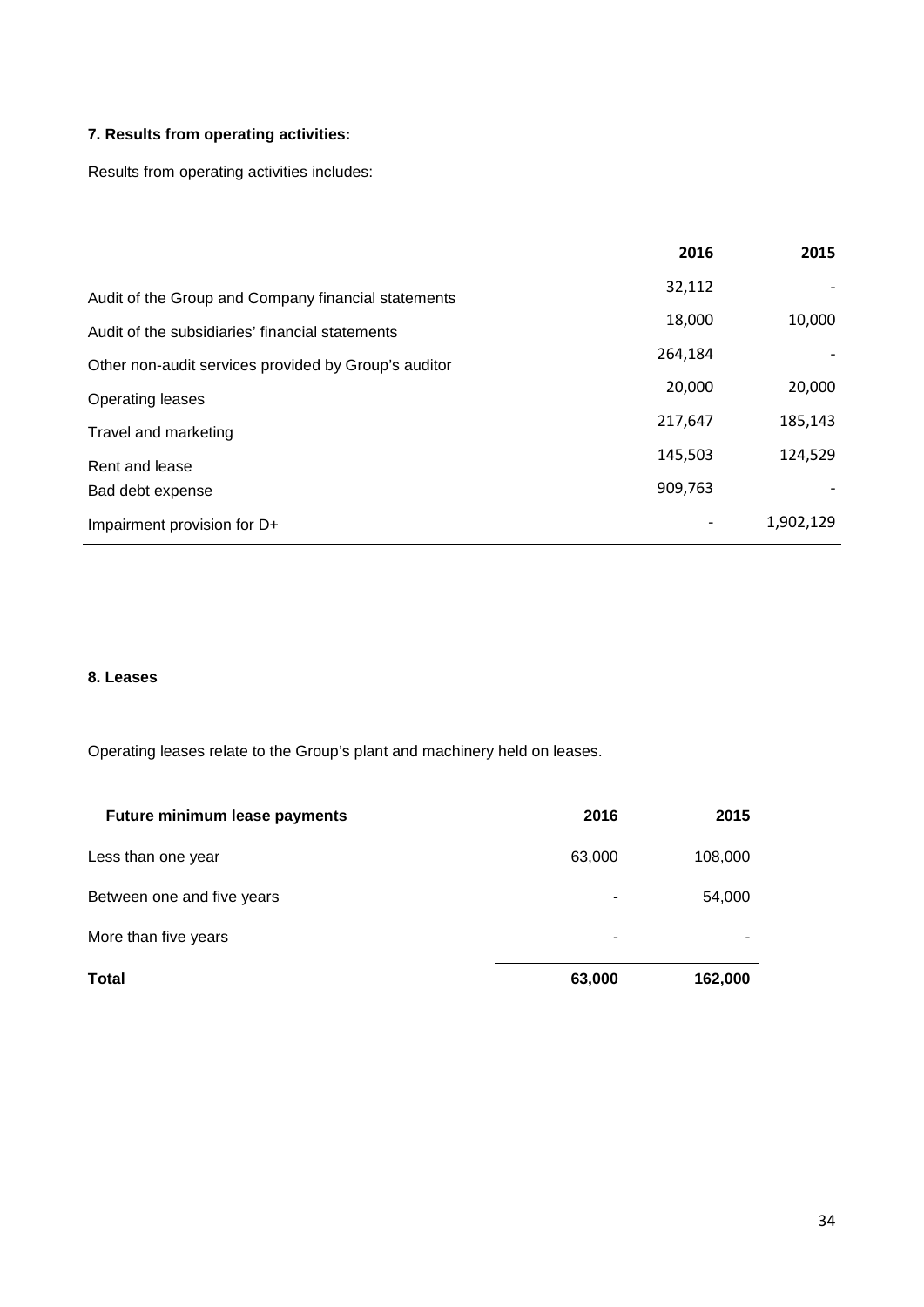Finance lease liabilities are payable as follows:

| Future minimum lease payments                  | 2016      | 2015    |
|------------------------------------------------|-----------|---------|
| Less than one year                             | 61,735    | 88,499  |
| Between one and five years                     | 183,039   | 223,298 |
| More than five years                           |           |         |
| <b>Total</b>                                   | 244,774   | 311,797 |
| Present value of minimum lease<br>payments     | 2016      | 2015    |
| Less than one year                             | 59,898    | 91,949  |
| Between one and five years                     | 168,117   | 220,008 |
| More than five years                           |           |         |
| <b>Total</b>                                   | 228,015   | 311,957 |
|                                                |           |         |
| 9. Finance income and finance expenses         |           |         |
| Finance income includes:                       |           |         |
|                                                | 2016      | 2015    |
| Interest income on cash balances held          | 4,230     | 7,032   |
| <b>Total</b>                                   | 4,230     | 7,032   |
| Finance expenses include:                      |           |         |
|                                                | 2016      | 2015    |
| Interest on loans and other financial<br>costs | 197,169   | 423,370 |
| Interest on financial leasing                  | 14,576    | 4,120   |
| Interest cost for benefit plan                 | 4,614     | 4,619   |
| Foreign exchanges losses                       | 934,777   | 2,599   |
| <b>Total</b>                                   | 1,151,136 | 434,708 |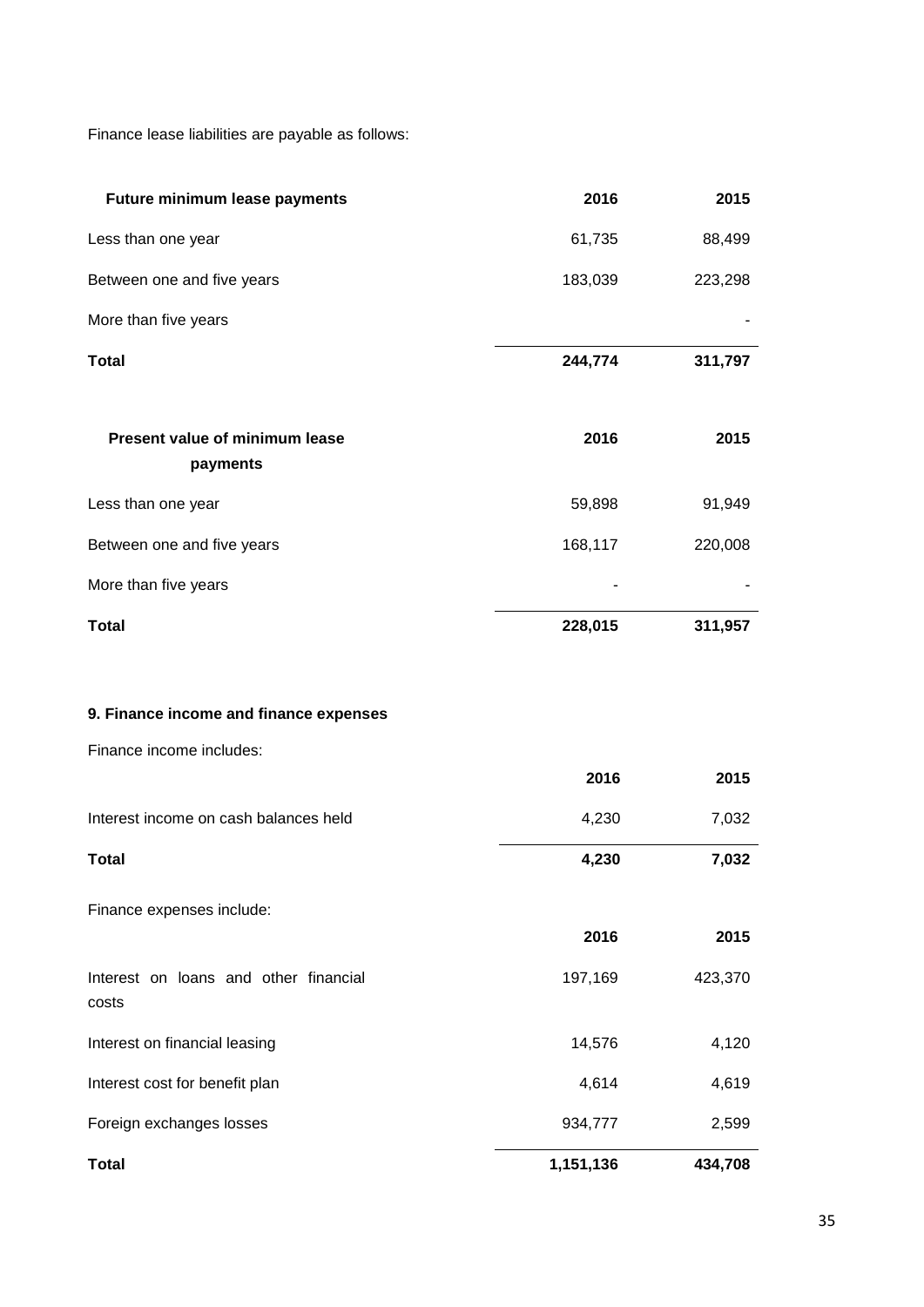# **10. Taxation**

|                           | 2016                     | 2015           |
|---------------------------|--------------------------|----------------|
| Current tax expenses      | $\overline{\phantom{0}}$ |                |
| Deferred tax expenses     | -                        |                |
| <b>Total tax expenses</b> | $\blacksquare$           | $\blacksquare$ |

# **Reconciliation of tax rate**

|                                 | 2016        | 2015        |
|---------------------------------|-------------|-------------|
| Loss before tax                 | (6,424,945) | (4,367,480) |
| Italian statutory tax rate      | 24%         | 27.5%       |
|                                 | (1,541,987) | (1,201,057) |
| Impact of temporary differences | 74,534      | 87,300      |
| Losses recognised               | (74, 534)   | (87, 300)   |
| Losses not utilised             | 1,541,987   | 1,201,057   |
| <b>Total tax expenses</b>       |             |             |

Tax losses carried forward have been recognised as a deferred tax asset up to the point that they are recoverable against taxable temporary differences. All other tax losses are carried forward and not recognised as a deferred tax asset due to the uncertainty regarding future taxable profits. Tax losses carried forward are €13,483,787. (€7,864,956 in 2015).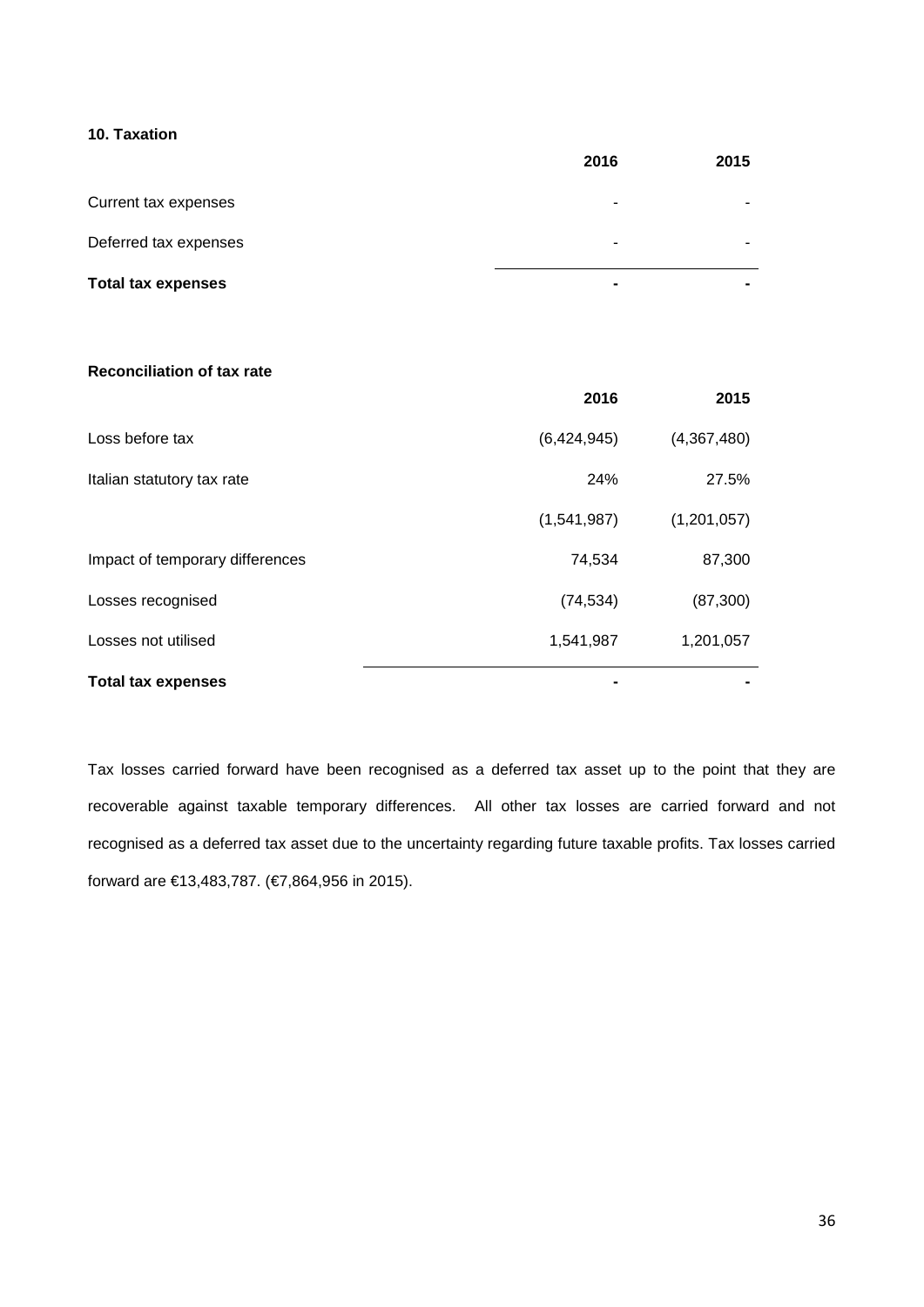## **11. Intangible assets**

| <b>Cost</b>                        | <b>Development</b><br>costs | <b>Patents</b> | Soft-<br>ware                | Goodwill    | <b>Others</b> | <b>Total</b> |
|------------------------------------|-----------------------------|----------------|------------------------------|-------------|---------------|--------------|
| <b>Balance at 31/12/2014</b>       | 1,856,735                   | 42,189         | 1,445                        |             | 38,102        | 1,938,471    |
| Additions                          | 469,562                     | 54,899         |                              |             | 18,214        | 542,675      |
| Reclassification from<br>inventory |                             | 31,191         |                              |             |               | 31,191       |
| <b>Balance at 31/12/2015</b>       | 2,326,297                   | 128,279        | 1,445                        | 0           | 56,316        | 2,512,337    |
| Additions                          | 99,745                      | 68,971         | $\qquad \qquad \blacksquare$ | 22,268      |               | 190,984      |
| Disposal                           |                             |                |                              |             | (28.353)      | (28, 353)    |
| <b>Balance at 31/12/2016</b>       | 2,426,042                   | 197,250        | 1,445                        | 22,268      | 27,963        | 2,674,968    |
|                                    |                             |                |                              |             |               |              |
| <b>Amortisation</b>                |                             |                |                              |             |               |              |
| <b>Balance at 31/12/2014</b>       | 407,667                     | 12,657         | 1,406                        |             | 17,998        | 439,728      |
| Amortisation 2015                  | 232,630                     | 12,828         | 39                           |             | 7,997         | 253,494      |
| <b>Balance at 31/12/2015</b>       | 640,297                     | 25,485         | 1,445                        |             | 25,995        | 693,222      |
| Amortisation 2016                  | 242,604                     | 19,725         |                              |             | 4,776         | 267,105      |
| Reclassification                   |                             |                |                              |             | (11, 961)     | (11, 961)    |
| <b>Balance at 31/12/2016</b>       | 882,901                     | 45,210         | 1,445                        | $\mathbf 0$ | 18,810        | 948,366      |
| <b>Carrying amounts</b>            |                             |                |                              |             |               |              |
| Balance 31/12/2014                 | 1,449,068                   | 29,532         | 39                           |             | 20,104        | 1,498,743    |
| Balance 31/12/2015                 | 1,686,000                   | 102,794        |                              |             | 30,321        | 1,819,115    |
| Balance 31/12/2016                 | 1,543,141                   | 152,040        |                              | 22,268      | 9,153         | 1,726,602    |

Development costs are generated internally and relate to the capitalisation of personnel costs dedicated to the development of products and processes of the G+ family. In order to reliably define the capitalisation of the expenditures related to the development phase of the industrial process, the company has duly reported the time-sheets of all the employees identifying daily the hours spent on the job. The development of the new ready to use products and fine-tuned process ensures economic benefits for the Company going forward.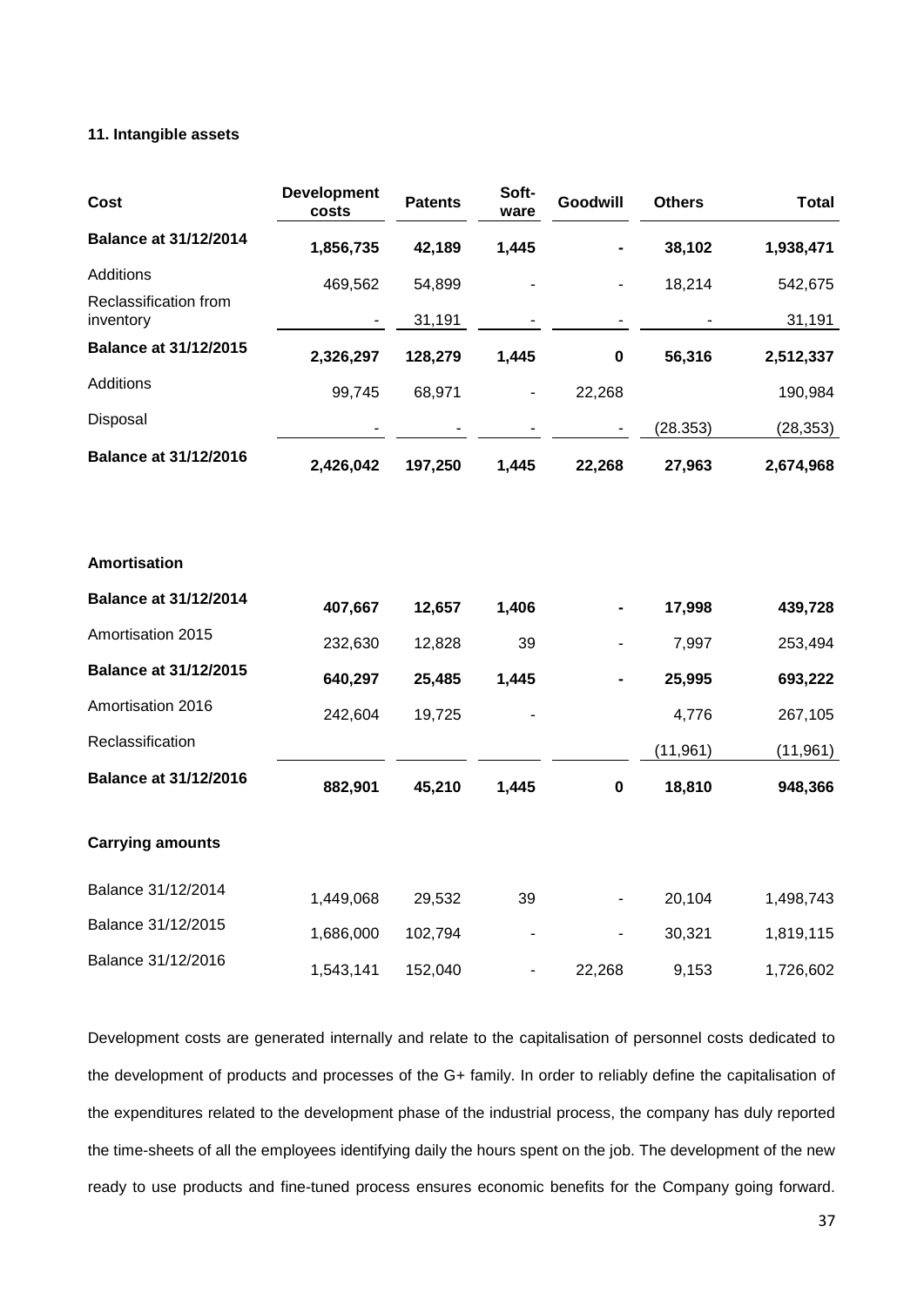New products allow to enter into new markets, reducing the time-to-market and new process allow material improvement in production capacity and cost efficiency.

Others intangible asset are mainly due to the website costs.

# **12. Property, plant and equipment**

|                              | <b>Industrial</b> | <b>Computer</b> | <b>Office</b> |                      | <b>Under</b>      |           |
|------------------------------|-------------------|-----------------|---------------|----------------------|-------------------|-----------|
| Cost                         | equipment         | equipment       | equipment     | <b>Installations</b> | con-<br>struction | Total     |
| <b>Balance at 31/12/2014</b> | 45,478            | 23,031          | 17,874        | 1,194,281            | ۰                 | 1,280,664 |
| Additions                    | 2,001             | 6,074           | 38,085        | 443,099              | ۰.                | 489,259   |
| <b>Balance at 31/12/2015</b> | 47,479            | 29,105          | 55,959        | 1,637,380            | ۰                 | 1,769,923 |
| Additions                    | 91,181            | 4.841           | 35,839        | 186,747              | 58.640            | 377,248   |
| <b>Disposals</b>             | ۰                 | (300)           | (7,627)       | (1,773)              |                   | (9,700)   |
| <b>Balance at 31/12/2016</b> | 138,660           | 33,646          | 84,171        | 1,822,354            | 58.640            | 2,137,471 |

| <b>Depreciation</b>          |        |        |          |           |        |           |
|------------------------------|--------|--------|----------|-----------|--------|-----------|
| <b>Balance at 31/12/2014</b> | 17,393 | 12,488 | 9,648    | 267,413   | -      | 306,942   |
| Depreciation 2015            | 6,972  | 4,203  | 5,156    | 222,315   | ۰      | 238,646   |
| <b>Balance at 31/12/2015</b> | 24,365 | 16,691 | 14,804   | 489,728   | -      | 545,588   |
| Depreciation 2016            | 28,988 | 4,747  | 10,700   | 272,823   |        | 317,258   |
| <b>Disposals</b>             |        | (300)  | (6, 486) | (1,773)   | ۰      | (8, 559)  |
| <b>Balance at 31/12/2016</b> | 53,353 | 21,138 | 19,018   | 760,778   | -      | 854,287   |
| <b>Carrying amounts</b>      |        |        |          |           |        |           |
| Balance 31/12/2014           | 28,085 | 10,543 | 8,226    | 926,868   |        | 973,722   |
| Balance 31/12/2015           | 23,114 | 12,414 | 41,155   | 1,147,652 |        | 1,224,335 |
| Balance 31/12/2016           | 85,307 | 12,508 | 65,153   | 1,061,576 | 58,640 | 1,283,184 |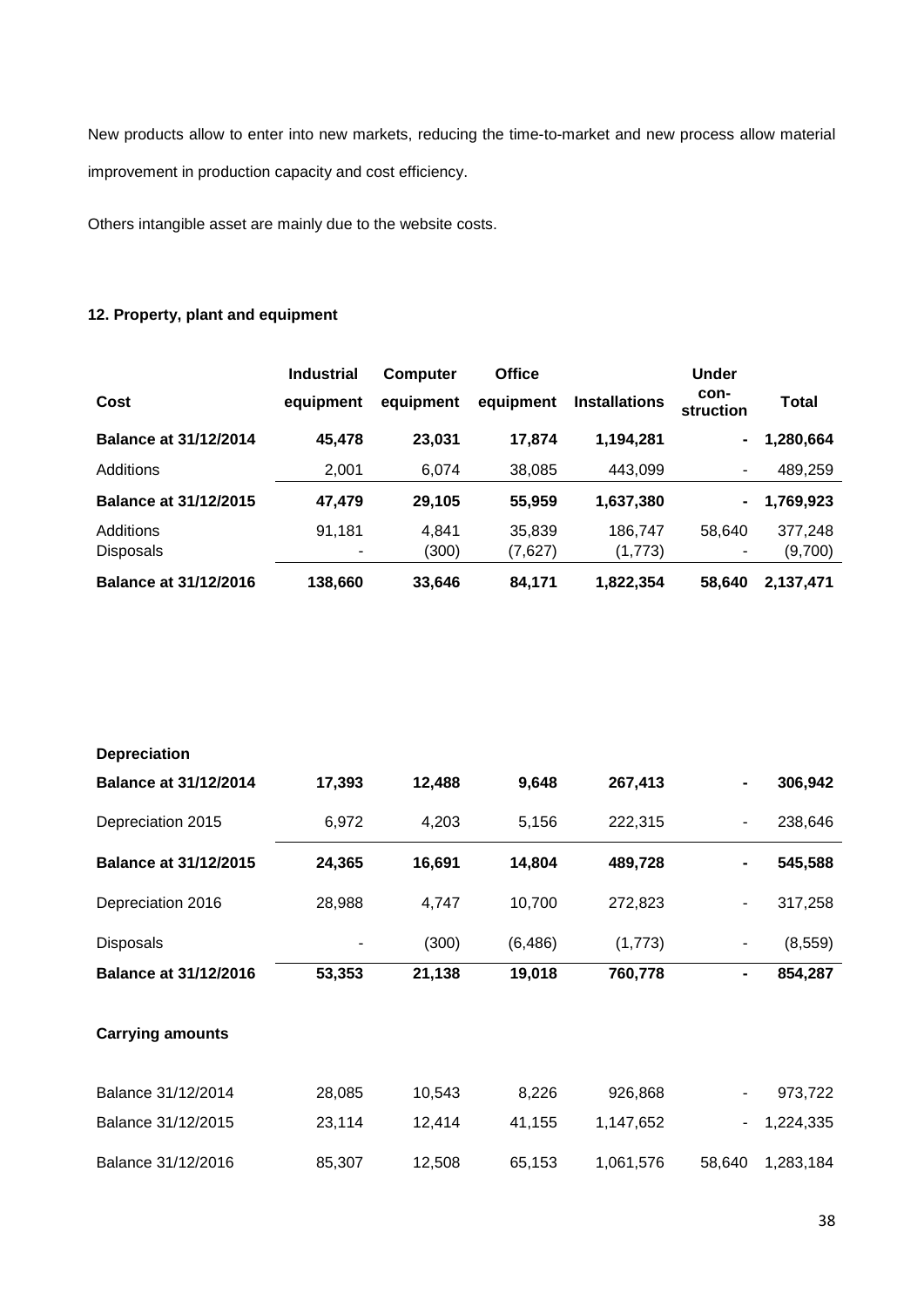Asset held under financial leases with a net book value of € 300,200 are included in the above table within installations.

## **13. Acquisitions**

On 11 November 2016 Directa Plus S.p.A., has acquired a 60% interest in the issued share capital of Osmotek Srl, a company involved in the commercialisation and distribution of textile membranes, for a total consideration of €60,000 to be invested in the business as working capital.

Directa Plus S.p.A has assumed responsibility for the operations of Osmotek, which has been renamed Directa Textile Solutions Srl ("DTS"). The Directors of the Company believe that the Acquisition will enhance the route-to-market for its textile applications.

The identifiable assets acquired and liabilities acquired are as follows*:*

| Cash and cash equivalents                 | 61,282    |
|-------------------------------------------|-----------|
| Trade and other receivables               | 45,742    |
| Inventories                               | 42,319    |
| Trade and other payables                  | (86, 457) |
| Total identifiable net assets/liabilities | 62,886    |
|                                           |           |
| Consideration paid                        | 60,000    |
| Share of net assets at 60%                | (37, 732) |
| Goodwill                                  | 22,268    |

Pro-forma consolidated revenues and loss as if the acquisition of Osmotek had occurred on January 1, 2016 are described below**:** Revenues 895,443 Loss of the year<sup>\*</sup>  $(6,431,910)$ 

\*The contribution to the Group losses for the full year would have been €14,430.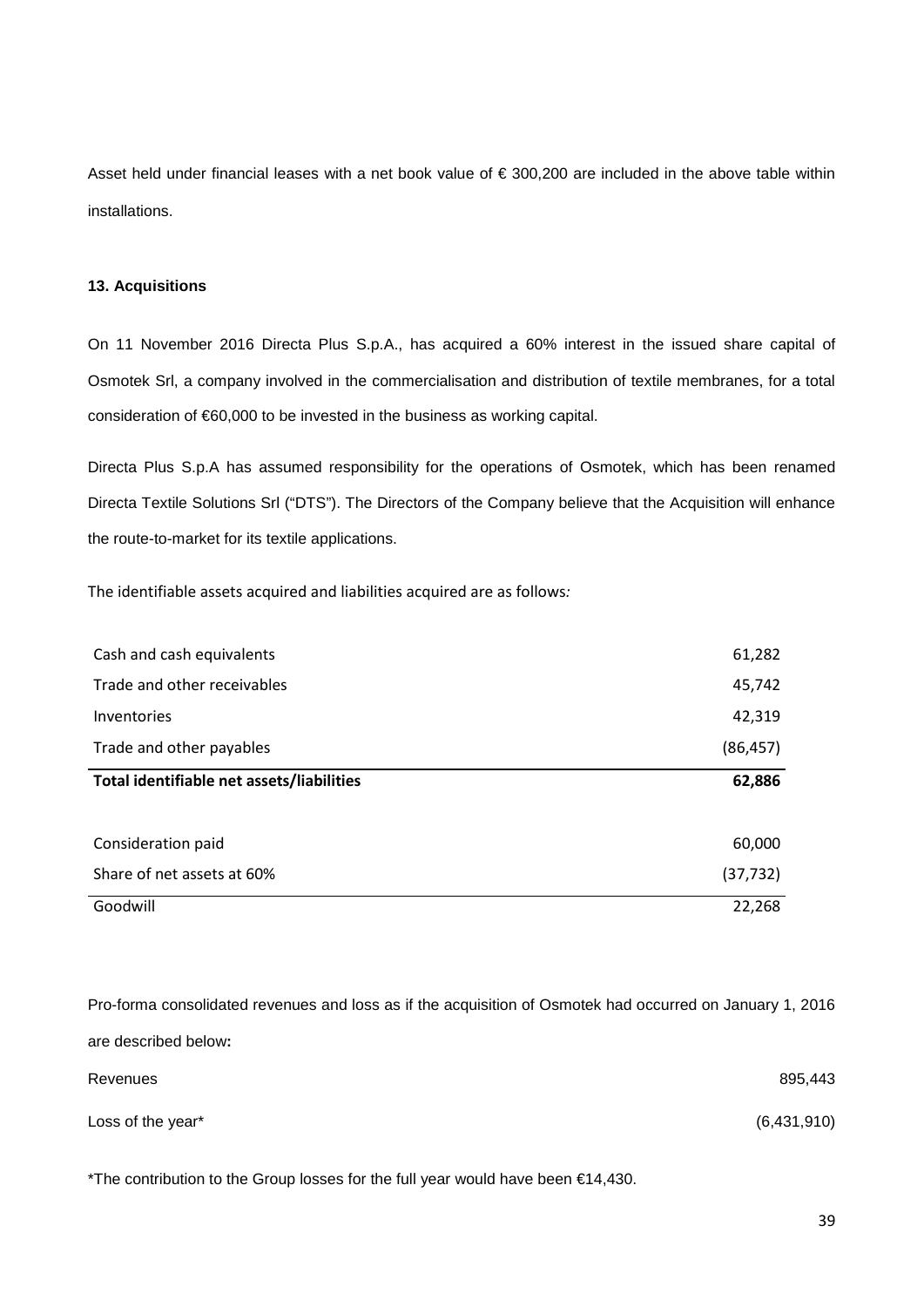# **14. Investments in subsidiaries**

Details of the Company's subsidiaries as at 31 December 2016 are as follows:

|                     |         |                                                       | Shareholding |      |
|---------------------|---------|-------------------------------------------------------|--------------|------|
| <b>Subsidiaries</b> | Country | <b>Principal activity</b>                             | 2016         | 2015 |
| Directa Plus Spa    | Italy   | Producer and supplier of graphene materials           | 100%         | 100% |
| Directa Textile     |         | commercialise textile membranes, including graphene-  | 60%          | 0%   |
| Solutions Srl       | Italy   | based technical and high-performance membranes        |              |      |
|                     | Hong    | marketing, distribution and trading of grapheme-based |              |      |
| Directa Plus Asia   | Kong    | products.                                             | 49%          | 49%  |

| <b>Subsidiaries</b>                 | <b>Place of Business Registered Office</b> |                            | <b>Place of Business</b> |  |
|-------------------------------------|--------------------------------------------|----------------------------|--------------------------|--|
|                                     |                                            | Via Cavour 2, Lomazzo (CO) | See registered office    |  |
| Directa Plus Spa                    | Italy                                      | Italy                      |                          |  |
|                                     |                                            | Via Cavour 2, Lomazzo (CO) |                          |  |
| Directa Textile Solutions Srl Italy |                                            | Italy                      | See registered office    |  |
| Directa Plus Asia                   | Taiwan                                     | 38-44 D'Aguilar Street,    | 372, Linsen North Rd,    |  |
|                                     |                                            | Central, Hong Kong         | Taipei, TW               |  |

The company's investment in Directa Plus Spa is as follows:

|                     | Directa Spa |
|---------------------|-------------|
| At 31 December 2014 | 3,162,346   |
| Additions           | 3,895,092   |
| At 31 December 2015 | 7,057,438   |
| Additions           | 4,000,000   |
| At 31 December 2016 | 11,057,438  |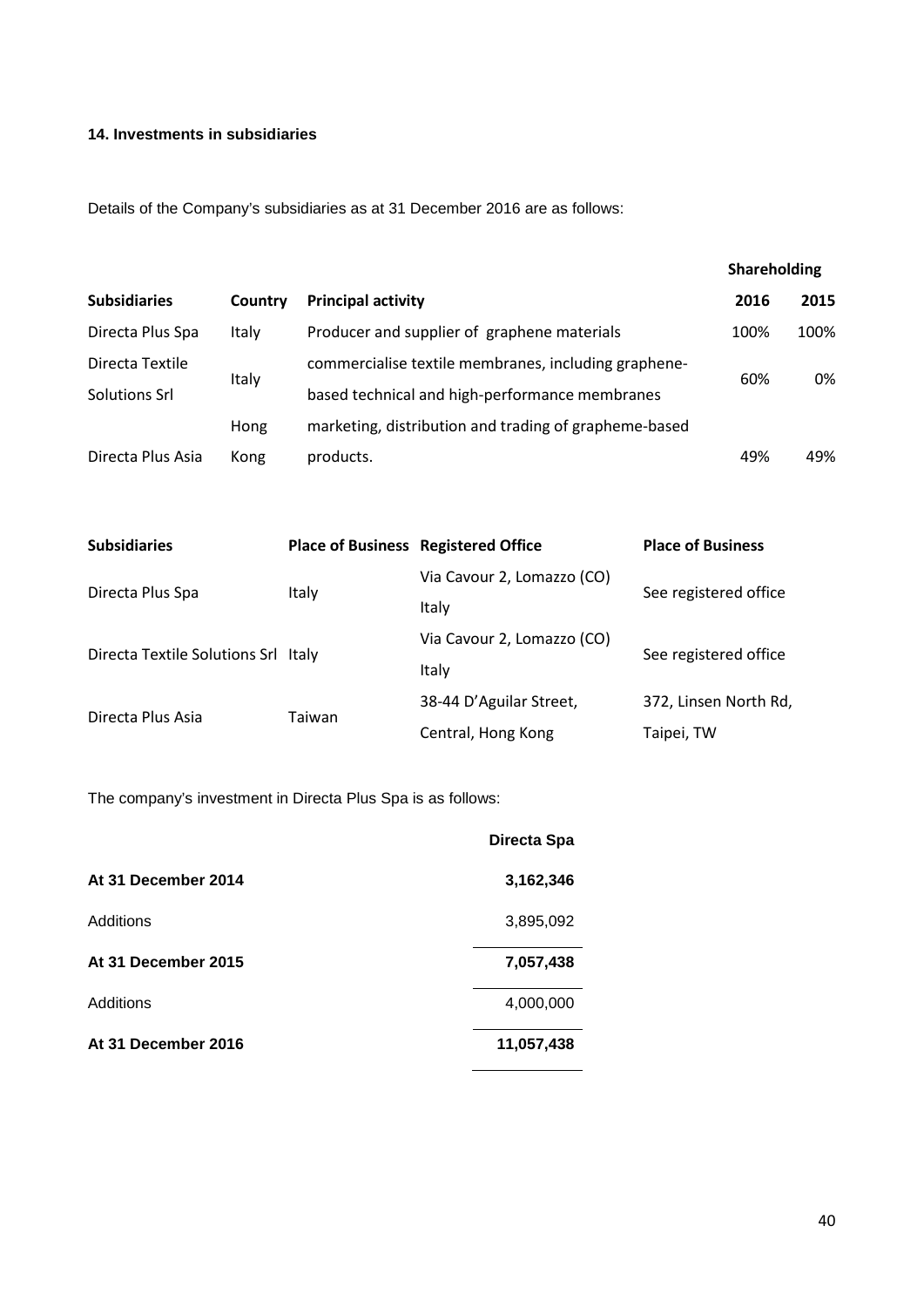# **15. Trade and other receivables**

# **Current**

|                     | Group     |           | Company |        |
|---------------------|-----------|-----------|---------|--------|
|                     | 2016      | 2015      | 2016    | 2015   |
| Account receivables | 356,075   | 1,166,387 | ۰       |        |
| VAT receivables     | 696,075   | 44,770    | 262,693 | 7,527  |
| Other receivables   | 40,742    | 94,057    | ۰       | 22,826 |
| <b>Total</b>        | 1,092,892 | 1,305,214 | 262,693 | 30,353 |

The VAT receivables position for 2016 can be split into €262,693 relating to IPO costs, €248,582 relating to operational costs in Directa Plus Spa and €184,800 reclaimable VAT previously paid.

As at 31 December 2016 Ageing of account receivables was:

| Days overdue  | 2016    | 2015      |
|---------------|---------|-----------|
| $0 - 30$      | 340,216 | 1,152,628 |
| 31-180        | 14.622  | 8,861     |
| $181 - 365 +$ | 1.237   | 4,898     |
| <b>Total</b>  | 356,075 | 1,166,387 |

96% of account receivables in FY16 have ageing within 30 days. In the year €909,763 was written-off in relation to the 2 MDU's (€840,000) and to the loan provided to Directa Plus Asia (€ 69,763).

| 16. Deferred tax liabilities |                |           |
|------------------------------|----------------|-----------|
|                              | 2016           | 2015      |
| Deferred tax liabilities     | 276,711        | 353,600   |
| Deferred tax assets - losses | (276, 711)     | (353,600) |
| <b>Total</b>                 | $\blacksquare$ |           |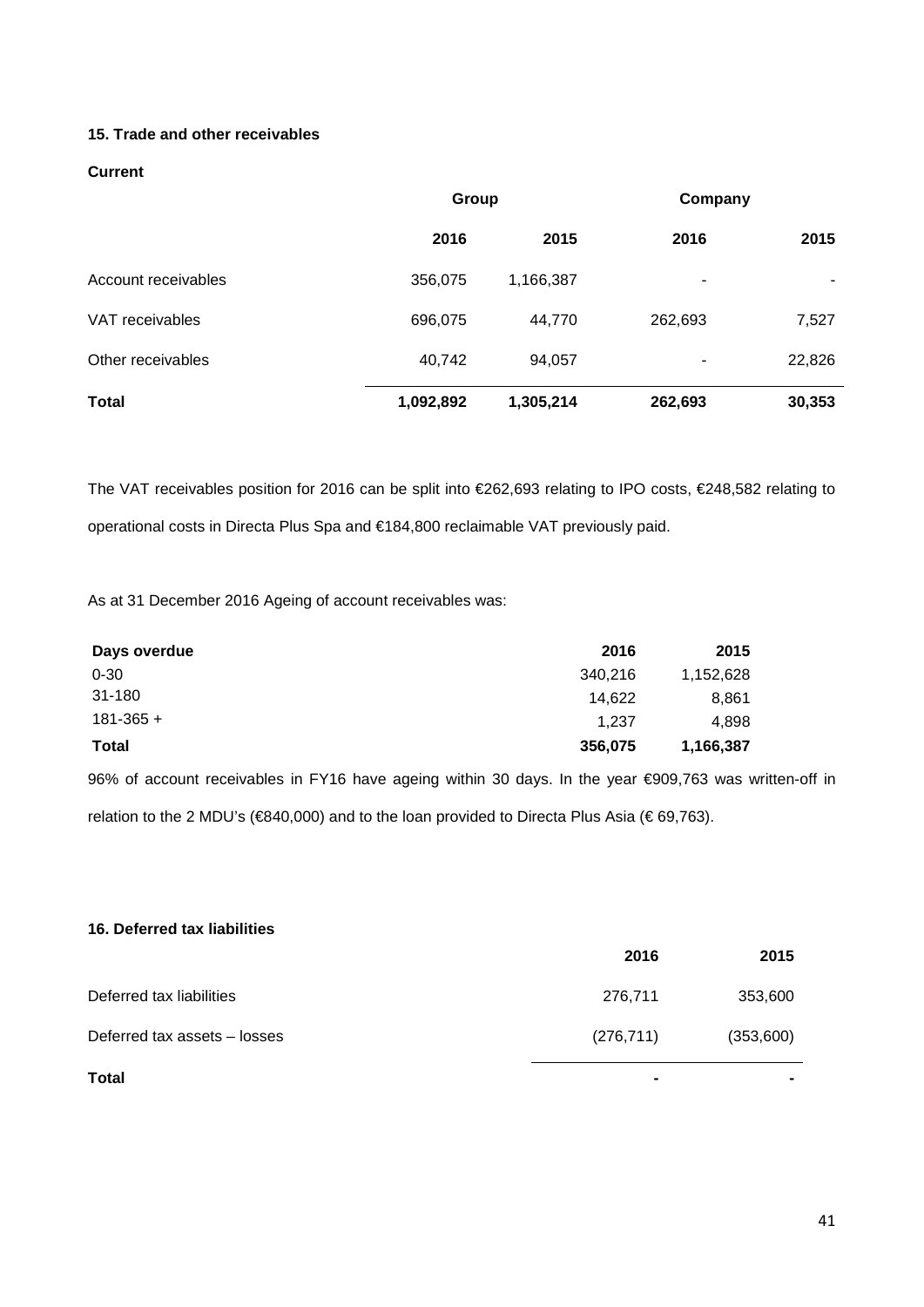Deferred tax assets have been recognised on losses brought forward to the extent that they can be offset against taxable temporary differences in line with the requirements of IAS 12.

The deferred tax liabilities arise on the capitalisation of development costs and the accounting for the defined benefit scheme. The deferred tax liabilities are detailed as follows:

|                               | 2016    | 2015    |
|-------------------------------|---------|---------|
| Capitalised development costs | 262,266 | 341,362 |
| Other                         | 14,445  | 12,238  |
| <b>Total</b>                  | 276,711 | 353,600 |

|                                  | <b>Net</b><br>balance 1<br><b>Jan 2015</b> | Recognised<br>in profit or<br><b>loss</b> | Recognised in<br><b>OCI</b> | <b>Net</b><br>balance<br>31 Dec<br>2015 | <b>Deferred</b><br>tax<br>liabilities |
|----------------------------------|--------------------------------------------|-------------------------------------------|-----------------------------|-----------------------------------------|---------------------------------------|
| Capitalised development<br>costs | 254,007                                    | 87,356                                    | ۰.                          | 341,362                                 | 341,362                               |
| Other                            | 9,939                                      | (56)                                      | 2,355                       | 12,238                                  | 12,238                                |
| <b>Total</b>                     | 263,946                                    | 87,300                                    | 2,355                       | 353,600                                 | 353,600                               |

|                                     | <b>Net balance</b><br>1 Jan 2016 | Recognised<br>in profit or<br>loss | Recognised<br>in OCI | Net balance<br>31 Dec 2016 | Deferred tax<br><b>liabilities</b> |
|-------------------------------------|----------------------------------|------------------------------------|----------------------|----------------------------|------------------------------------|
| Capitalised<br>development<br>costs | 341,362                          | (79,096)                           | ٠                    | 262,266                    | 262,266                            |
| Other                               | 12,238                           | 4,562                              | (2,355)              | 14.445                     | 14,445                             |
| <b>Total</b>                        | 353,600                          | (74, 534)                          | (2, 322)             | 276,711                    | 276,711                            |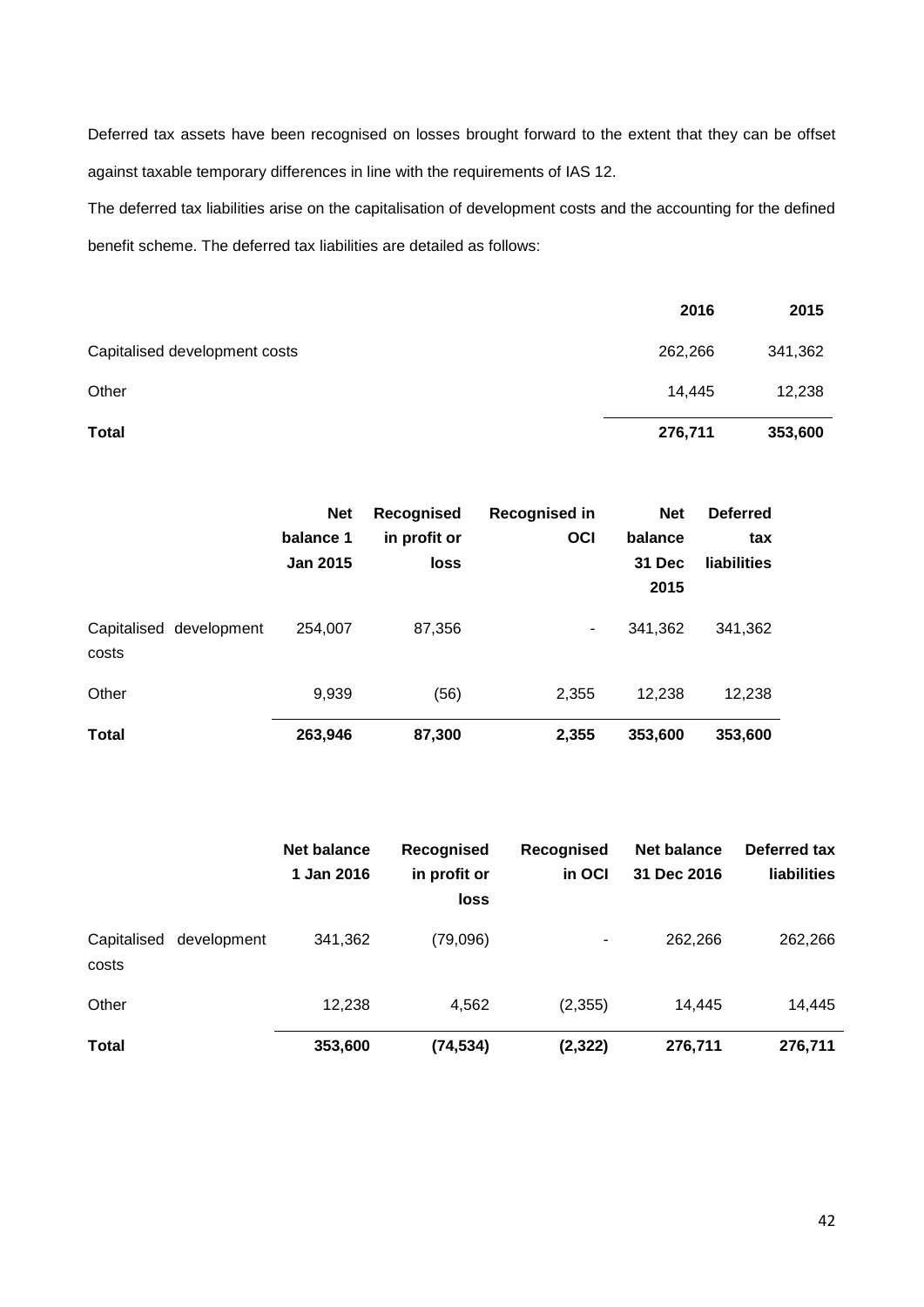# **17. Inventories (Consolidated only)**

|                              | 2016    | 2015    |
|------------------------------|---------|---------|
|                              |         |         |
| Finished products (Graphene) | 595,796 | 101,337 |
| Raw material                 | 10,269  | 11,566  |
| <b>Total</b>                 | 606,065 | 112,903 |

As at 31 December 2016 inventories are higher than last year due to two Mobile Decontamination Units (amounted €75,000 each) shown in finished products.

# **18. Cash and cash equivalent**

|                      |            | Group     |           | Company |
|----------------------|------------|-----------|-----------|---------|
|                      | 2016       | 2015      | 2016      | 2015    |
| <b>Bank balances</b> | 10,570,000 | 2,030,881 | 8,011,689 | 319,339 |
| Cash                 | 211        | 769       | ۰         |         |
| <b>Total</b>         | 10,570,211 | 2,031,650 | 8,011,689 | 319,339 |

# **19. Equity**

|                               | 2016          | 2015          |
|-------------------------------|---------------|---------------|
| <b>Share Capital</b>          | 142,628       | 503,100       |
| <b>Share Premium</b>          | 19,973,996    | 3,885,816     |
| Retained earnings             | (6, 552, 965) | (6, 281, 317) |
| Non-controlling interests     | 22,228        |               |
| <b>Balance at 31 December</b> | 13,585,887    | (1,892,401)   |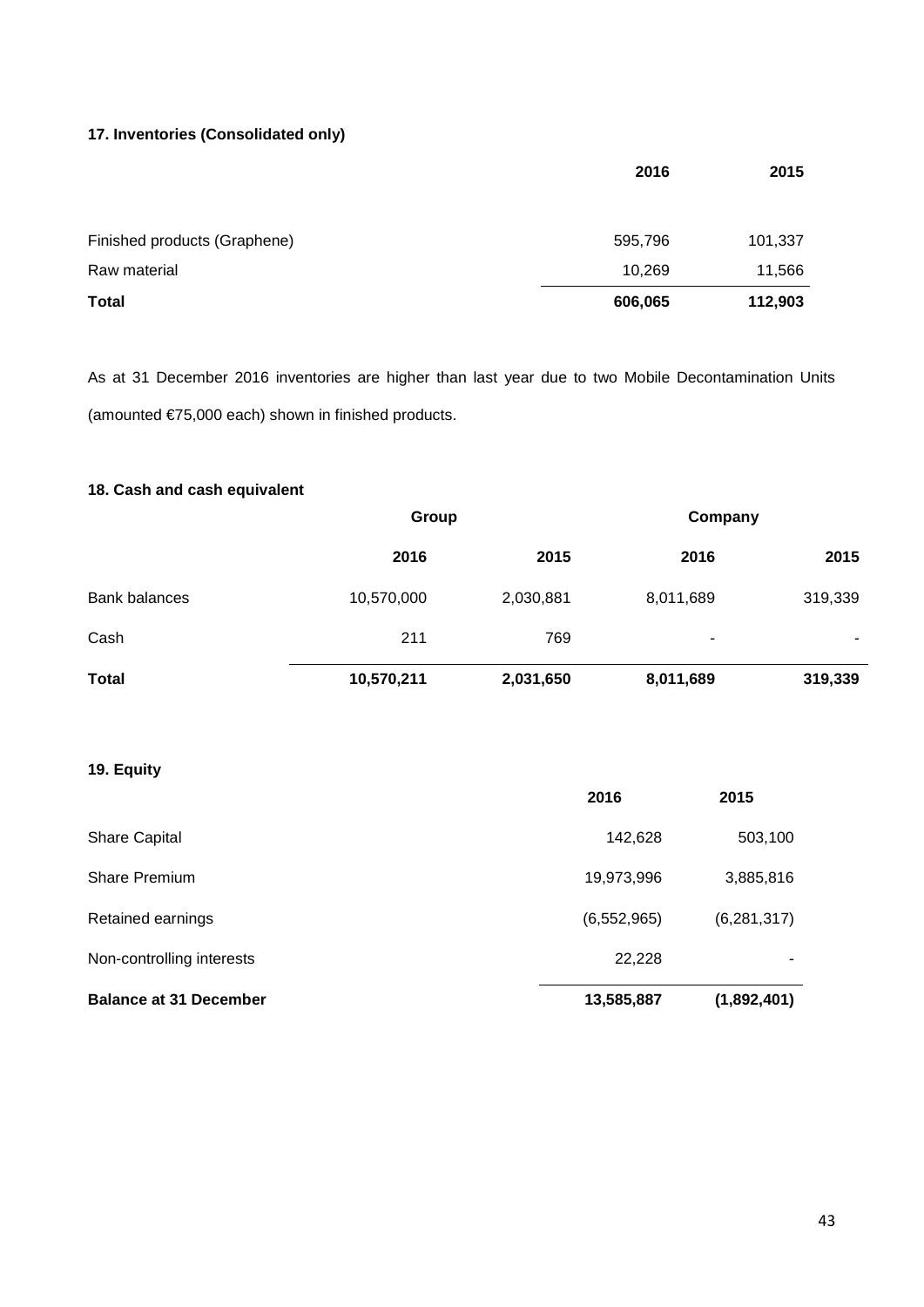## **Share Capital**

|                                                   | Number of  |                     |
|---------------------------------------------------|------------|---------------------|
|                                                   | ordinary   | <b>Share</b>        |
|                                                   | shares     | Capital $\bigoplus$ |
| At 1 January 2015                                 | 503,100    | 503,100             |
| At 31 December 2015                               | 503,100    | 503,100             |
| Share reduction on 25 April 2016*                 |            | (439, 649)          |
| Share sub-division on 19 May 2016**               | 19,620,900 |                     |
| Share issue on 27 May 2016 - convertible loans*** | 7,055,493  | 23,191              |
| Share issue on 27 May 2016 - IPO***               | 17,033,334 | 55,986              |
| At 31 December 2016                               | 44,212,827 | 142,628             |

\*On 25 April 2016, the issued ordinary shares were redenominated from EUR to GBP into an aggregate nominal value of £398,908, comprising of 503,100 ordinary shares of £0.7929 each, at the spot rate of exchange of 0.7929. The aggregate nominal value of the issued ordinary shares was then reduced to £50,310 comprising 503,100 ordinary shares of £0.10 each.

\*\*On 19 May 2016, each ordinary share of £0.10 in the issued share capital of the Company was subdivided into 40 ordinary shares resulting in 20,124,0000 shares of £0.0025 each.

\*\*\* On 27 May 2016, 24,088,827 ordinary shares with a nominal value of £0.0025 each were issued at the Company's initial public offering. Of the 24,088,827 new ordinary shares, 7,055,493 shares were issued through the exercise of convertible loan notes. The remaining 17,033,334 shares were issued to institutional and other investors.

## **Share Premium**

| In euro                                                | <b>Share</b><br>premium |
|--------------------------------------------------------|-------------------------|
| At 31 December 2015                                    | 3,885,816               |
| Cancellation of share premium account on 25 April 2016 | (3,885,816)             |
| Shares issued on 27 May 2016                           | 21,934,648              |
| Expenditure relating to the raising of shares          | (1,960,652)             |
| At 31 December 2016                                    | 19,973,996              |

On 25 April 2016, the share premium account of the Company was cancelled and the amount of the 3,885,816 was credited to a distributable reserve.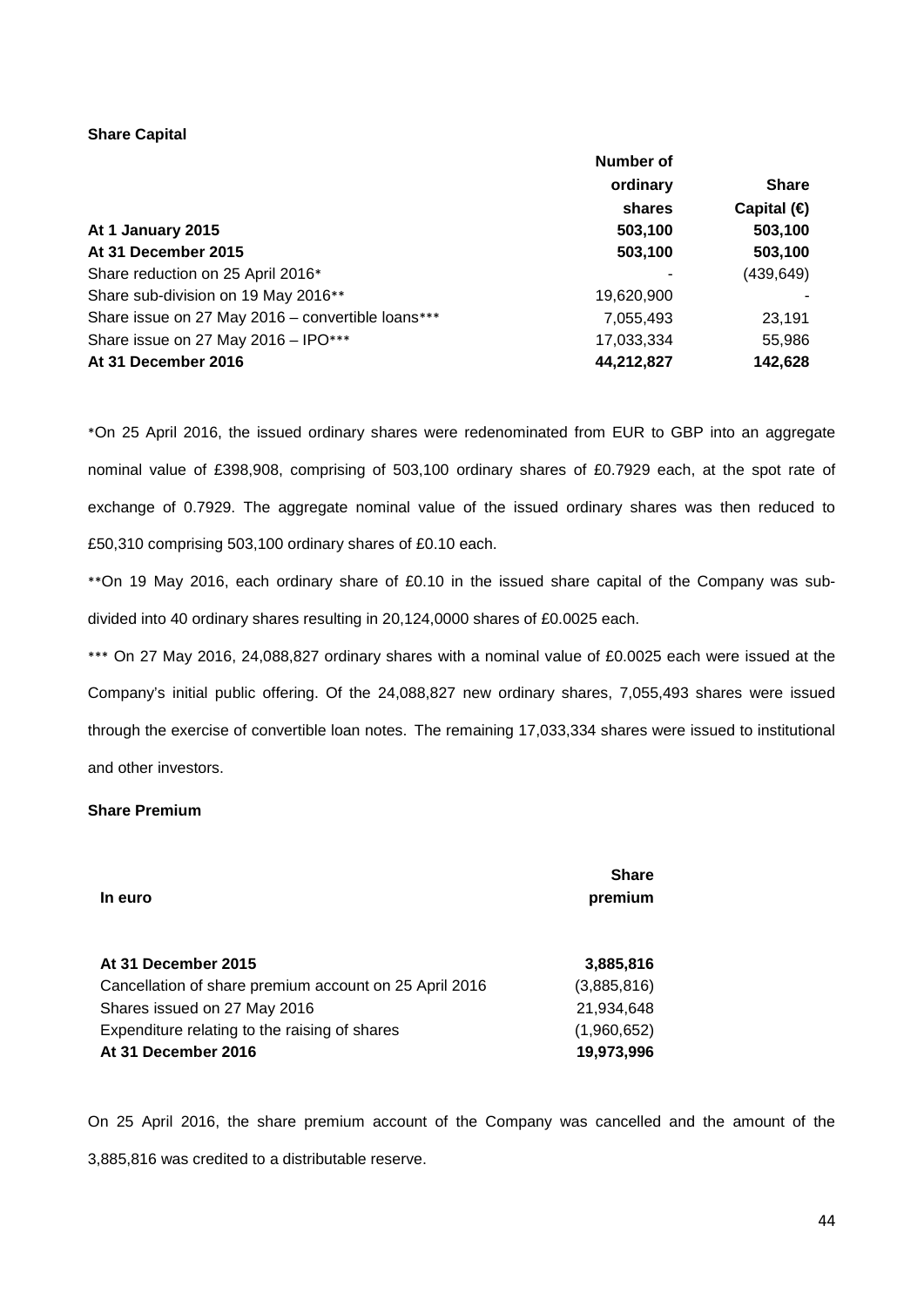The effect on equity of the 17,033,334 shares issued at the initial public offering in GBP and reported in EUR is summarised below. Expenditure of €1,960,652 relating to the raising of shares has been deducted from the share premium.

# **Share capital**

Financial instruments issued by the Directa Plus Group are treated as equity only to the extent that they meet the definition of a financial liability. The Directa Plus Group's ordinary shares are classified as equity instruments.

### **Share premium**

To the extent that the company's ordinary shares are issued for a consideration greater than the nominal value of those shares (in the case of the company, £0.0025 per share), the excess is deemed Share Premium. Costs directly associated with the issuing of those shares are deducted from the share premium account, subject to local statutory guidelines.

#### **Legal reserve**

The legal reserve relates to Directa Plus S.P.A and forms part of retained earnings. In Italy it is mandatory to create a legal reserve for 5% of net profit. There was a net profit of €11,312 in 2009 creating a legal reserve of €566.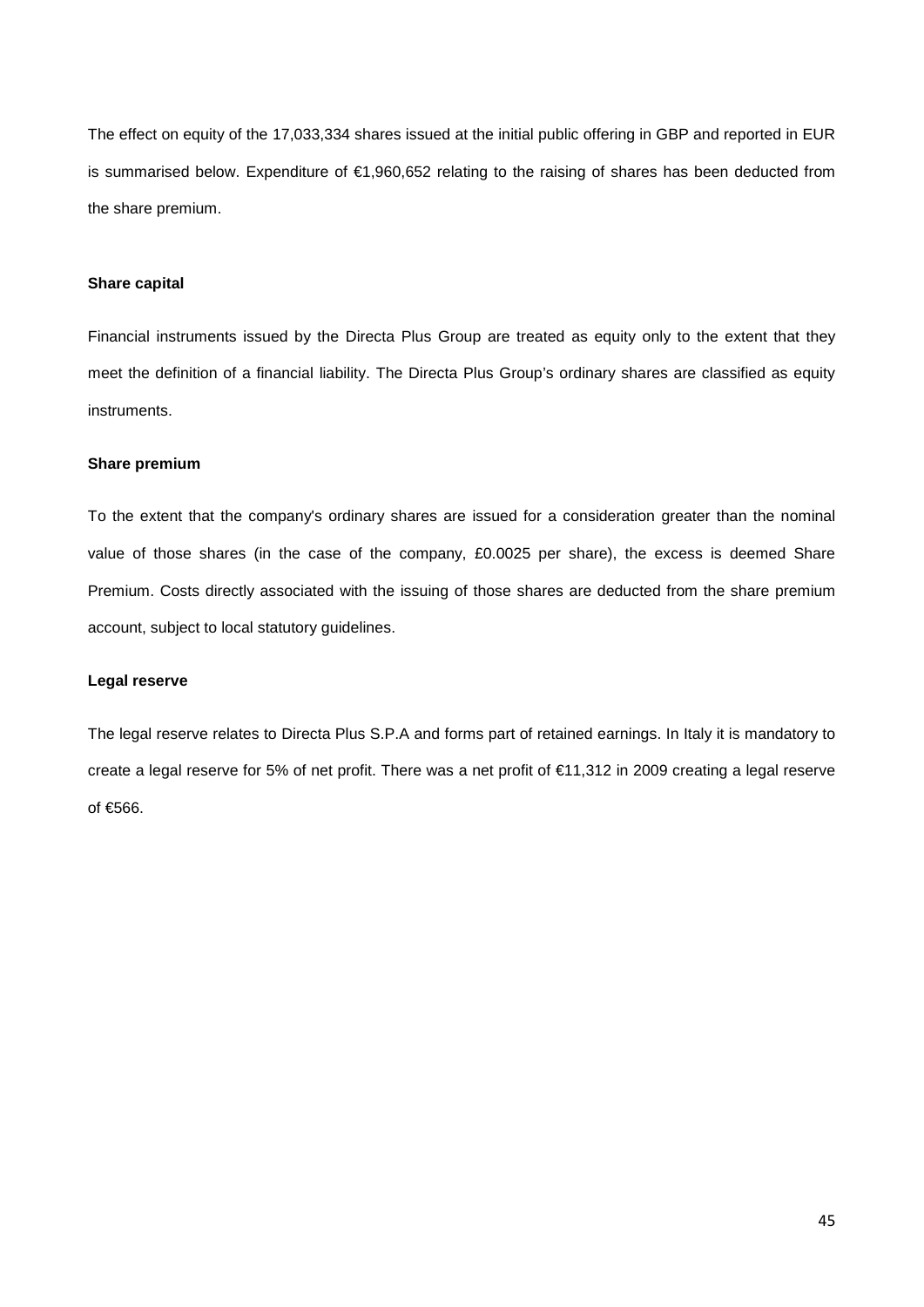## **20. Loans and borrowings**

## **Non-current**

|                             | Group   |         | Company                  |                          |
|-----------------------------|---------|---------|--------------------------|--------------------------|
|                             | 2016    | 2015    | 2016                     | 2016                     |
| Debts for financial leasing | 169,043 | 220,008 | $\overline{\phantom{a}}$ | ٠                        |
| Loan                        | 285,557 | 468,813 | ۰                        | ۰                        |
| <b>Total</b>                | 454,600 | 688,821 | ٠                        | $\overline{\phantom{a}}$ |

# **Current**

|                             | Group   |           | Company |           |
|-----------------------------|---------|-----------|---------|-----------|
|                             | 2016    | 2015      | 2016    | 2015      |
| Debts to other lenders      | 187,164 | 93,710    | ۰       | ۰         |
| Debts for financial leasing | 50.970  | 91.949    | ۰       | ۰         |
| Loan                        | ۰       | 5,897,256 | ٠       | 5,813,847 |
| <b>Total</b>                | 238,134 | 6,082,915 | ٠       | 5,813,847 |

|                     | 2016    | Current | Non current | Repayment | Interest rate     |
|---------------------|---------|---------|-------------|-----------|-------------------|
| Intesa San<br>Paolo | 240,646 | 92.327  | 148,319     | 6-months  | EURIBOR 3M + 2.5% |
| Atanor              | 228,161 | 90,923  | 137,238     | 3- months | Fixed 0.5%        |

Intesa San Paolo interest rates have been renegotiated after the IPO, from 5.2% to 2.5%.

There are no securities related with above loans.

The Group received two shareholder loans totalling Euro 185,185 in prior periods. They were interest free and switched into the convertible loans in 2015.

Included in loans at 31 December 2015 are 39 convertible loans with drawdowns totalling €5,529,041. The convertible loans were repayable on or before 31/12/2016 and bear interest at 8%. Accrued interest is payable on each anniversary of the agreements or if earlier, when the Loans are payable in full.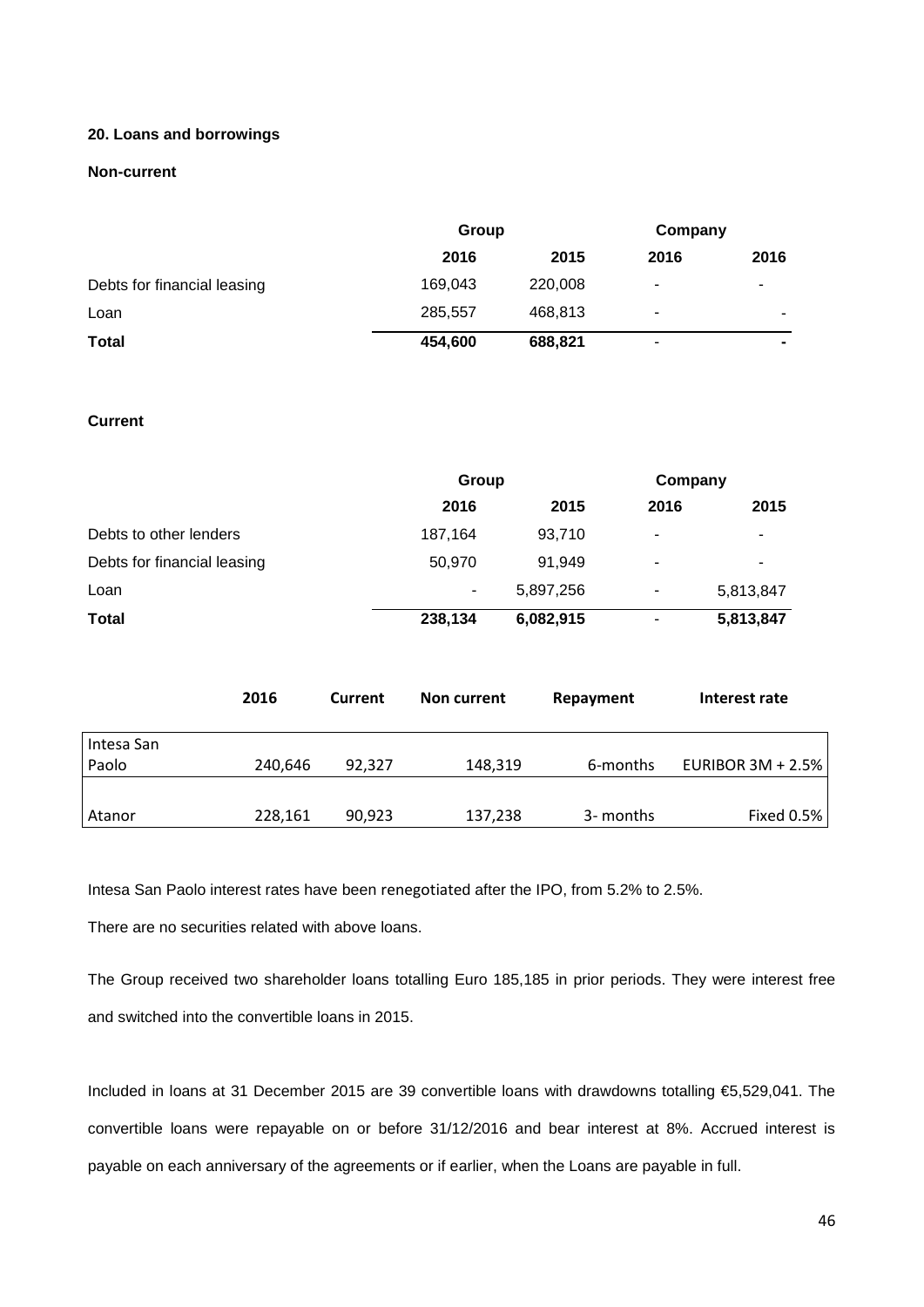The proceeds received on issue of the Group's convertible loans are allocated into their liability and equity components. The amount initially attributed to the debt component equals the discounted cash flows using a market rate of interest that would be payable on a similar debt instrument that does not include an option to convert. Subsequently, the debt component is accounted for as a financial liability measured at amortised cost until extinguished on conversion or maturity of the bond. The Group's convertible loan notes do not contain an equity component.

Derivatives embedded in host debt contracts, such as convertible loan notes, are accounted for as separate derivatives and recorded at fair value if their economic characteristics and risks are not closely related to those of the host contracts and the host contracts are not held for trading or designated at fair value though profit or loss.

# **21. Embedded derivative**

|                     | 2016                     | 2015    |
|---------------------|--------------------------|---------|
| Embedded derivative | $\overline{\phantom{0}}$ | 706,525 |
| <b>Total</b>        | $\blacksquare$           | 706,525 |

The embedded derivative relates to the conversion option contained in the convertible loan notes disclosed in note 19. The loan note holders had an option to convert at a 25% discount to the IPO listing price. This breaks the fixed for fixed conversion under IAS 39 and has therefore been fair valued as an embedded derivative. The key variable contained in the fair valuation is the probability that the IPO will occur and the conversion option becomes exercisable. This is deemed to be a key judgement applied by Management and is described below.

As at 31 December 2015 Management reassessed the fair value of the embedded derivative. The factors that were considered are as follows:

- A decision to undertake an AIM listing had been agreed but the Company was only at the start of the process in appointing advisors and initiating listing activity;
- No marketing activity had commenced;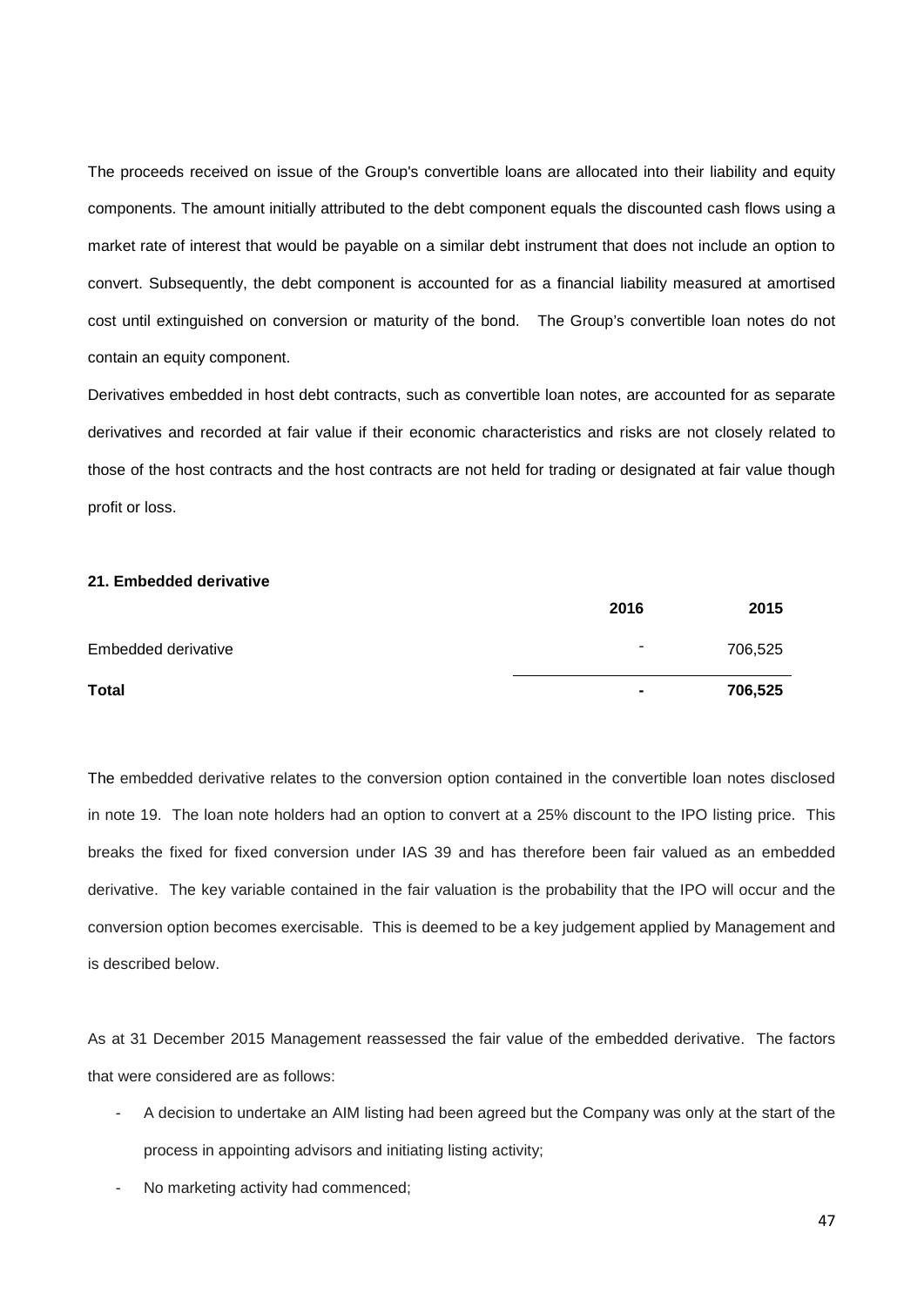- Average success rates for companies listing on the AIM market and the wider current IPO activity;
- Macro-economic factors which would impact upon any IPO success.

As at 27 May 2016, after the successful IPO the embedded derivative was updated to reflect a 100% chance of success and the embedded derivative extinguished on the issue of shares.

86% of convertible loan note holders opted for conversion, with convertible loan value extinguished on the issue of shares, and 14% opted for cash repayment of their convertible loan value.

When extinguishing the convertible loan and embedded derivative liabilities, the Company recognised a gain of €1,943,333. The 86% gain of €1,670,687, relating to holders opting to convert has been taken to retained earnings to match against the previous fair value movements. The gain of €272,646 relating to the 14% opting for cash repayment has been realised in the consolidated statement of comprehensive income for the period under fair value movement on embedded derivative.

# **Convertible Loan Notes**

| In euro                                                                     | Loan notes    | <b>Embedded</b><br>derivative<br>liability | <b>Share</b><br>capital | <b>Share</b><br>premium | <b>Retained</b><br>earnings | <b>Income</b><br>statement |
|-----------------------------------------------------------------------------|---------------|--------------------------------------------|-------------------------|-------------------------|-----------------------------|----------------------------|
| At 31 December 2015                                                         | 5,809,842     | 706,525                                    |                         |                         |                             |                            |
| Interest up until date of<br>conversion<br>Interest settled in period up to | 182,072       |                                            |                         |                         |                             |                            |
| conversion                                                                  | (10, 115)     |                                            |                         |                         |                             |                            |
| Fair value movement                                                         |               | 1,312,119                                  |                         |                         |                             | (1,312,119)                |
| <b>Balance prior to conversion</b>                                          | 5,981,799     | 2,018,644                                  |                         |                         |                             |                            |
| Conversion to shares                                                        | (5, 142, 563) | (1,745,998)                                | 23,191                  | 5,194,683               | 1,670,687                   |                            |
| Loan settled in cash<br>Gain on extinguishment                              | (839, 236)    |                                            |                         |                         |                             |                            |
| relating to cash settled                                                    |               | (272, 646)                                 |                         |                         |                             | 272,646                    |
| At 31 December 2016                                                         |               | ۰                                          | 23.191                  | 5,194,683               | 1,670,687                   | (1,039,473)                |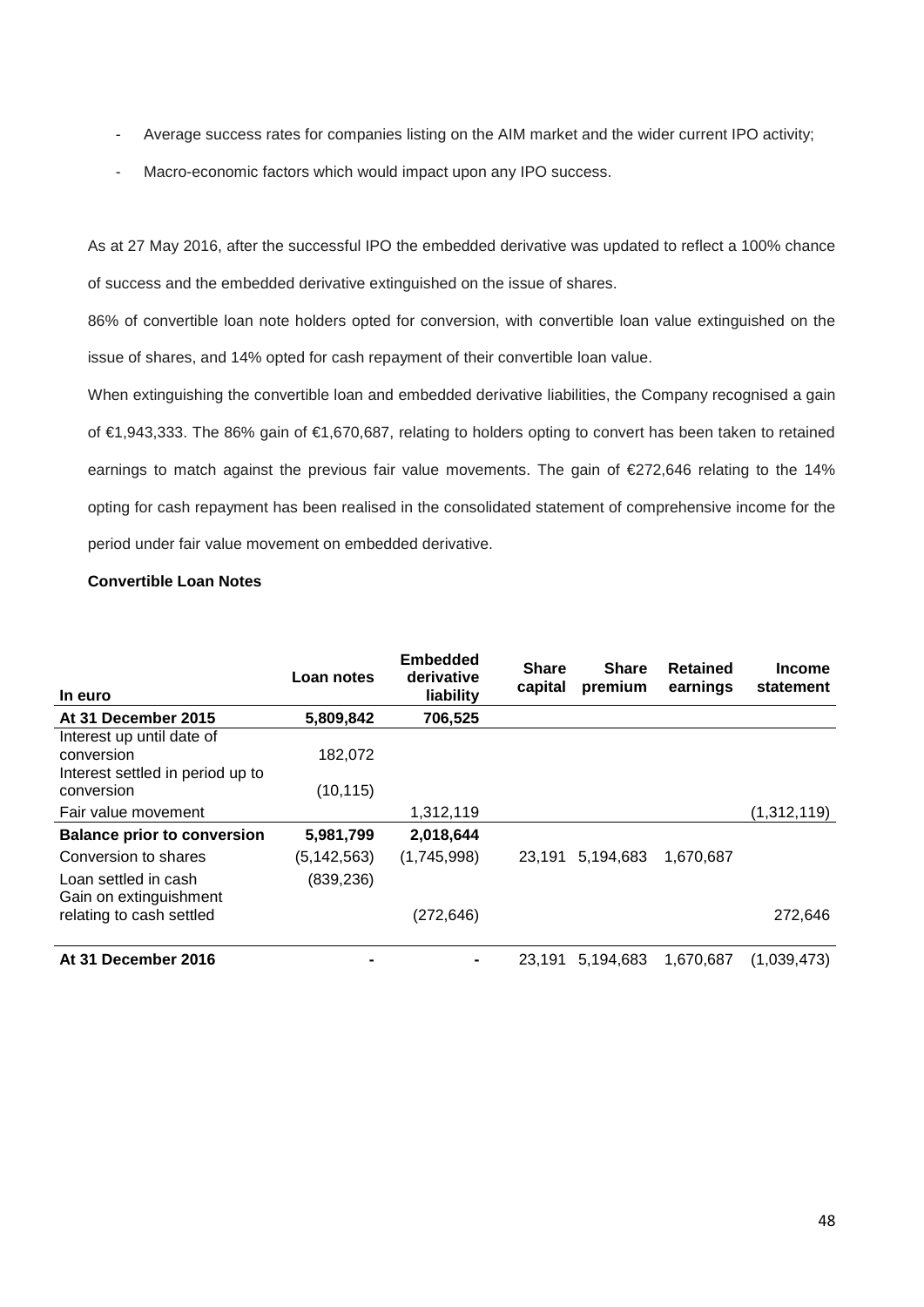### **22. Employee benefits provision**

| Total             | 227,358 | 170,952 |
|-------------------|---------|---------|
| Employee benefits | 227,358 | 170,952 |
|                   | 2016    | 2015    |

Provisions for benefits upon termination of employment primarily related to provisions accrued by Italian companies for employee retirement, determined using actuarial techniques and regulated by Article 2120 of the Italian Civil code. The benefit is paid upon retirement as a lump sum, the amount of which corresponds to the total of the provisions accrued during the employees' service period based on payroll costs as revalued until retirement. Following the changes in the law regime, from January 1 2007 accruing benefits have been contributing to a pension fund or a treasury fund held by the Italian administration for postretirement benefits (INPS). For companies with less than 50 employees it will be possible to continue this scheme as in previous years. Therefore, contributions of future TFR provisions to pension funds or the INPS treasury fund determines that these amounts will be treated in accordance to a defined contribution scheme, not subject to actuarial evaluation. Amounts already accrued before 1 January 2007 continue to be accounted for a defined benefits to be assessed on actuarial assumptions.

The breakdown for 2015 and 2016 is as follows:

| Amount at 31 December 2014 | 145.991  |
|----------------------------|----------|
| Service cost               | 32,092   |
| Interest cost              | 4,619    |
| Actuarial gain/losses      | (8, 563) |
| Past service cost          |          |
| Benefit paid               | (3, 187) |
| Amount at 31 December 2015 | 170,952  |
| Service cost               | 52,286   |
| Interest cost              | 4,614    |
| Actuarial gain/losses      | (150)    |
| Past service cost          |          |
| Benefit paid               | (344)    |
| Amount at 31 December 2016 | 227,358  |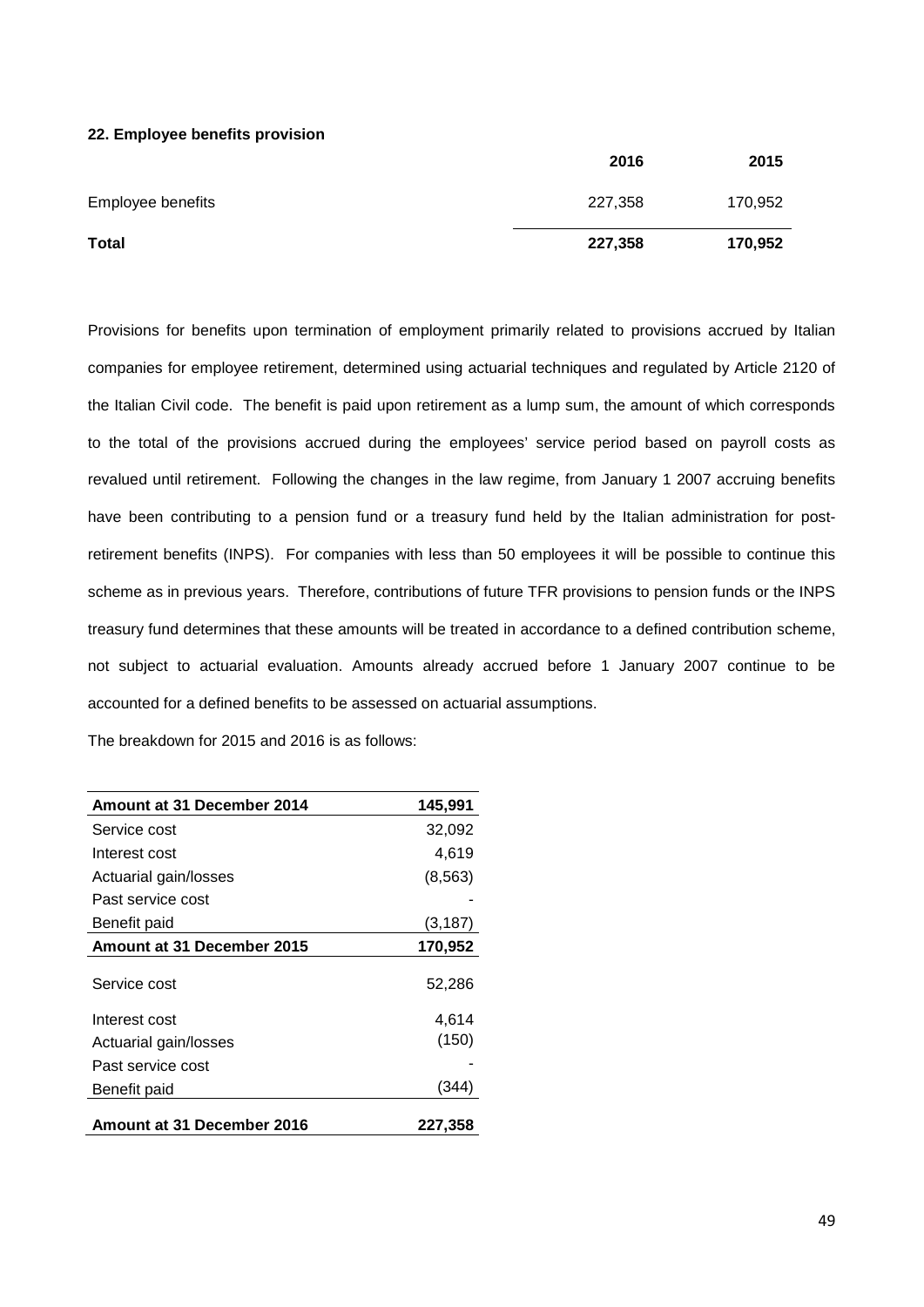# **Variables analysis**

Detailed below are the key variables applied in the valuation of the defined benefit plan liabilities.

|                            | 2016   | 2015   |
|----------------------------|--------|--------|
| Annual rate interest       | 2.30%  | 3.00%  |
| Annual rate inflation      | 1.10%  | 1.30%  |
| <b>Annual increase TFR</b> | 7.41%  | 7.41%  |
| Tax on revaluation         | 17.00% | 17.00% |
| Social contribution        | 0.50%  | 0.50%  |
| Increase salary male       | 1.20%  | 1.50%  |
| Increase salary female     | 1.15%  | 1.40%  |
| Rate of turnover male      | 1.70%  | 1.70%  |
| Rate of turnover female    | 1.50%  | 1.50%  |

# **Sensitivity analysis**

Detailed below are tables showing the impact of movements on key variables:

| <b>Actuarial hypothesis - 2015</b> |                | Decrease 10%<br>Variation |                  |                |                   |  | Increase 10%<br>Variation |
|------------------------------------|----------------|---------------------------|------------------|----------------|-------------------|--|---------------------------|
|                                    |                | Rate                      | <b>DBO</b>       | Rate           | <b>DBO</b>        |  |                           |
| Increase salary                    | Male<br>Female | 1.35%<br>1.26%            | (1, 599)         | 1.65%<br>1.54% | 1,645             |  |                           |
| Turnover                           | Male<br>Female | 1.53%<br>1.35%            | (1, 475)         | 1.87%<br>1.65% | 1,434             |  |                           |
| Interest rate<br>Inflation rate    |                | 2.70%<br>1.17%            | 6,135<br>(1,613) | 3.30%<br>1.43% | (5, 749)<br>1,640 |  |                           |

| <b>Actuarial hypothesis - 2016</b> |        |       | Decrease 10% | Increase 10% |            |  |
|------------------------------------|--------|-------|--------------|--------------|------------|--|
|                                    |        |       | Variation    |              | Variation  |  |
|                                    |        | Rate  | <b>DBO</b>   | Rate         | <b>DBO</b> |  |
|                                    | Male   | 1.08% | (1, 914)     | 1.32%        | 1,959      |  |
| Increase salary                    | Female | 1.04% |              | 1.27%        |            |  |
|                                    |        |       |              |              |            |  |
| Turnover                           | Male   | 1.53% |              | 1.87%        |            |  |
|                                    | Female | 1.35% | (1,649)      | 1.65%        | 1,602      |  |
|                                    |        |       |              |              |            |  |
| Interest rate                      |        | 2.07% | 6,857        | 2.53%        | (6, 499)   |  |
| Inflation rate                     |        | 0.99% | (1,916)      | 1.21%        | 1,943      |  |
|                                    |        |       |              |              |            |  |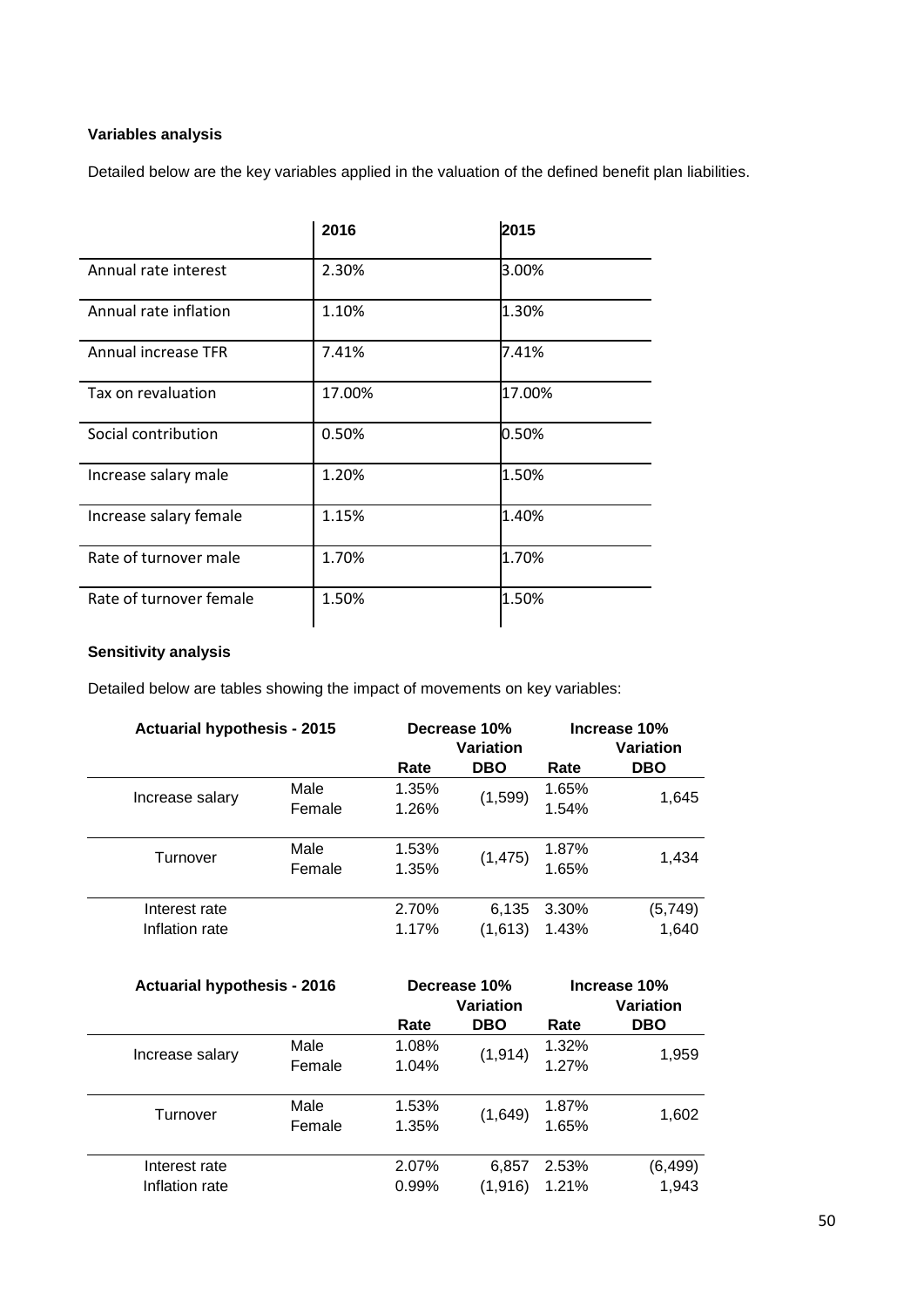## **23. Trade and Other payables**

|                                  | Group   |         | Company |         |
|----------------------------------|---------|---------|---------|---------|
|                                  | 2016    | 2015    | 2016    | 2015    |
| Trade payables                   | 529,468 | 345,713 | 910     | 29,600  |
| <b>Employment costs</b>          | 203,278 | 223,909 | ٠       | 91,135  |
| Other payables                   | 117,675 | 157,852 | 31,432  | 20,047  |
| Deferred income for public grant |         | 44,643  | ٠       |         |
| <b>Total</b>                     | 850,421 | 772,117 | 32,342  | 140,782 |

## **24. Financial instruments**

## **Financial risk management**

The Company has exposure to the following risks from its operations:

## **Capital Risk**

The Company manages its capital to ensure to be able to continue as going concerns while maximising the return to shareholders.

The Company considers that the current capital structure will provide sufficient flexibility to ensure that appropriate investment can be made, if required, to implement and achieve a long term growth strategy.

# **Credit risk**

Credit risk refers to the risk that a counterparty will default on its contractual obligations resulting in financial loss to the Group. The Group has adopted a policy of only dealing with creditworthy counterparties and obtaining sufficient collateral where appropriate, as a means of mitigating the risk of financial loss from defaults. The Group only transacts with entities that are rated the equivalent of investment grade and above.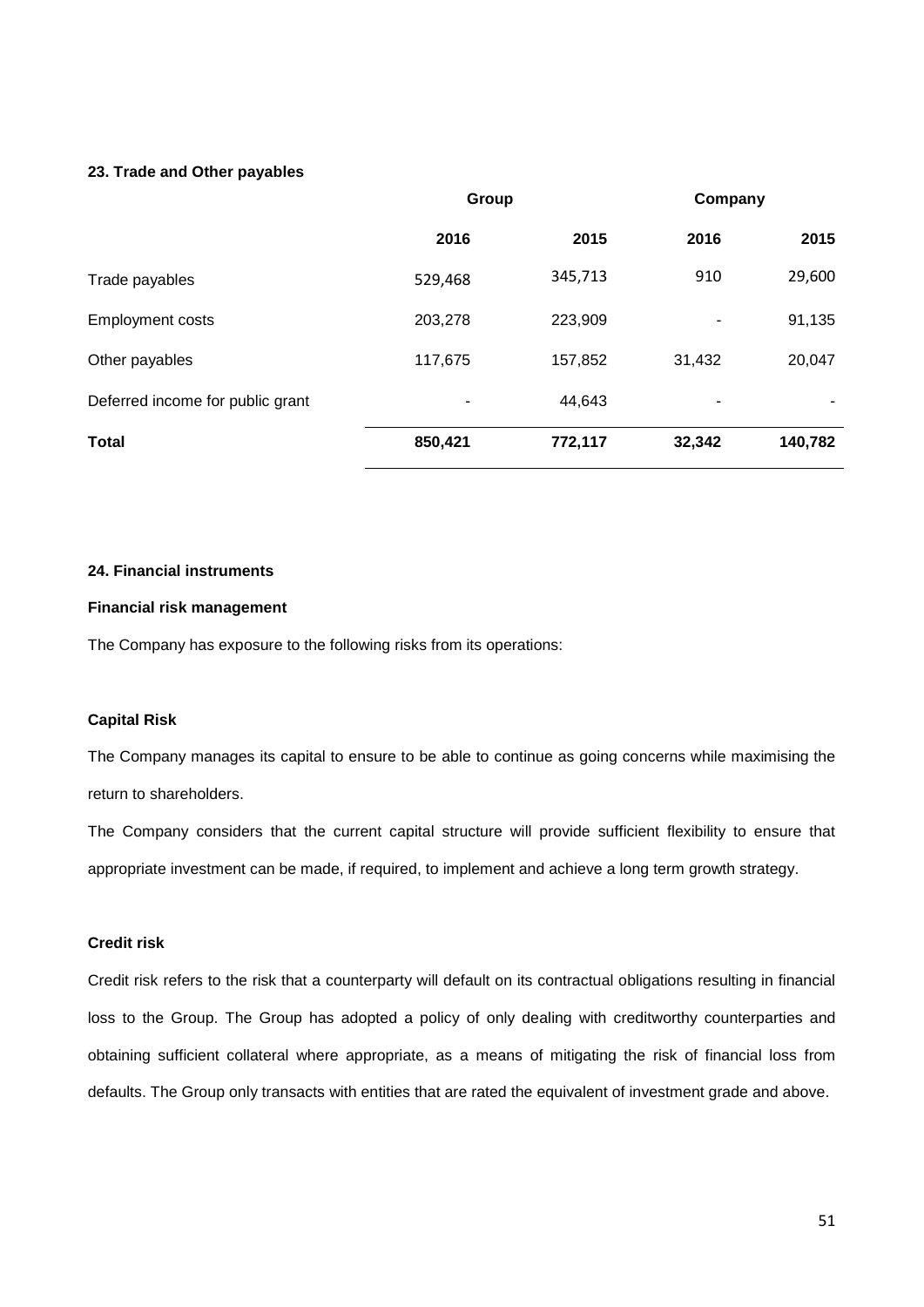Trade receivables consist of a small number of customers, spread across diverse industries and geographical areas. Ongoing credit evaluation is performed on the financial condition of accounts receivable. The Group's standard credit terms are 30 to 60 days from date of invoice. Invoices greater than 60 days old are assessed as overdue.

## **Exposure to credit risk**

The carrying amount of financial assets represents the maximum credit exposure. The maximum exposure to credit risk at the reporting date was as follows.

#### **Group**

|                             | <b>Note</b> | 2016       | 2015      |
|-----------------------------|-------------|------------|-----------|
| Trade and other receivables | 13          | 1,092,892  | 1,305,214 |
| Cash and cash equivalent    | 18          | 10,570,211 | 2,031,650 |
| <b>Total</b>                |             | 11,663,103 | 3,336,864 |

All trade and other receivables are considered recoverable.

# **Liquidity risk**

Liquidity risk is the risk that the Group will encounter difficulty in meeting the obligations associated with its financial liabilities that are settled by delivering cash or another financial asset.

The management review its facilities regularly to ensure it has adequate funds for operations and expansion plans.

The following are the remaining contractual maturities of financial liabilities at the reporting date. The amounts are gross and undiscounted.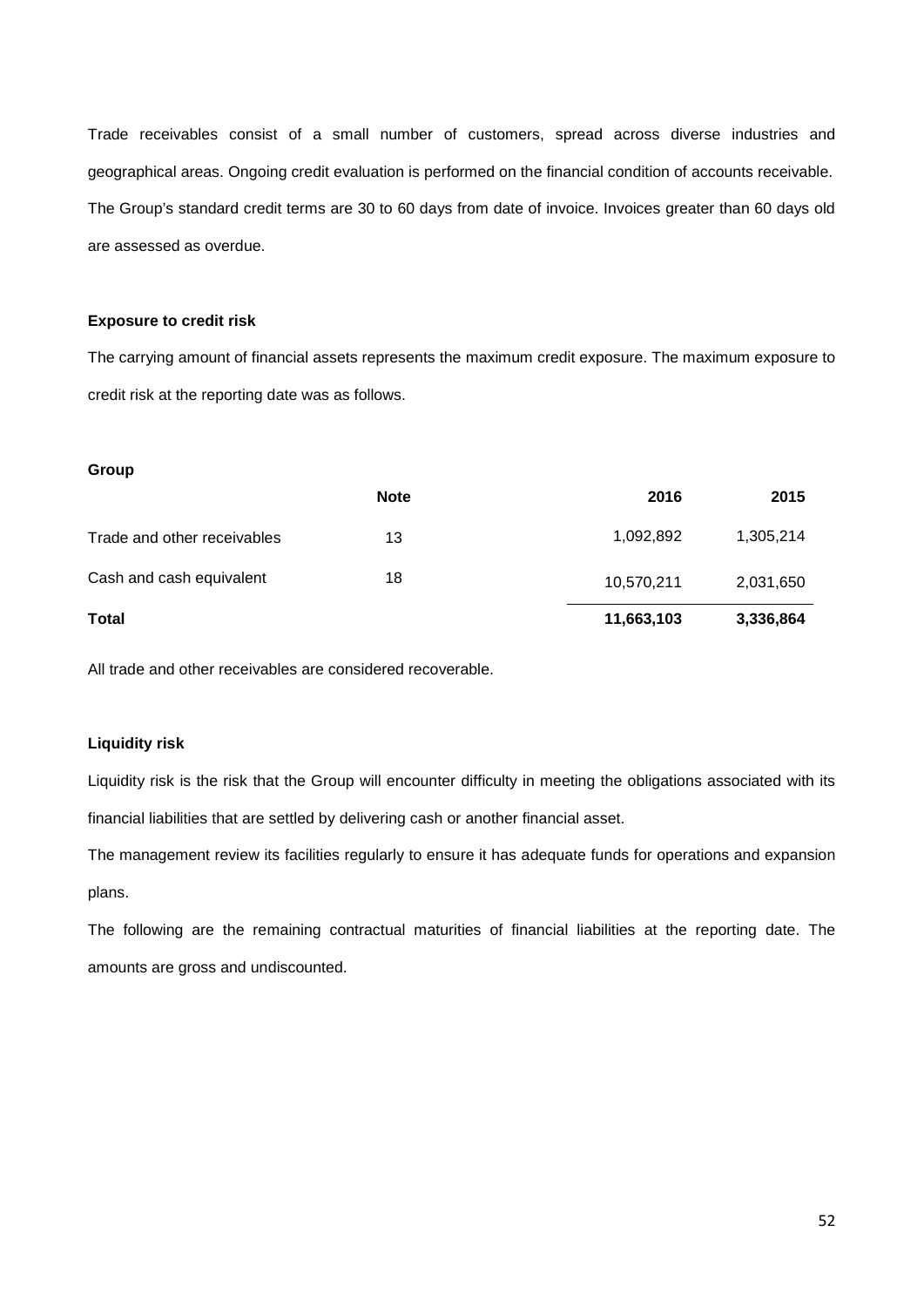# **Contractual cash flows**

| 2016                         | <b>Carrying amount</b> | Up to 1 year | 1 $-5$ years |
|------------------------------|------------------------|--------------|--------------|
| <b>Financial liabilities</b> |                        |              |              |
| Trade payables               | 345,715                | 345,715      |              |
| Debts for financial leasing  | 311,957                | 106,528      | 224,773      |
| Debts to other lenders       | 93,710                 | 93,710       |              |
| Embedded derivative          | 706,525                | 706,525      | ۰            |
| Loans                        | 6,366,069              | 6,357,350    | 489,134      |
| <b>Total</b>                 | 7,823,976              | 7,609,828    | 713,907      |

## **Contractual cash flows**

| 2015                         | <b>Carrying amount</b> | Up to 1 year | 1 $-5$ years |
|------------------------------|------------------------|--------------|--------------|
| <b>Financial liabilities</b> |                        |              |              |
| Trade payables               | 529,468                | 529,468      |              |
| Debts for financial leasing  | 220,007                | 61,735       | 180,059      |
| Loans                        | 472,727                | 199,565      | 293,476      |
| <b>Total</b>                 | 1,222,202              | 767,602      | 473,535      |

## **Market risk**

Market risk is the risk that changes in market prices, such as foreign exchange rates, interest rates and equity prices will affect the Group's income or the value of its of financial instruments.

The objective of market risk management is to manage and control market risk exposures within acceptable parameters, while optimising the return.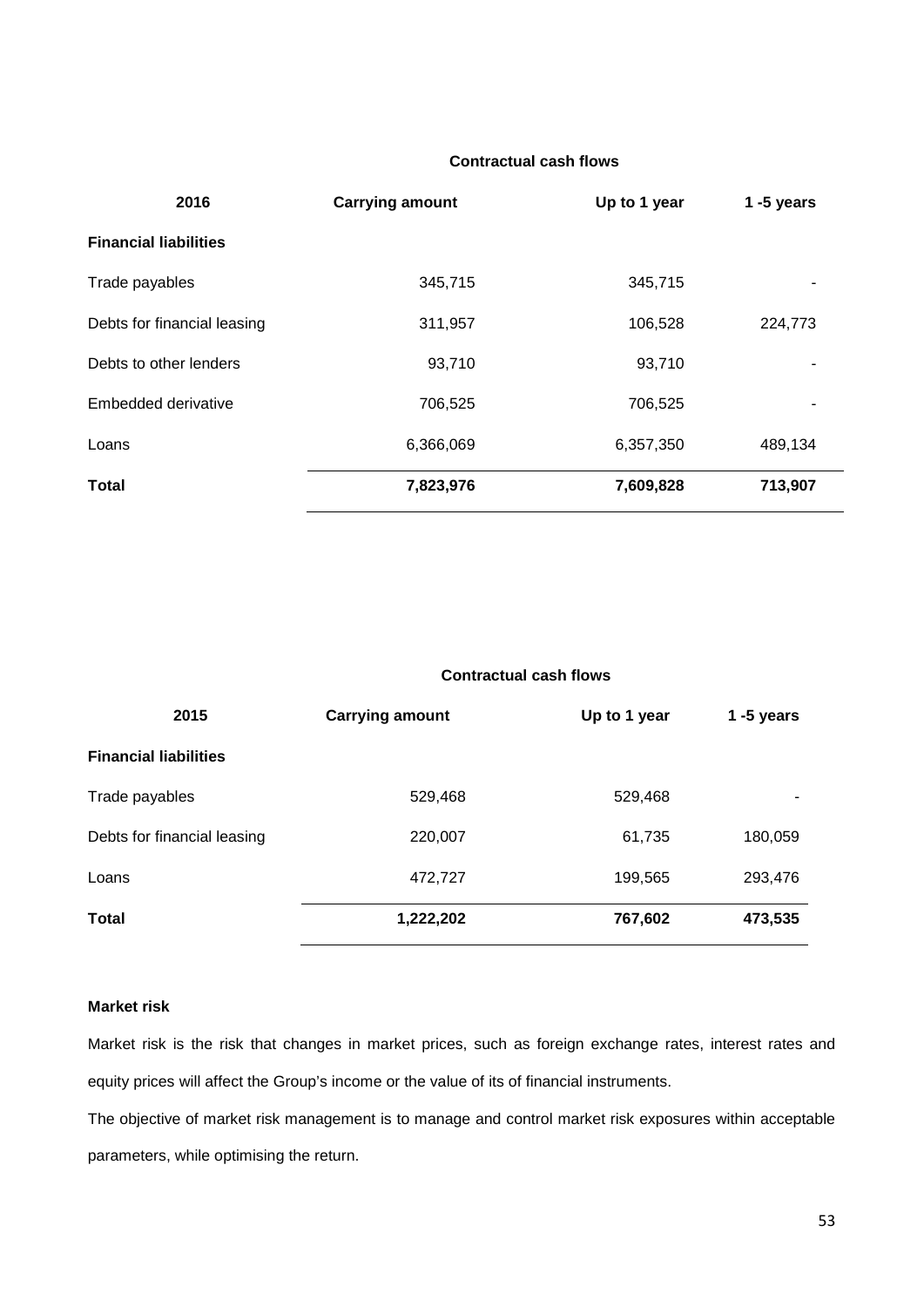As at 31 December 2016 the Group is only exposed to variable interest rate risk on the Intesa San Paolo loan. If the interest rate has increased or decreased by 100 basis points during the year the impact on the profit or loss would have been +/- €2,406.

### **Currency risk**

The Group, is exposed to currency risk. Immediately after Admission and before the Brexit referendum, £7.5 million of the IPO proceeds was converted to €9.5 million (based on an average exchange rate of £1: €1.26) as the costs of the Italian subsidiary are in Euros. The remaining amount of approximately £3.5 million is to manage expenses of the Company (such as UK advisors, LSE fees and costs related to the Board) in the UK.

|                  | <b>EUR</b> |
|------------------|------------|
| Cash held in EUR | 7,066,131  |
| Cash held in GBP | 3.503.345  |
| Cash held in USD | 734        |

As at 31 December 2016 if the exchange rate EUR/GBP increase by 10% the impact on P&L would be a loss equal to €0.32 million (if decrease by 10% would be a profit equal to €0.39 million).

#### **Fair values**

The following table shows the carrying amounts and fair values of financial assets and financial liabilities carried at fair value, including their levels in the fair value hierarchy.

|                                                     |                          | <b>Carrying amount</b>            |              |                          | <b>Fair value</b> |                |
|-----------------------------------------------------|--------------------------|-----------------------------------|--------------|--------------------------|-------------------|----------------|
| 31 Dec 2015                                         | Loans and<br>receivables | Other<br>financial<br>liabilities | <b>Total</b> | Level 1                  | Level 2           | Level 3        |
| Financial liabilities not<br>measured at fair value |                          |                                   |              |                          |                   |                |
| <b>Embedded derivative</b>                          | ۰.                       | 706,525                           | 706,525      | $\overline{\phantom{a}}$ | 706,525           | $\blacksquare$ |
| Total                                               | $\blacksquare$           | 706,525                           | 706,525      | $\blacksquare$           | 706,525           | $\blacksquare$ |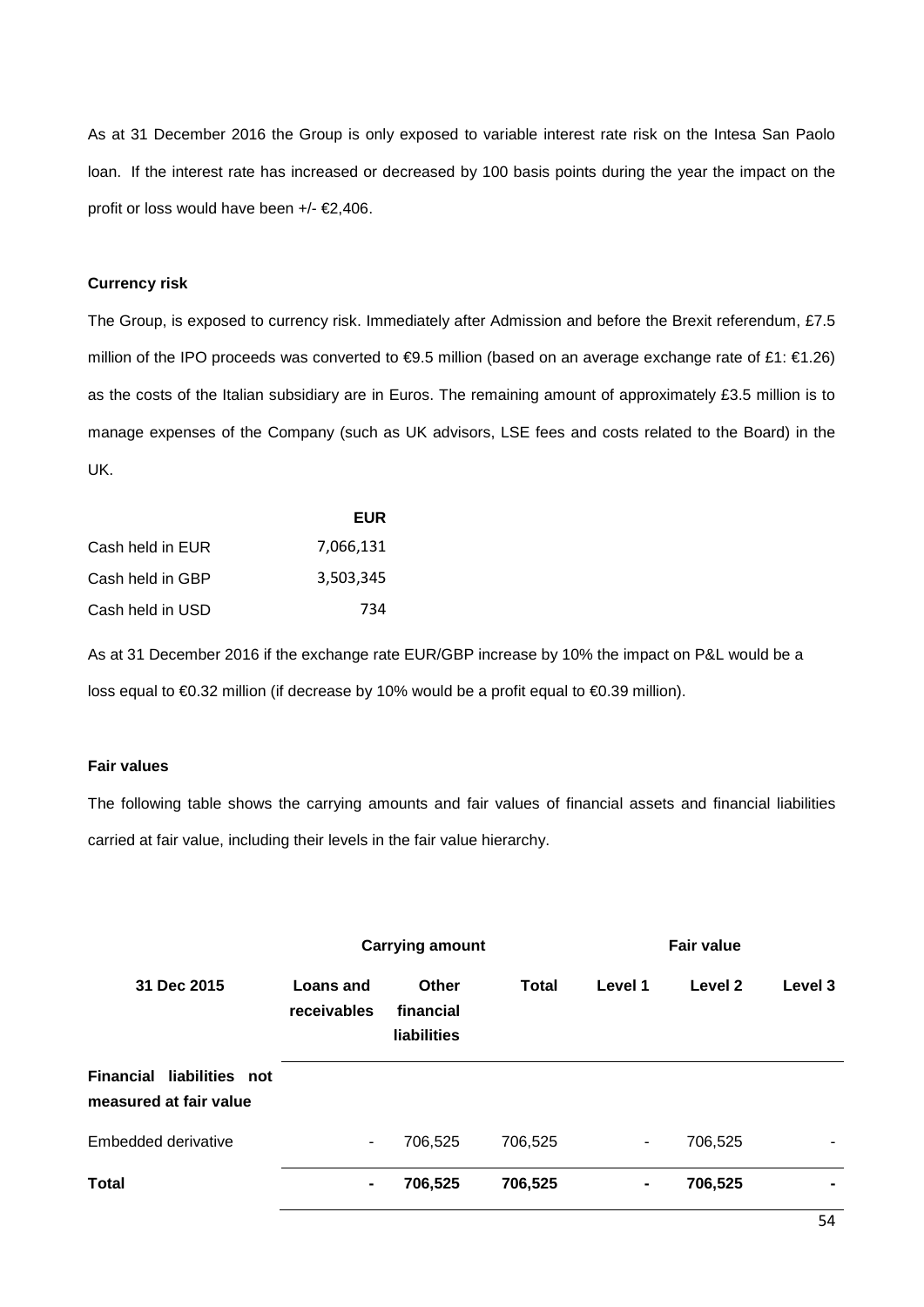Measurement of fair values: valuation techniques and significant unobservable inputs – refer to note 18 for details regarding the fair value of the embedded derivative. The embedded derivative was released on conversion of the loan in 2016.

### **Capital management**

The Group's objective when managing capital is to safeguard its accumulated capital in order to provide an adequate return to shareholders by maintaining a sufficient level of funds, in order to support continued operations.

### **25. Earnings per share**

The earnings per share calculations for 31 December 2016 are influenced by the large change in the number of ordinary shares during the period. This is due the share sub-division which occurred on 19 May 2016, dividing each share into 40 new shares and increasing the number of shares by 19,620,900, and the Initial Public Offering on 27 May 2016, which resulted in 24,088,827 new shares. The earnings per share have been calculated using the weighted average of ordinary shares. In order for the calculations of basic and diluted earnings per share for all periods presented to be comparable, the weighted number of ordinary shares has been adjusted retrospectively to reflect the sub-division. The Company was loss making for all periods presented. Therefore the dilutive effect of share options has not been taken account of in the calculation of diluted earnings per share, since this would decrease the loss per share for each of the period reported.

|                                   | Change in  | <b>Total</b> |      | Weighted       |
|-----------------------------------|------------|--------------|------|----------------|
|                                   | number of  | number of    |      | number of      |
|                                   | ordinary   | ordinary     |      | ordinary       |
|                                   | shares     | shares       | Days | shares         |
| At 1 January 2015                 | ۰          | 503,100      |      | $-20,124,000$  |
| At 30 June 2015                   | ۰          | 503,100      |      | $-20,124,000$  |
| At 31 December 2015               | ۰.         | 503.100      |      | $-20,124,000$  |
| Existing shares                   |            | 503.100      | 140  | 7,697,705      |
| Share sub-division on 19 May 2016 | 19,620,900 | 20.124.000   | 8    | 439,869        |
| Issued on 27 May 2016             | 24.088.827 | 44.212.827   | 218  | 26.334.416     |
| At 31 December 2016               | 43,709,727 | 44,212,827   |      | 366 34,471,990 |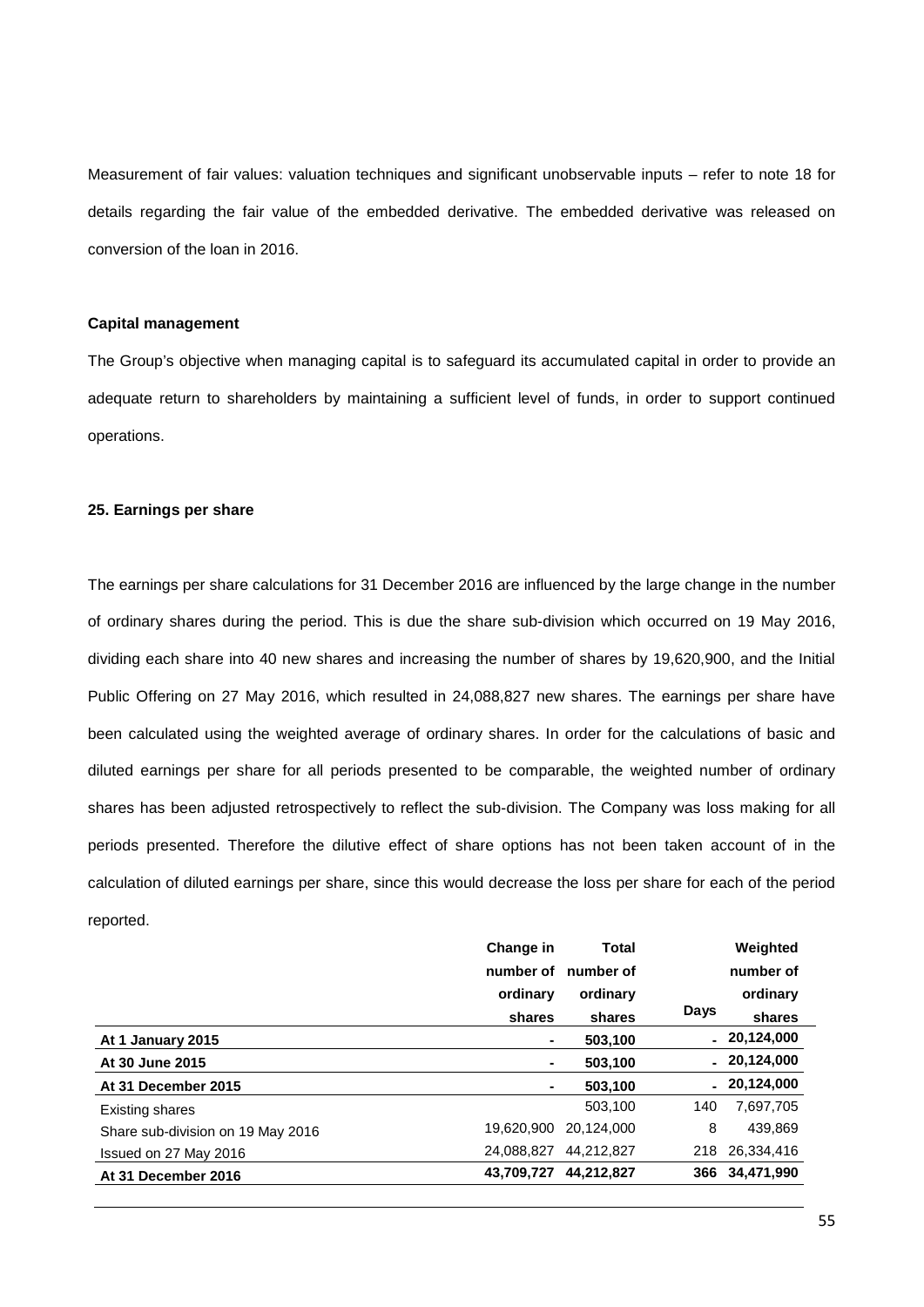|                                                                        | <b>Basic</b> |             | <b>Diluted</b> |             |
|------------------------------------------------------------------------|--------------|-------------|----------------|-------------|
|                                                                        | 2016         | 2015        | 2016           | 2015        |
| Loss for the year                                                      | (6,422,019)  | (4,367,480) | (6,422,019)    | (4,367,480) |
| Weighted average number of ordinary<br>shares in issue during the year | 34,471,990   | 20,124,000  | 34,471,990     | 20,124,000  |
| Fully diluted average number of ordinary<br>shares during the year     | 34,471,990   | 20,124,000  | 34,471,990     | 20,124,000  |
| Loss per share                                                         | (0.19)       | (0.22)      | (0.19)         | (0.22)      |

# **Adjusted EPS**

|                                                                            | <b>Basic</b>         |             | <b>Diluted</b>       |             |
|----------------------------------------------------------------------------|----------------------|-------------|----------------------|-------------|
|                                                                            | 2016                 | 2015        | 2016                 | 2015        |
| Losses of the year                                                         | (6,422,019)          | (4,367,480) | (6,422,019)          | (4,367,480) |
| Non recurring IPO costs                                                    | 427,144              |             | 427,144              |             |
| Fair value movement on embedded<br>derivative<br>Write down of Receivables | 1,039,473<br>840,000 | 706,525     | 1,039,473<br>840,000 | 706,525     |
| <b>Inventory Adjustment</b>                                                | (150,000)            |             | (150,000)            |             |
|                                                                            |                      |             |                      |             |
| Share option cost                                                          | 154,068              |             | 154,068              |             |
| Inventory write off                                                        |                      | 1,933,319   |                      | 1,933,319   |
| <b>Adjusted Losses</b>                                                     | (4, 111, 334)        | (1,727,636) | (4,111,334)          | (1,727,636) |
| Average number of ordinary share                                           | 34,471,990           | 20,124,000  | 34,471,990           | 20,124,000  |
| <b>Adjusted LPS</b>                                                        | (0, 12)              | (0,09)      | (0, 12)              | (0,09)      |

# **26. Share Schemes**

The Company established the Employees' Share Scheme for employees and executive directors and the NED Share Scheme for the Chairman and non-executive directors on 19 May 2016. The Employees' Share Scheme is administered by the Remuneration Committee. The NED Share Scheme is administered by the Executive Directors.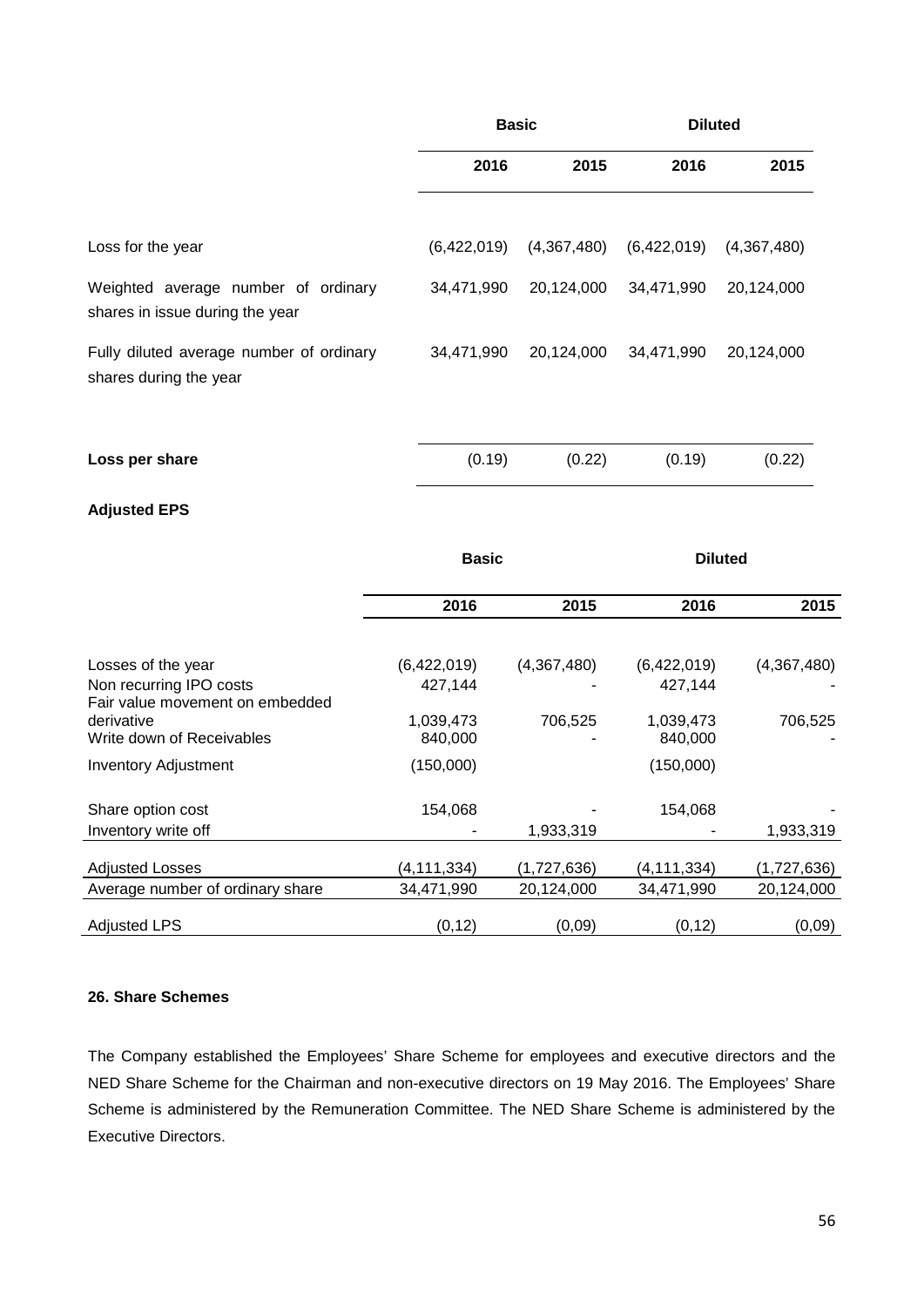The Directors are entitled to grant awards over up to 10 per cent of the Company's issued share capital from time to time. Awards over a total of 1,675,609 Ordinary Shares were granted on or around the date of Admission, 27 May 2016. No awards have as yet been exercised, leaving a total of 1,675,609 outstanding as at the year end. The main terms of the Share Schemes are set out below:

## *Eligibility*

All persons who at the date on which an award is granted under the Employees' Share Scheme are employees (or employees who are also office-holders) of a member of the Group are eligible to participate. The Board may also grant market value share options to non-executive directors under the NED Share Scheme. The Remuneration Committee decides to whom awards are granted under the Employees' Share Scheme, the number of Ordinary Shares subject to an award, the exercise date(s) (subject to the below) and the performance conditions (if any) which must be achieved in order for the award to be exercisable.

### *Types of Award*

Awards granted under the Employees' Share Scheme can take the form of performance shares and/or market value share options. "Performance shares" are share options with an exercise price equal to the nominal value of a share, while "market value share options" are share options with an exercise price equal to the market value of a share at the date of grant. The right to exercise the award is generally dependent upon the participant remaining an officer or employee throughout the performance period and, except in the case of market value share options granted to the Chairman or non-executive directors, the satisfaction of performance conditions. This is subject to the good leaver provisions described below. Awards granted under the Share Schemes will not be pensionable.

### *Individual Limits*

The value of Ordinary Shares over which an employee or executive director may be granted awards under the Employees' Share Scheme in any financial year of the Company shall not exceed 200 per cent of his basic rate of salary at the date of grant. The value of Ordinary Shares over which a non-executive director may be granted market value share options under the NED Share Scheme in any financial year of the Company shall not exceed 150 percent of his annual rate of fees.

### *Performance Targets*

The Remuneration Committee will impose objective targets which will determine the extent to which awards will vest. Targets for awards to be granted to executive directors and senior employees on or prior to Admission will be based on growth in EBITDA, share price and production targets in line with the Company's forecasts prior to Admission.

The Remuneration Committee may modify or amend the performance targets if changes to the Company or its business mean that the targets are no longer relevant or appropriate. However, any new or amended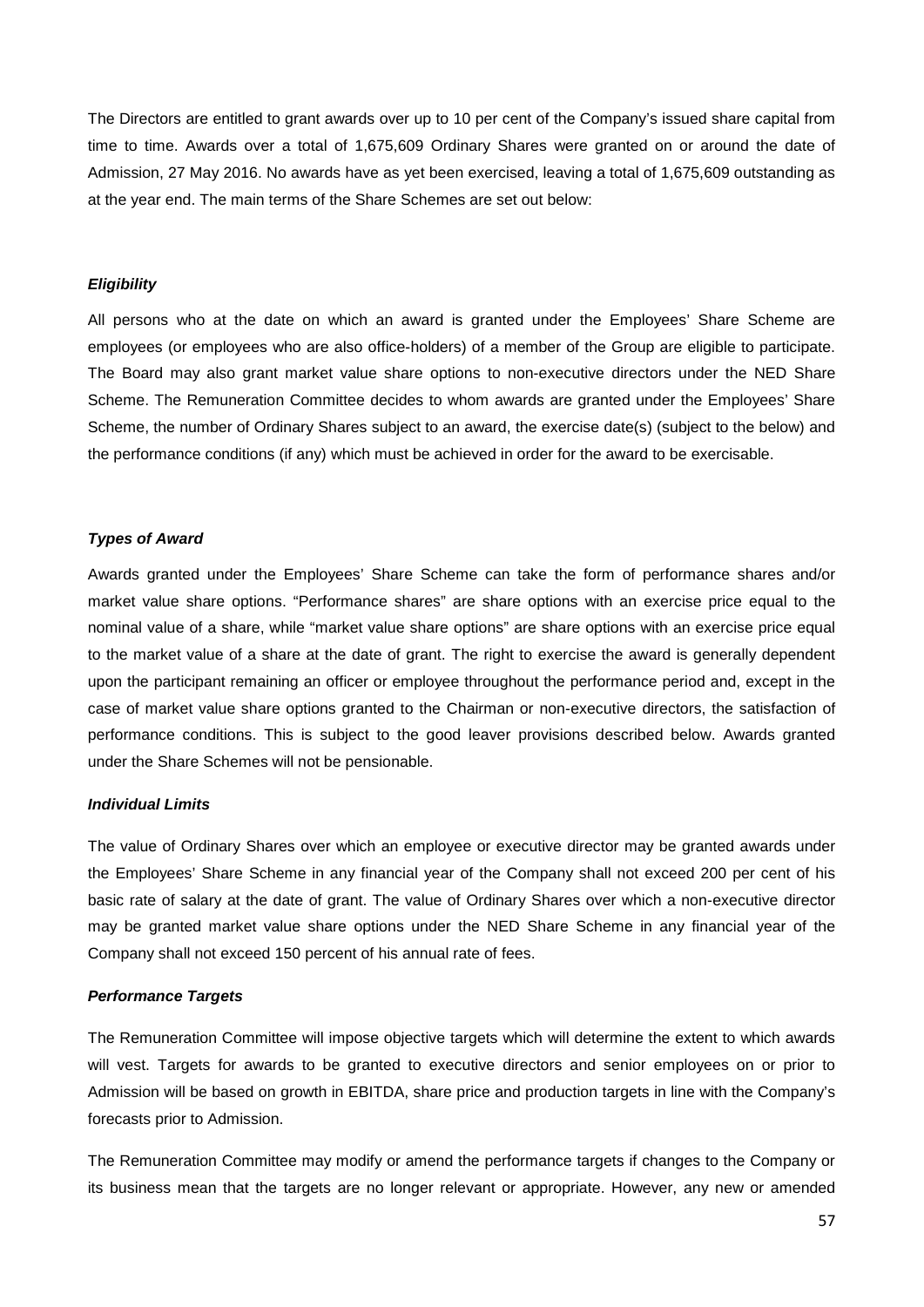conditions will not be materially any more or less challenging than the original conditions were expected to be at the time they were imposed. The vesting of market value share options granted to non-executive directors will not be subject to performance conditions.

## *Variation of share capital*

Awards granted under the Share Schemes may be adjusted to reflect variations in the Company's share capital.

## *Vesting of awards*

Awards will vest on the third anniversary of the date of grant to the extent that the performance targets have been met. Vested awards may generally be exercised between the third and tenth anniversaries from the date of grant.

The inputs to the Black-Scholes model were as follows:

| <b>Black Scholes Model</b>         | 27 May<br>2016  | 27 May<br>2016  |
|------------------------------------|-----------------|-----------------|
| Share price                        | 75 <sub>p</sub> | 75 <sub>p</sub> |
| Exercise price                     | 75 <sub>p</sub> | 0.25p           |
| <b>Expected volatility</b>         | 70%             | 70%             |
| Compounded Risk-Free Interest Rate | 4.25%           | 4.25%           |
| <b>Expected life</b>               | 3 years         | 3 years         |
| Number of options issued           | 576,069         | 1,099,540       |

Details of the number of share options outstanding are as follows:

|                  | Outstanding<br>at start of<br>period | Granted   | Outstanding at<br>end of period | Exercisable<br>period option<br>price | Grant date                     | Exercisa-ble<br>date |
|------------------|--------------------------------------|-----------|---------------------------------|---------------------------------------|--------------------------------|----------------------|
| 31 December 2015 | ۰                                    | ۰         | $\blacksquare$                  |                                       |                                |                      |
|                  |                                      | 1,099,540 | 1,099,540                       |                                       | 0.25p 27 May 2016 27 May 2019  |                      |
|                  | ۰                                    | 576.069   | 576.069                         |                                       | 75.00p 27 May 2016 27 May 2019 |                      |
| 31 December 2016 | ۰                                    | 1,675,609 | 1,675,609                       |                                       |                                |                      |

# **27. Related parties**

The below figures represent remuneration of key management personnel for Directa Plus Spa, who are part of the Executive Management Team but not part of the Board of Directa Plus PLC. The remuneration is set out below in aggregate for each of the categories specified in IAS 24 'Related Party Disclosures'.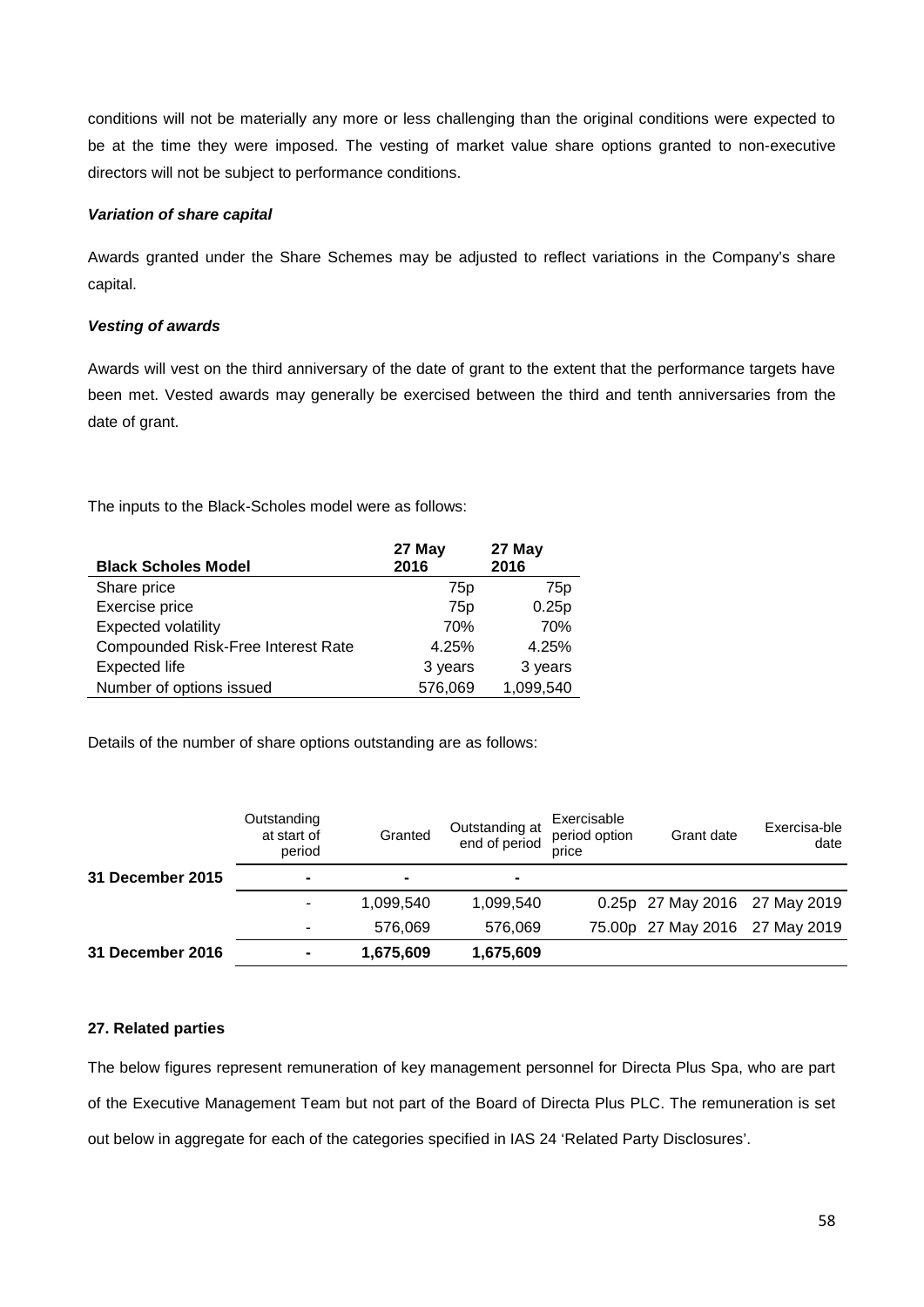|                                       | 2016    | 2015   |  |
|---------------------------------------|---------|--------|--|
| Short-term employee benefits and fees | 176.708 | 80,000 |  |
| Social security costs                 | 8.179   | 6,138  |  |
|                                       | 184.887 | 86,138 |  |

## **Related party transactions**

The following are deemed as related party transactions:

During the years under review, Sir Peter Middleton, a director of the Company, acted as Chairman of Hamilton Venture Capital Ltd, a company which provided advisory services and office rental to Directa Plus PLC. During the year ended 30 December 2016, the Company was invoiced €569,993 for advisory services (2015: €286,212) and €12,767 for office rental (2015: nil). Sir P Middleton received no remuneration for this role and had no part in the provision of advice.

During the year ended 31 December 2016, the Company was invoiced €3,792 (2015: €12,315) from its subsidiary for services provided by Director Giulio Cesareo.

During the year ended 31 December 2016, the Company made interest free loan payments to Directa Plus Asia Limited of €48,563. As at 31 December 2016 the loan balance was reviewed and an impairment of €69,763 made, reducing the carrying value to nil (2015: €22,825).

As at 31 December 2016 the intercompany loan balance with Directa Plus S.P.A is nil (2015: €641,092).

Guiseppe Lazzaroni acted as chairman of the Italian Company (resigned 30 September 2016) and received €7,500 remuneration (2015: €10,000).

During the year ended 31 December 2016, the Company sold equipment and other services for €651 (2015: nil) to Galbiga Immobiliare Srl, a company under the control of Giulio Cesareo.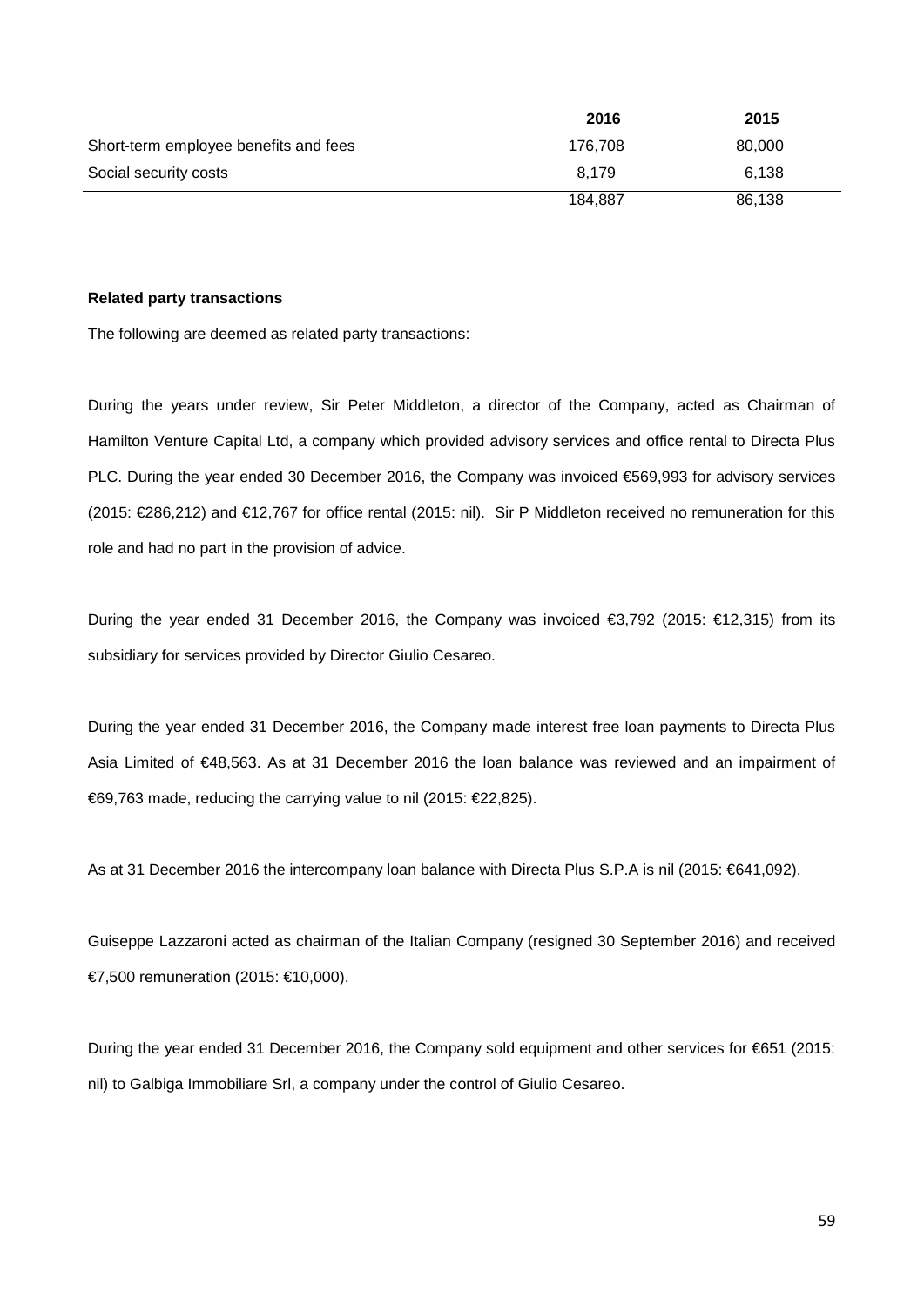The following are deemed as related party transactions as the parties are shareholders and loan note holders. The loans and were settled in cash or shares on 27 May 2016 as part of the IPO, see note 21 for further details.

| Shareholder       | Date of loan | Principal | Interest in | Interest | Loan        | Interest in | Loan           |
|-------------------|--------------|-----------|-------------|----------|-------------|-------------|----------------|
|                   |              |           | 2015        | repaid   | outstanding | 2016        | outstanding 31 |
|                   |              |           |             | in 2015  | 31 December |             | December       |
|                   |              |           |             |          |             |             |                |
|                   |              |           |             |          | 2015        |             | 2016           |
|                   |              |           |             |          |             |             |                |
| Finanziaria Le    | 08/10/2014   | 500,000   | 40,650      |          | 547,046     | 17,421      |                |
| Perray            |              |           |             |          |             |             |                |
|                   |              |           |             |          |             |             |                |
| Guiseppe          | 08/10/2014   | 225,000   | 17,968      | 17,605   | 229,192     | 7,299       |                |
| Lazzaroni         |              |           |             |          |             |             |                |
|                   |              |           |             |          |             |             |                |
| Finanziaria Le    | 31/12/2014   | 525,219   | 42,018      |          | 567,237     | 18,400      |                |
| Perray            |              |           |             |          |             |             |                |
|                   |              |           |             |          |             |             |                |
| Como Ventures     | 07/04/2015   | 100,000   | 5,896       |          | 105,896     | 3,409       |                |
|                   |              |           |             |          |             |             |                |
|                   |              |           |             |          |             |             |                |
| Quadrivio Capital | 02/04/2015   | 500,000   | 30,027      |          | 530,027     | 17,058      |                |
|                   |              |           |             |          |             |             |                |
|                   |              |           |             |          |             |             |                |
| Quadrivio Capital | 05/02/2015   | 166,667   | 12,055      |          | 178,722     | 5,737       |                |
|                   |              |           |             |          |             |             |                |
|                   |              |           |             |          |             |             |                |
| Como Ventures     | 05/02/2015   | 18,518    | 1,340       |          | 19,858      | 637         |                |
|                   |              |           |             |          |             |             |                |
|                   |              |           |             |          |             |             |                |

# **28. Contingent Liabilities**

The group has the following contingent liabilities relating to bank guarantees on operating lease arrangements and government grants.

|                         | 2016   | 2015   |
|-------------------------|--------|--------|
| <b>Operating leases</b> | 20,000 | 20,000 |
| <b>Total</b>            | 20,000 | 20,000 |

# **29. Post Balance Sheet events**